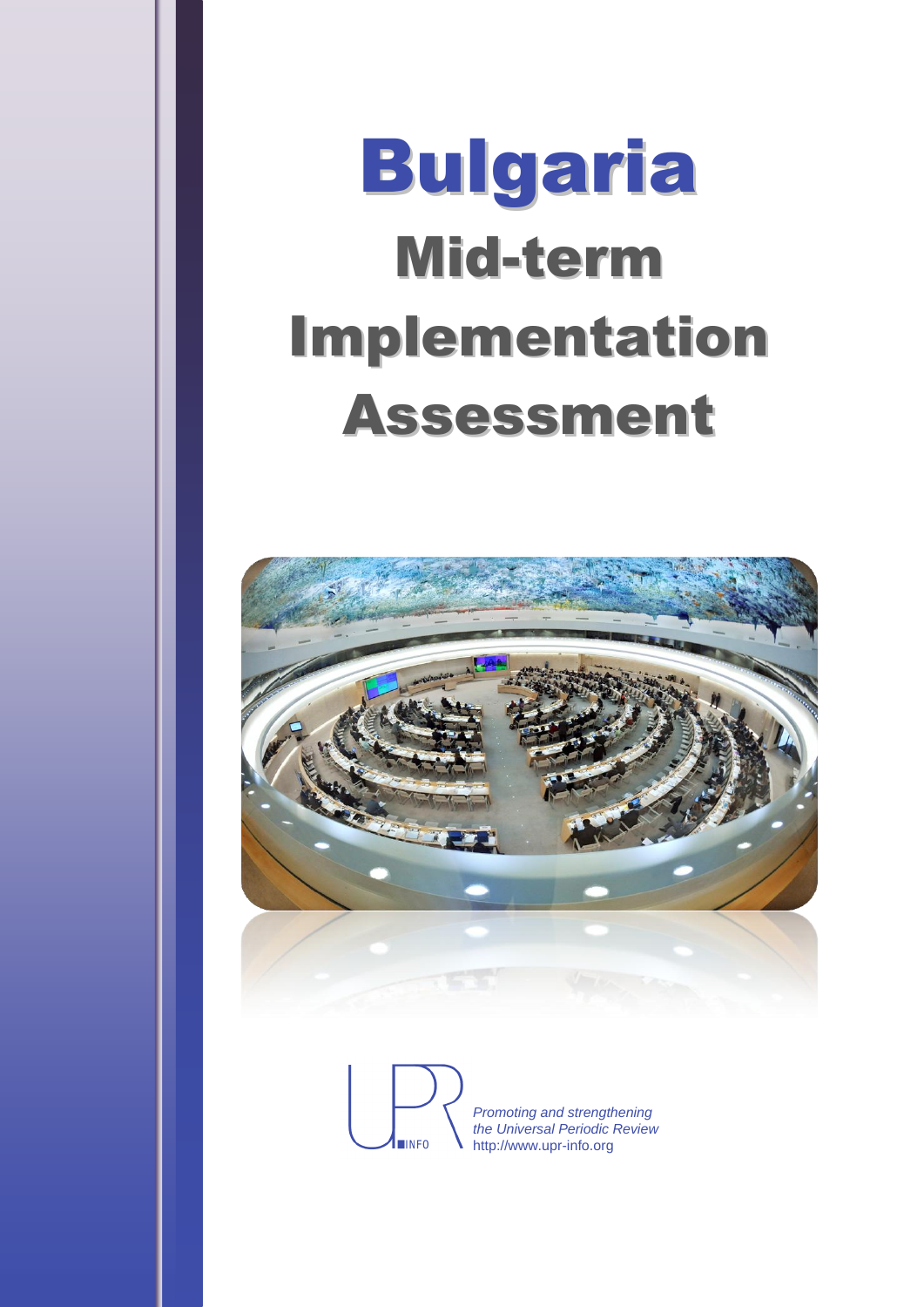#### **1. Purpose of the follow-up programme**

*The second and subsequent cycles of the review should focus on, inter alia, the implementation of the accepted recommendations and the development of the human rights situation in the State under review.*

A/HRC/RES/16/21, 12 April 2011 (Annex I C § 6)

The Universal Periodic Review (UPR) process takes place every four and half years; however, some recommendations can be implemented immediately. In order to reduce this interval, we have created an update process to evaluate the human rights situation two years after the examination at the UPR.

Broadly speaking, *UPR Info* seeks to ensure the respect of commitments made in the UPR, but also, more specifically, to give stakeholders the opportunity to share their opinion on the commitments. To this end, about two years after the review, *UPR Info* invites States, NGOs, and National Institutions for Human Rights (NHRI) to share their comments on the implementation (or lack thereof) of recommendations adopted at the Human Rights Council (HRC) plenary session.

For this purpose, *UPR Info* publishes a Mid-term Implementation Assessment (MIA) including responses from each stakeholder. The MIA is meant to show how all stakeholders are disposed to follow through on, and implement their commitments. States should implement the recommendations that they have accepted, and civil society should monitor that implementation.

While the follow-up's importance has been highlighted by the HRC, no precise directives regarding the follow-up procedure have been set until now. Therefore, *UPR Info* is willing to share good practices as soon as possible, and to strengthen the collaboration pattern between States and stakeholders. Unless the UPR's followup is seriously considered, the UPR mechanism as a whole could be adversely affected.

The methodology used by UPR Info to collect data and to calculate index is described at the end of this document.

Geneva, 24 May 2013



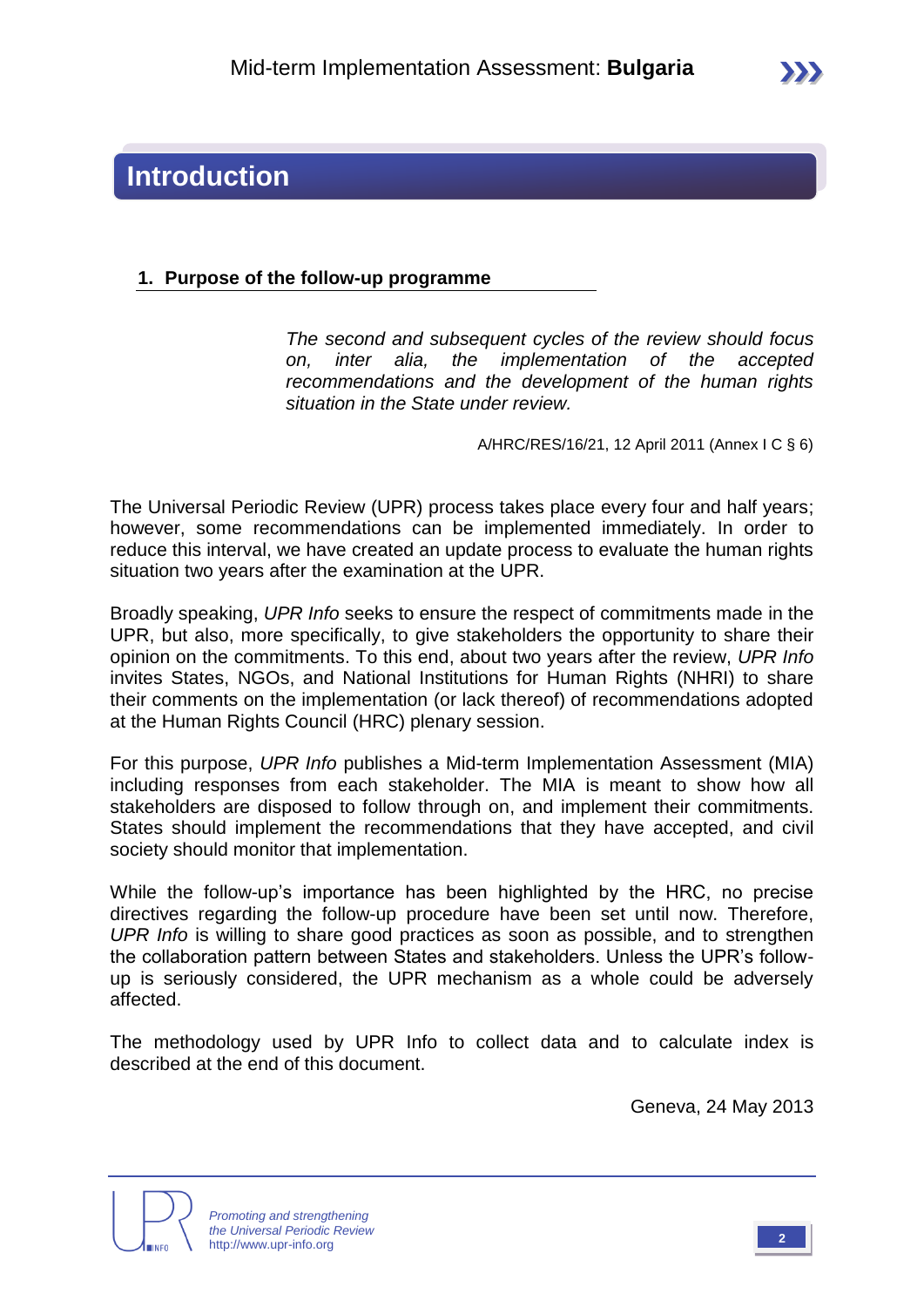### **Follow-up Outcomes**

#### **1. Sources and results**

All data are available at the following address:

<http://followup.upr-info.org/index/country/bulgaria>

We invite the reader to consult that webpage since all recommendations, all stakeholders' reports, as well as the unedited comments can be found at the same internet address.

11 stakeholders' reports were submitted for the UPR. 9 NGOs were contacted. 1 UN agency was contacted. The Permanent Mission to the UN was contacted. The National Human Rights Institution (NHRI) was contacted as well.

4 NGOs responded to our enquiry. The UN Agency responded. The State under Review did not respond to our enquiry. The NHRI responded to our enquiry.

The following stakeholders took part in the report:

- 1. **NHRI**: (1) Bulgarian Parliamentary Ombudsman (NHRI)
- 2. **UN Agency**: (1) United Nations Children's Fund (UNICEF)
- 3. **NGOs**: (1) Bulgarian Gender Research Foundation (BGRF) (2) International Lesbian and Gay Association Europe (ILGAE) (3) National Network for Children (NNC) (4) Women in Europe for Common Future (WECF)

*IRI*: 41 recommendations are not implemented, 30 recommendations are partially implemented, and 22 recommendations are fully implemented. No answer was received for 42 out of 137 recommendations and voluntary pledges (full list of unanswered recommendations is available at the end of this document).

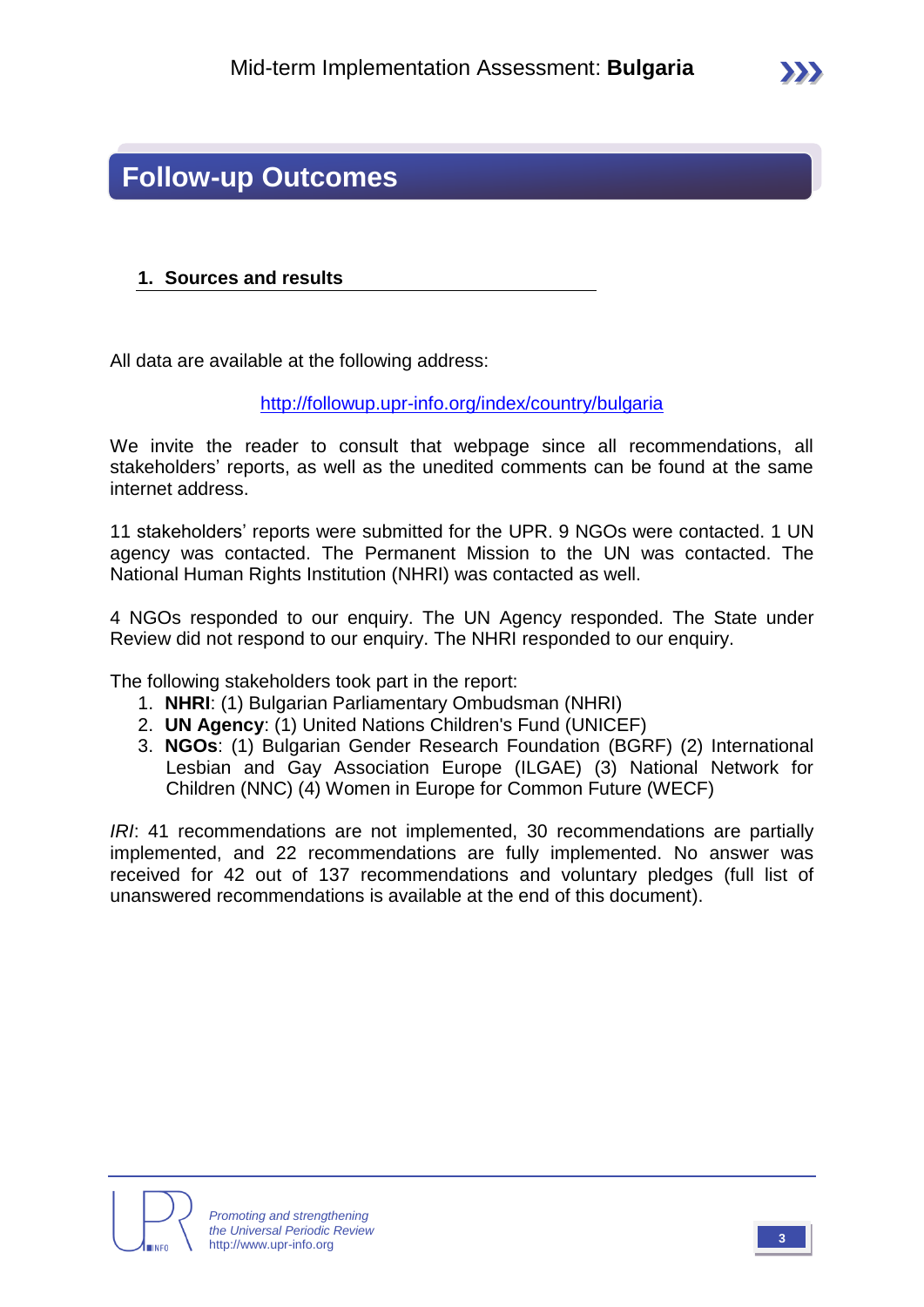#### **2. Index**

Hereby the issues which the MIA deals with:

| rec.<br>$n^{\circ}$ | <b>Issue</b>                                                                                     | page    | <b>IRI</b>      |
|---------------------|--------------------------------------------------------------------------------------------------|---------|-----------------|
| 1                   | Detention conditions, International instruments, Torture and other<br><b>CID</b> treatment       | page 15 | fully impl.     |
| 2                   | International instruments, Torture and other CID treatment                                       | page 15 | fully impl.     |
| 3                   | International instruments, Torture and other CID treatment                                       | page 15 | fully impl.     |
| 11                  | Disabilities, International instruments                                                          | page 15 | fully impl.     |
| 12                  | Disabilities, International instruments                                                          | page 16 | fully impl.     |
| 13                  | Disabilities, International instruments                                                          | page 16 | fully impl.     |
| 14                  | Disabilities, International instruments                                                          | page 16 | fully impl.     |
| 15                  | Disabilities, International instruments                                                          | page 16 | fully impl.     |
| 16                  | Enforced disappearances, International instruments                                               | page 16 | fully impl.     |
| 17                  | Enforced disappearances, International instruments                                               | page 16 | not impl.       |
| 18                  | Enforced disappearances, International instruments                                               | page 16 | not impl.       |
| 19                  | ESC rights - general, International instruments                                                  | page 17 | not impl.       |
| 20                  | ESC rights - general, International instruments                                                  | page 17 | not impl.       |
| 22                  | International instruments                                                                        | page 17 | fully impl.     |
| 23                  | International instruments                                                                        | page 17 | fully impl.     |
| 24                  | International instruments                                                                        | page 17 | fully impl.     |
| 25                  | International instruments                                                                        | page 17 | fully impl.     |
| 26                  | International instruments                                                                        | page 17 | fully impl.     |
| 27                  | Women's rights                                                                                   | page 22 | partially impl. |
| 28                  | Sexual Orientation and Gender Identity                                                           | page 20 | not impl.       |
| 29                  | Freedom of religion and belief, Racial discrimination, Sexual<br>Orientation and Gender Identity | page 21 | not impl.       |
| 30                  | Asylum-seekers - refugees, International instruments                                             | page 9  | fully impl.     |
| 31                  | <b>NHRI</b>                                                                                      | page 36 | fully impl.     |
| 32                  | <b>NHRI</b>                                                                                      | page 36 | partially impl. |
| 33                  | <b>NHRI</b>                                                                                      | page 36 | partially impl. |
|                     | 34 NHRI                                                                                          | page 36 | fully impl.     |
|                     | 35 NHRI                                                                                          | page 36 | partially impl. |
| 36                  | <b>NHRI</b>                                                                                      | page 37 | fully impl.     |
| 37                  | <b>NHRI</b>                                                                                      | page 37 | partially impl. |
| 38                  | NHRI, Rights of the Child                                                                        | page 22 | not impl.       |
| 40                  | Other                                                                                            | page 37 |                 |
| 41                  | <b>Minorities</b>                                                                                | page 9  | not impl.       |
| 42                  | Disabilities, Rights of the Child                                                                | page 9  | not impl.       |
| 43                  | Disabilities, Rights of the Child                                                                | page 10 | partially impl. |
| 44                  | Rights of the Child, Women's rights                                                              | page 24 | partially impl. |

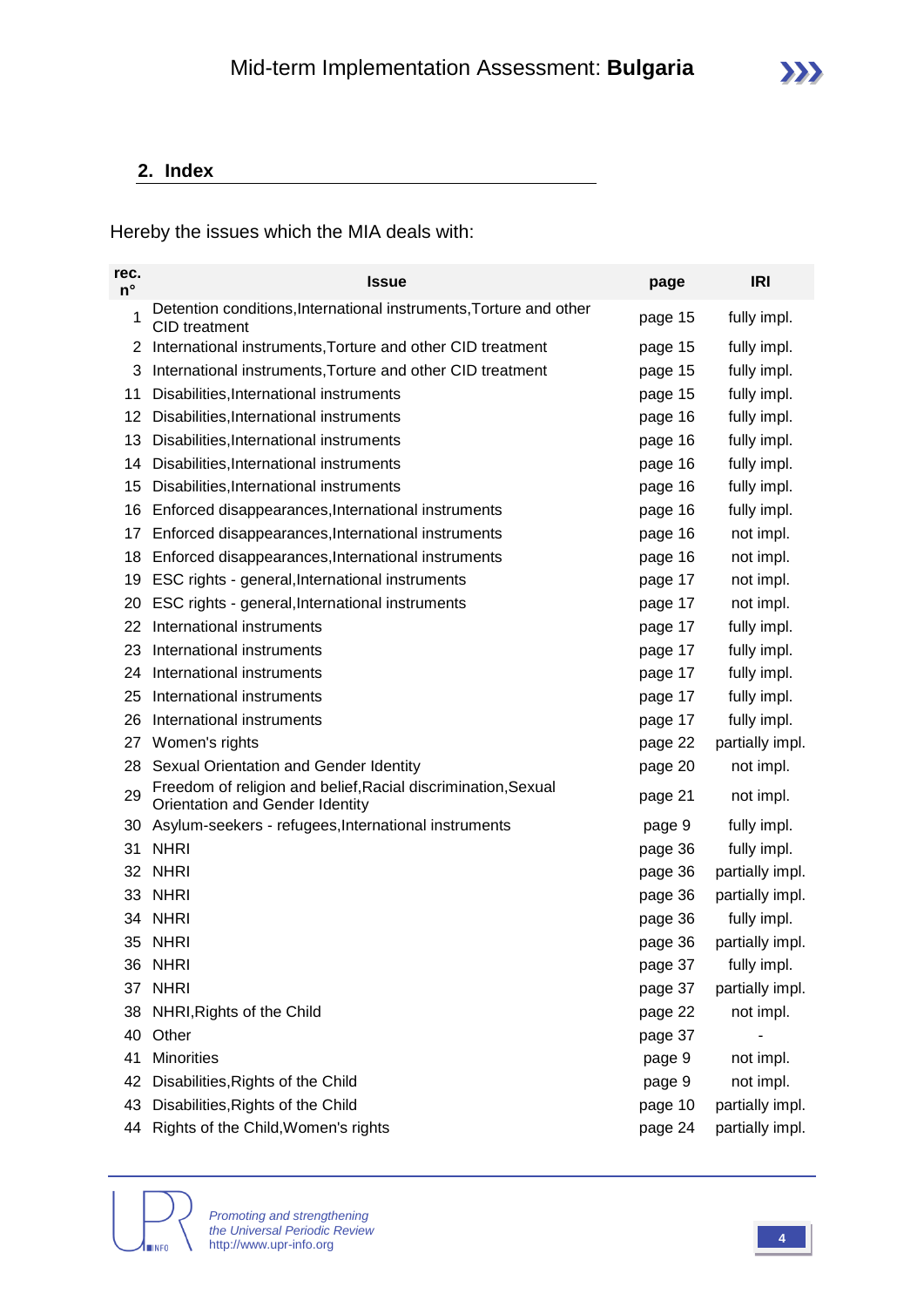### Mid-term Implementation Assessment: **Bulgaria**



| rec.<br>$n^{\circ}$ | <b>Issue</b>                                                                                                      | page    | <b>IRI</b>      |
|---------------------|-------------------------------------------------------------------------------------------------------------------|---------|-----------------|
| 47                  | <b>Minorities</b>                                                                                                 | page 11 |                 |
| 48                  | International instruments, Rights of the Child                                                                    | page 24 | not impl.       |
| 50                  | Disabilities, Rights of the Child                                                                                 | page 11 | not impl.       |
| 51                  | Human rights education and training                                                                               | page 8  | partially impl. |
| 55                  | Women's rights                                                                                                    | page 26 | fully impl.     |
| 56                  | Women's rights                                                                                                    | page 26 | partially impl. |
| 57                  | Women's rights                                                                                                    | page 26 | not impl.       |
| 58                  | Women's rights                                                                                                    | page 26 | not impl.       |
| 59                  | Women's rights                                                                                                    | page 27 | not impl.       |
| 60                  | Women's rights                                                                                                    | page 27 | not impl.       |
| 61                  | Women's rights                                                                                                    | page 27 | partially impl. |
| 62                  | Freedom of religion and belief, Racial discrimination                                                             | page 7  | partially impl. |
| 64                  | Minorities, Racial discrimination                                                                                 | page 7  | partially impl. |
| 65                  | Racial discrimination                                                                                             | page 7  | partially impl. |
| 66                  | Sexual Orientation and Gender Identity                                                                            | page 21 | not impl.       |
| 67                  | Human rights education and training, Minorities, Racial<br>discrimination, Sexual Orientation and Gender Identity | page 21 | not impl.       |
| 68                  | Human rights violations by state agents, Torture and other CID<br>treatment                                       | page 18 | partially impl. |
| 70                  | <b>Detention conditions</b>                                                                                       | page 18 | not impl.       |
| 71                  | Rights of the Child, Women's rights                                                                               | page 27 | not impl.       |
| 72                  | Human rights education and training, Women's rights                                                               | page 28 | not impl.       |
| 73                  | Rights of the Child                                                                                               | page 28 | partially impl. |
| 74                  | Rights of the Child                                                                                               | page 28 | not impl.       |
| 75                  | Rights of the Child                                                                                               | page 29 | not impl.       |
| 79                  | Human rights education and training, Minorities, Rights of the<br>Child, Trafficking, Treaty bodies               | page 29 | partially impl. |
| 80                  | Rights of the Child, Trafficking, Women's rights                                                                  | page 30 | not impl.       |
| 81                  | Rights of the Child                                                                                               | page 30 | not impl.       |
| 83                  | Human rights violations by state agents                                                                           | page 18 | partially impl. |
| 87                  | Justice, Rights of the Child                                                                                      | page 19 | partially impl. |
| 89                  | Justice                                                                                                           | page 19 | partially impl. |
| 91                  | Rights of the Child                                                                                               | page 30 | partially impl. |
| 92                  | Women's rights                                                                                                    | page 31 | fully impl.     |
| 93                  | Detention conditions                                                                                              | page 20 | not impl.       |
| 94                  | Minorities, Rights of the Child                                                                                   | page 11 | not impl.       |
| 95                  | Rights of the Child                                                                                               | page 32 | partially impl. |
| 96                  | Human rights education and training, Rights of the Child                                                          | page 32 | not impl.       |
| 97                  | Rights of the Child                                                                                               | page 32 | not impl.       |
| 98                  | Rights of the Child                                                                                               | page 33 | not impl.       |
| 99                  | Rights of the Child                                                                                               | page 33 | partially impl. |
| 100                 | Rights of the Child                                                                                               | page 34 | not impl.       |
| 101                 | Rights of the Child                                                                                               | page 34 | partially impl. |
| 102                 | Rights of the Child                                                                                               | page 34 | not impl.       |

**NINFO**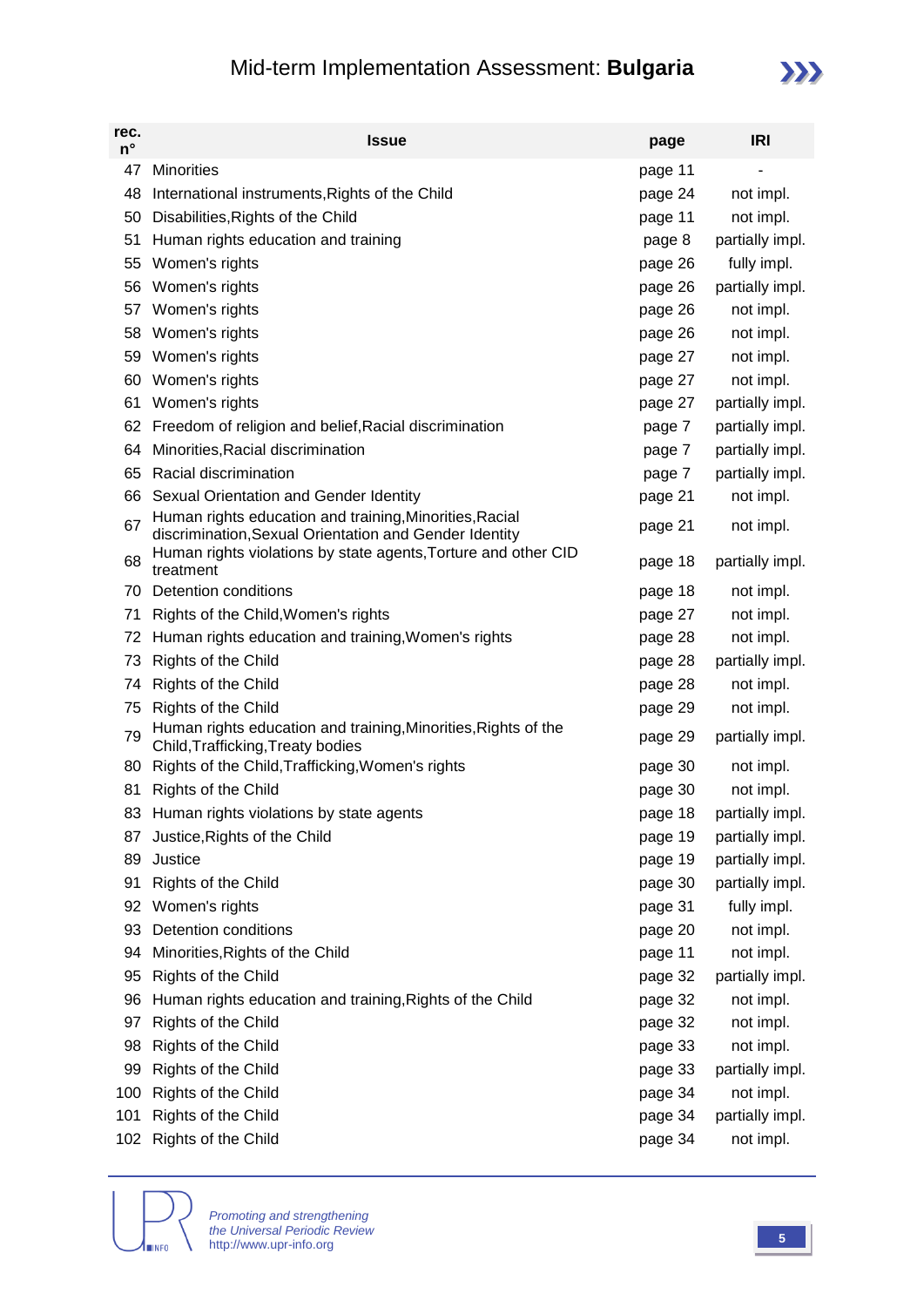### Mid-term Implementation Assessment: **Bulgaria**

| rec.<br>$n^{\circ}$ | <b>Issue</b>                                                                       | page    | <b>IRI</b>      |
|---------------------|------------------------------------------------------------------------------------|---------|-----------------|
| 103                 | Rights of the Child                                                                | page 35 | not impl.       |
| 104                 | Rights of the Child                                                                | page 35 | not impl.       |
| 108                 | Human rights education and training, Racial discrimination                         | page 8  | not impl.       |
| 109                 | Freedom of association and peaceful assembly, Freedom of opinion<br>and expression | page 7  | partially impl. |
| 112                 | Disabilities, Poverty, Rights of the Child, Women's rights                         | page 8  | not impl.       |
| 113                 | ESC rights - general                                                               | page 8  | not impl.       |
| 114                 | Other                                                                              | page 9  | not impl.       |
| 116                 | Human rights education and training                                                | page 9  | not impl.       |
| 117                 | Minorities, Right to education, Rights of the Child                                | page 11 | not impl.       |
| 118                 | Minorities, Right to education, Rights of the Child                                | page 12 | fully impl.     |
| 119                 | Minorities, Right to education, Rights of the Child                                | page 12 | partially impl. |
| 121                 | Minorities, Right to education, Rights of the Child                                | page 12 | partially impl. |
| 122                 | Disabilities, Right to education, Rights of the Child                              | page 13 | partially impl. |
| 124                 | <b>Minorities</b>                                                                  | page 14 | partially impl. |
| 129                 | <b>Minorities</b>                                                                  | page 14 | partially impl. |
| 133                 | Trafficking, Women's rights                                                        | page 20 | not impl.       |
| 134                 | Civil society, UPR process                                                         | page 17 | not impl.       |
| 136                 | Treaty bodies, UPR process                                                         | page 18 | partially impl. |
| 137                 | Justice, Rights of the Child, Technical assistance, Treaty bodies                  | page 35 | fully impl.     |



 $\sum$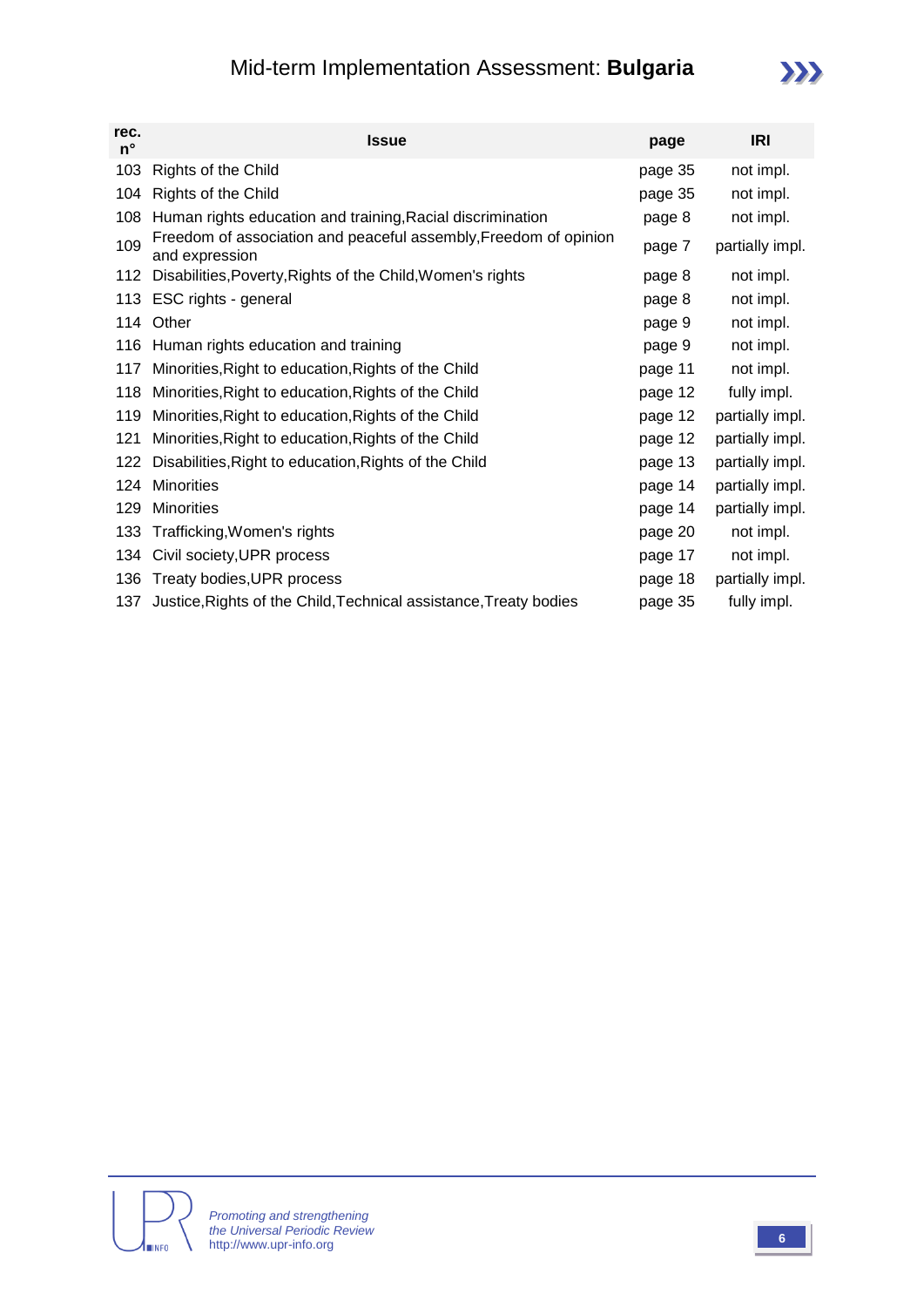# **CP Rights**

Recommendation nº62: *Continue, as a main priority of the Bulgarian legislative and administrative policies, the fight against all forms of religious hatred, discrimination, racism, extremism and xenophobia* (Recommended by *Algeria*)

IRI: *partially implemented*

Recommendation nº65: *Continue in its efforts to tackle manifestation of racism and xenophobia including a review of the respective law to ensure that full and equal rights are guaranteed to all* (Recommended by *Czech Republic*)

 $+$ 

IRI: *partially implemented*

Recommendation nº64: *Take more resolute action to prevent, and punish perpetrators, of racially motivated acts and propaganda that targeted ethnic minorities and foreigners* (Recommended by *Malaysia*)

+

IRI: *partially implemented*

#### Parliamentary Ombudsman (NHRI) response:

Legislative amendments in the Criminal Code were adopted to transpose Council Framework Decision 2008/913/JHA of 28 November 2008 on combating certain forms and expressions of racism and xenophobia by means of criminal law.

Recommendation nº109: *Guarantee, without any discrimination, the rights to freedom of expression, association and peaceful assembly and the right to participate in public and political life* (Recommended by *Macedonia FYR*)

IRI: *partially implemented*

International Lesbian and Gay Association Europe (ILGAE) response:

Every year since 2008, Sofia Pride march takes place on the streets of Sofia in June. In 2012, for the first time, the organizers of Sofia Pride negotiated no payment of municipal fees for entering green areas, and no fees to the National Police for protection of the safety of the participants. Almost no other than procedural difficulties have occurred, such as negotiating the route with local government and the police. Still, no official statement of support was received by any authorities (Mayor, Parliament, President, etc.) and the media coverage does not focus on the political messages of the Pride. The mass media usually report only the number of participants, the occurrence of violence, and if there were naked people or not.



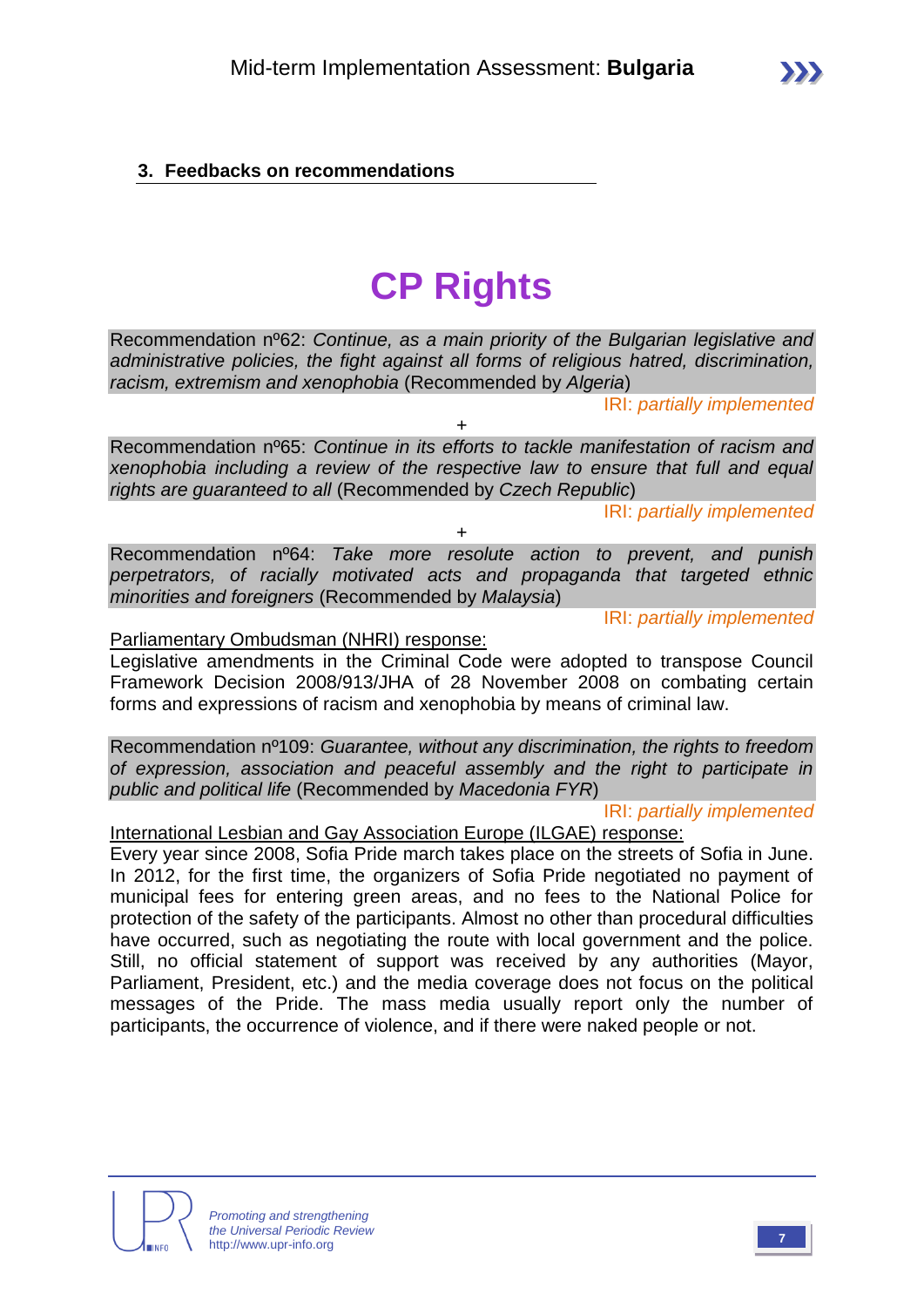# **ESC Rights**

Recommendation nº51: *Develop and strengthen its human rights training programmes for police forces and the judiciary, addressing among others the appropriate use of force as well as issues relating to discrimination and profiling based on race* (Recommended by *Canada*)

IRI: *partially implemented*

NHRI response: The National Institute of Justice, the Supreme Prosecutor's Office of Cassation and the Ministry of Interior Academy have elaborated and conduct various trainings on general human rights protection as well as specific subjects such as minority rights, antidiscrimination, hate crimes, absolute necessity of the use of force, etc. The Bulgarian Ombudsman is of the opinion that general and specialised human rights training for magistrates and law enforcement officials should be stepped up and involve more participants.

Recommendation nº108: *Strengthen public awareness-raising campaigns relating to racism and intolerance, and adopt measures aimed at fighting racism in the media* (Recommended by *Canada*)

IRI: *not implemented*

ILGAE response:

No such campaigns have been implemented.

Recommendation nº112: *Take further measures to combat poverty of elderly women, single mothers with children and women with disabilities* (Recommended by *Norway*) IRI: *not implemented*

Women in Europe for Common Future (WECF) response: To our knowledge this has not been implemented; financial crisis further exacerbates the situation of these groups.

Bulgarian Gender Research Foundation (BGRF) response: No specific measures were taken in legislation and policy.

Recommendation nº113: *Guarantee to all citizens, without exemptions, equal access to public services and to an adequate standard of living* (Recommended by *Finland*) IRI: *not implemented*

#### WECF response:

In particular in relation to access to water and sanitation there is some progress, access to water is more or less available, even in rural areas. However, about 25% of the population is still in need of improved sanitation facilities.

#### BGRF response:

No specific measures were taken in legislation and policy.

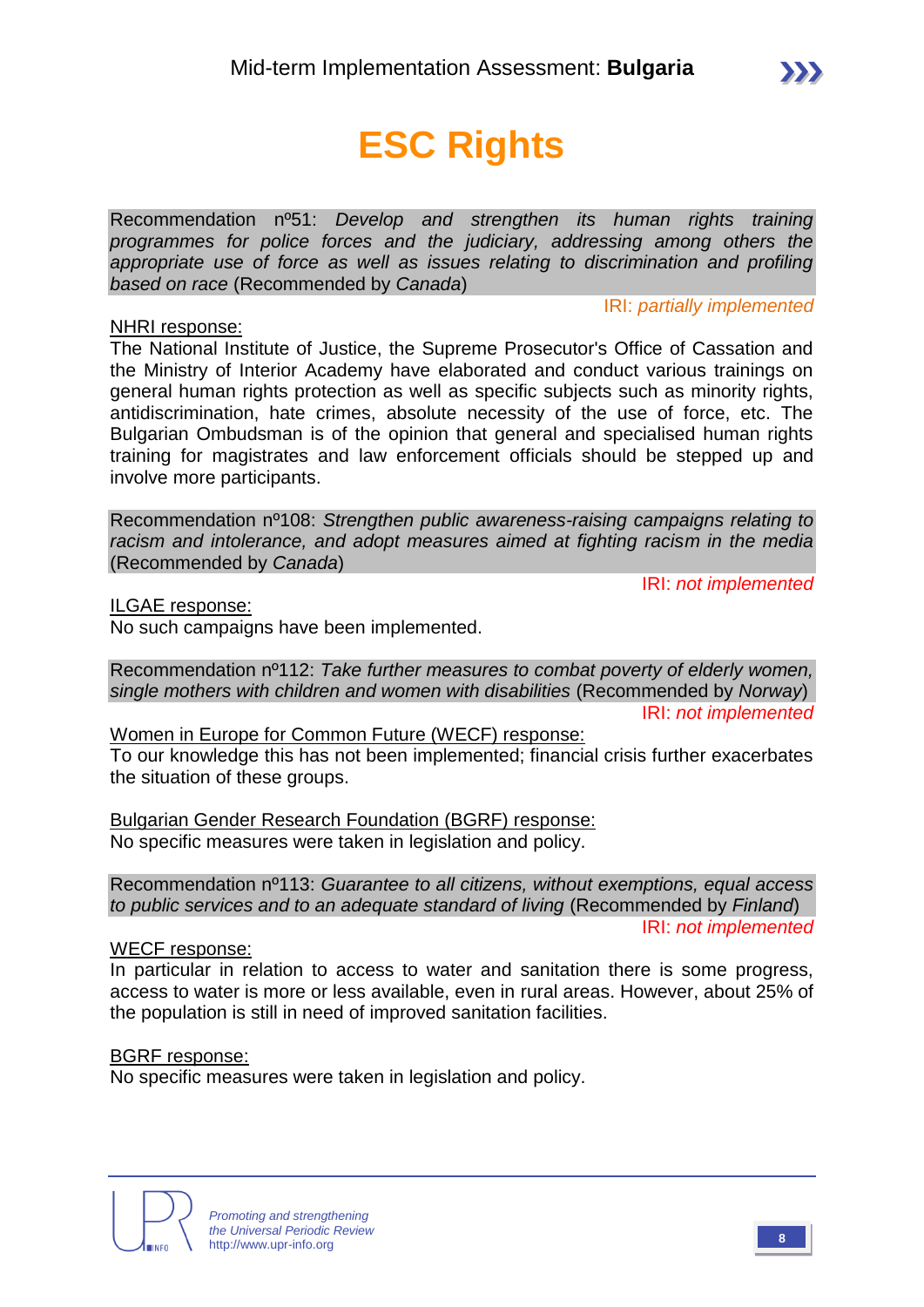Recommendation nº114: *Identify a set of - universal social services - accessible to all children and families to provide an adequate standard of living* (Recommended by *Austria*)

IRI: *not implemented*

 $\sum$ 

#### BGRF response:

No specific measures. Just the opposite, recently the exploitation by monopolies in electricity, heating, water supply brought to protests and political crisis.

Recommendation nº116: *Persist in its national efforts aimed at the systematic inclusion of human rights education in its educational and vocational systems and at all school levels* (Recommended by *Morocco*)

IRI: *not implemented*

BGRF response:

No separate training on human rights is provided.

# **Minorities**

Recommendation nº30: *Adopt a domestic legislation in accordance with the 1951 Convention on the Status of Refugees and the Optional Protocol thereto, guaranteeing efficient access to procedures for determining refugee status to persons requiring international protection* (Recommended by *Argentina*)

IRI: *fully implemented*

NHRI response:

The domestic legislation concerning refugees and asylum seekers is in compliance with the 1951 Convention as well as with EU legislation in this area.

Recommendation nº41: *Continue and strengthen, when necessary, the implementation of policies and programmes focused on the inclusion of its Roma community* (Recommended by *Slovakia*)

IRI: *not implemented*

#### United Nations Children's Fund (UNICEF) response:

Very relevant recommendation. Looking at statistics, Roma remain the most excluded group in all areas - education, health, institutionalisation (over representation), etc. For example, while the overall poverty rate is 20.7 per cent, poverty affects two-thirds (65 per cent) of families with three and more children, most of them Roma. Housing conditions of Roma are predominantly in a worst condition compared to those of other groups of the population. Many of the dwellings are illegal and the lack of infrastructure additionally threatens the families' health and life. In settlements with Roma population, 47 per cent of dwellings do not have appropriate sanitary conditions, compared with the national average of 7 per cent.

Recommendation nº42: *Continue pursuing appropriate policies and programmes to accommodate the needs of mentally disabled children* (Recommended by *Slovakia*) IRI: *not implemented*

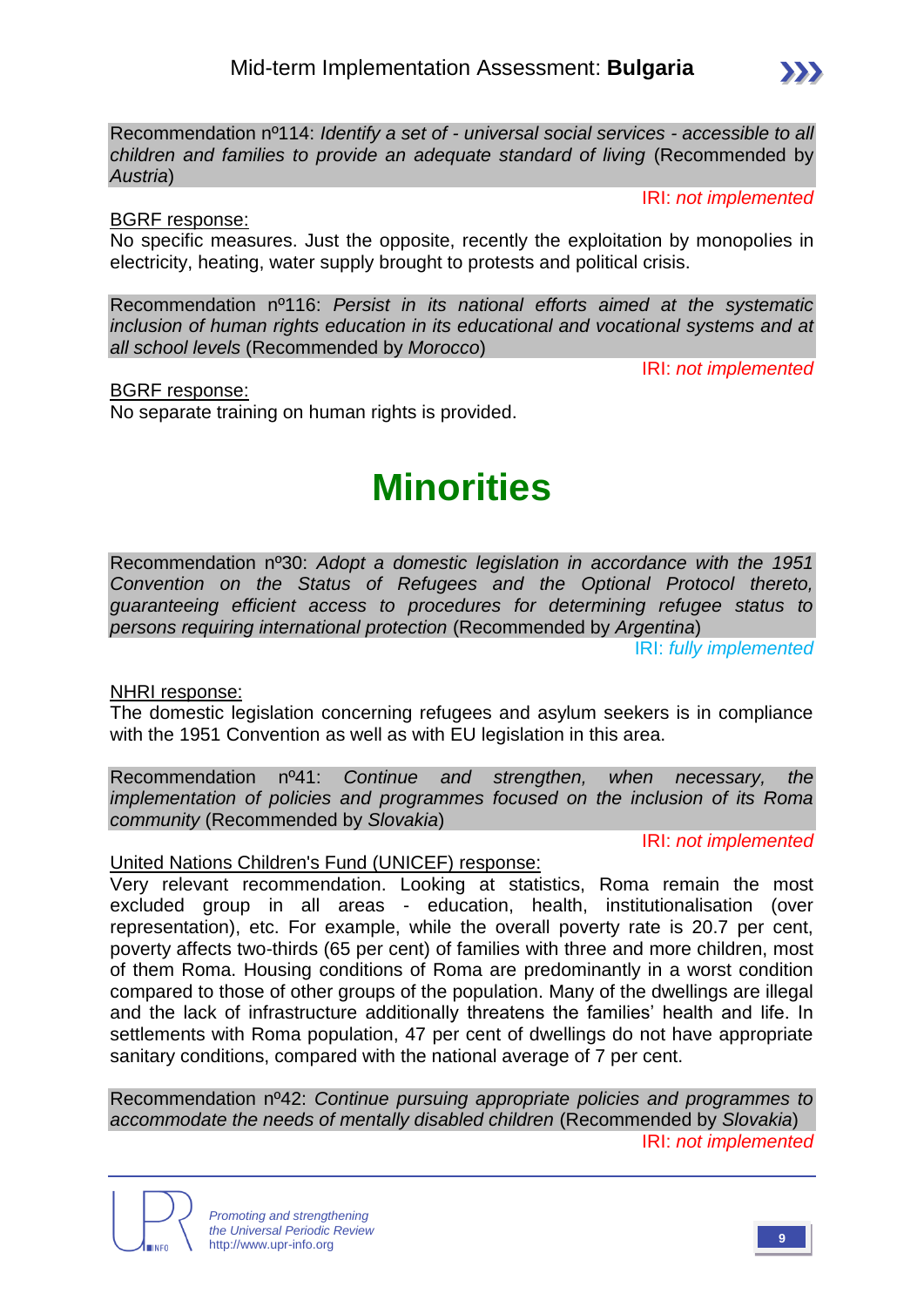#### Mid-term Implementation Assessment: **Bulgaria**

#### UNICEF response:

Mainly addressed by development of social services, most of them providing care and not support for inclusion. Not sufficient involvement of health and educational system. Not sufficient support for parents and for social inclusion. The "Vision for Deinstitutionalisation of Children in Bulgaria" (National Strategy) adopted in 2010 and the Plan of action in implementation of the strategy consist provisions for the development of programmes and services for mentally disabled children. Although the children from the closed institutions like the one in Mogilino are now better off, mostly placed in small institutions (or family group homes), their rights are still not fully guaranteed.

Regarding the mentally disabled children living with their families – the burden for the families is still very high, there is no adequate support, especially in smaller towns and villages.

#### National Network for Children (NNC) response:

Not done. Efforts are undertaken to close institutions for children with disabilities. However, NNC is concerned that the setting up of family-type placement centres as alternative to them with a capacity up to 15 children which is very far from family-type is a replacement of large-scale institutions with small ones. There's also no focus and investment in appropriate support to parents and families at risk, prevention and early intervention. Less than half of the schools in BG have enrolled children with special needs (1173 from 2573 schools).

Recommendation nº43: *Adopt a national strategy to continue and intensify the deinstitutionalization process aimed at replacing current shelters with alternative housing and means of care better suited to meeting the needs of orphans and-or persons with mental disabilities* (Recommended by *Belgium*)

#### UNICEF response:

IRI: *partially implemented*

The "Vision for Deinstitutionalisation of Children in Bulgaria" (National Strategy) was adopted in 2010 as a concentrated effort to ensure the right of the child to family environment and the acc ess to quality care and services according the individual needs of the child. The strategy is based on a process of closure of institutions for children deprived of parental care and children with disabilities and providing care in family environment or alternative care. It also focuses on the prevention of institutionalisation - prevention abandonment and assistance for the children and families. However, up to now the efforts were mostly focussed on the establishment of alternative housing ( called "small group homes") and there is a necessity to create more community based alternatives.

#### NHRI response:

The Bulgarian Ombudsman is monitoring also children in institutions in his capacity of National Preventive Mechanism under the OPCAT. In the opinion of the Ombudsman the deinstitutionalisation process continues according to the endorsed Strategy and Action Plan. The Ombudsman however is concerned about the human and financial resources required to ensure the sustainability of the deinstitutionalisation.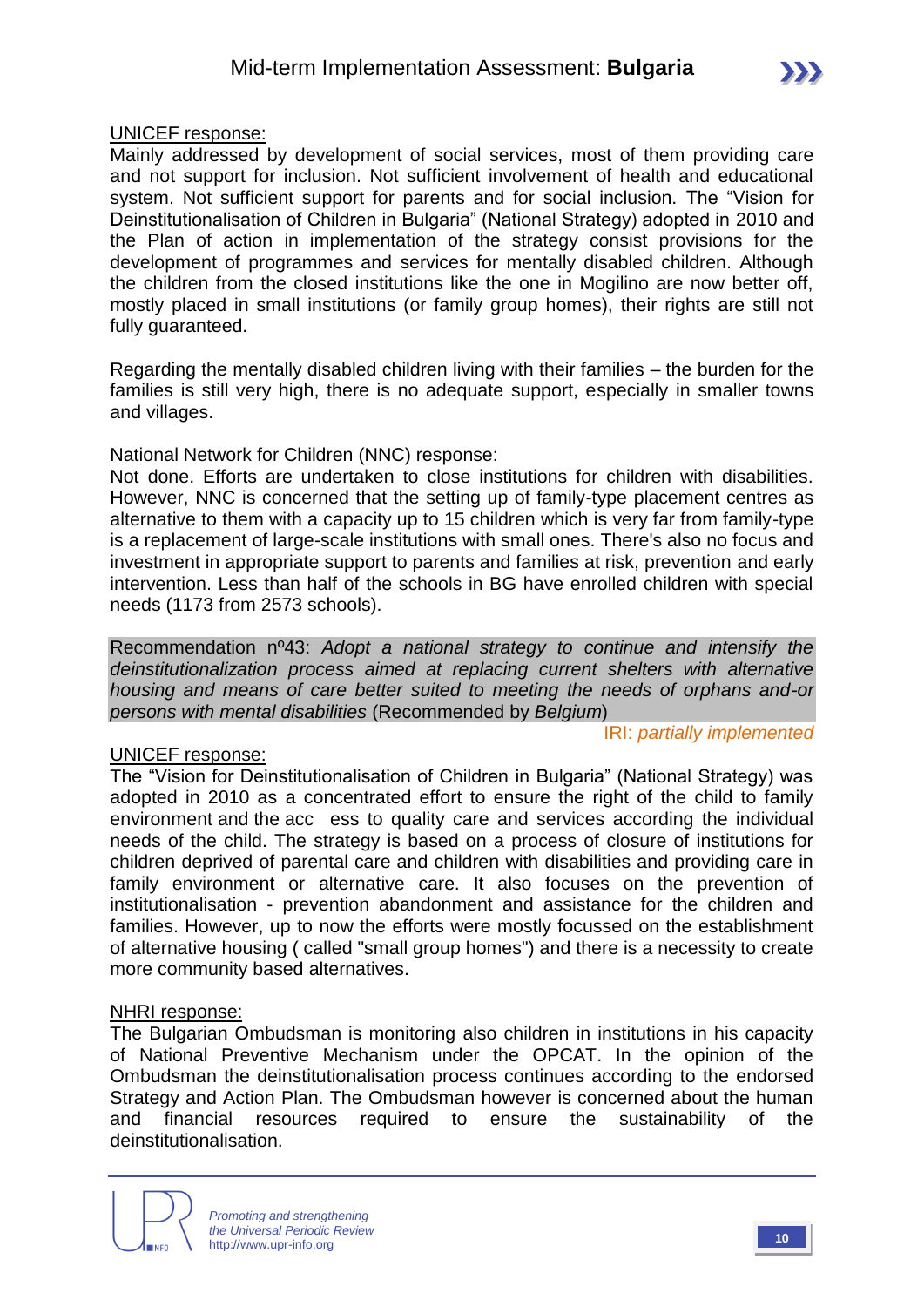IRI: *-*

#### NNC response:

Partially done. There's a strategy for deinstitutionalisation of children but no such for persons with disabilities. The philosophy should be also changed from replacement of large-scale institutions with small ones to provision of adequate personal assistance, development of a housing policy and support for independent living in the community.

Recommendation nº47: *Gather statistics on the various groups accessing public services in order to obtain an accurate picture of the use of services by different minorities* (Recommended by *United Kingdom*)

UNICEF response:

Although the Bulgarian Constitutions puts some restrictions regarding data collection: "Art. 54. (1) Everyone shall have the right to avail himself of the national and universal human cultural values and to develop his own culture in accordance with his ethnic self-identification, which shall be recognized and guaranteed by the law."

Although it has been rejected most probably on the basis of the self-identification requirement, this could be interpreted as a relevant recommendation as there should be more effort to collect disaggregated statistics, especially regarding vulnerable groups.

Recommendation nº50: *Establish training programmes addressed to staff members of shelters for orphans and persons with mental disabilities in order to enable them to respond at best to the specific needs of the residents* (Recommended by *Belgium*) IRI: *not implemented*

#### NNC response:

Not done. See comment to recommendation No. 43. Trainers should be identified and organisations of children with disabilities who can provide training should be supported to develop sustainable training programmes and involved as training providers for new services.

Recommendation nº94: *Set up a policy specifically aimed at reducing the number of Roma children placed without valid reasons in establishments for children with disabilities or in rehabilitation centres* (Recommended by *Canada*)

IRI: *not implemented*

#### UNICEF response:

For the moment no such consistent policy specifically aimed at Roma children exists.

#### NNC response:

Not done. Deinstitutionalisation efforts do not focus on family support, prevention and early intervention. 51,8 % of BG children live at risk of poverty and there are no specialised measures to tackle this issue.

Recommendation nº117: *Ensure that Roma children are not sent to special schools for the disabled, but instead are schooled together with other Bulgarian children* (Recommended by *Finland*)

IRI: *not implemented*



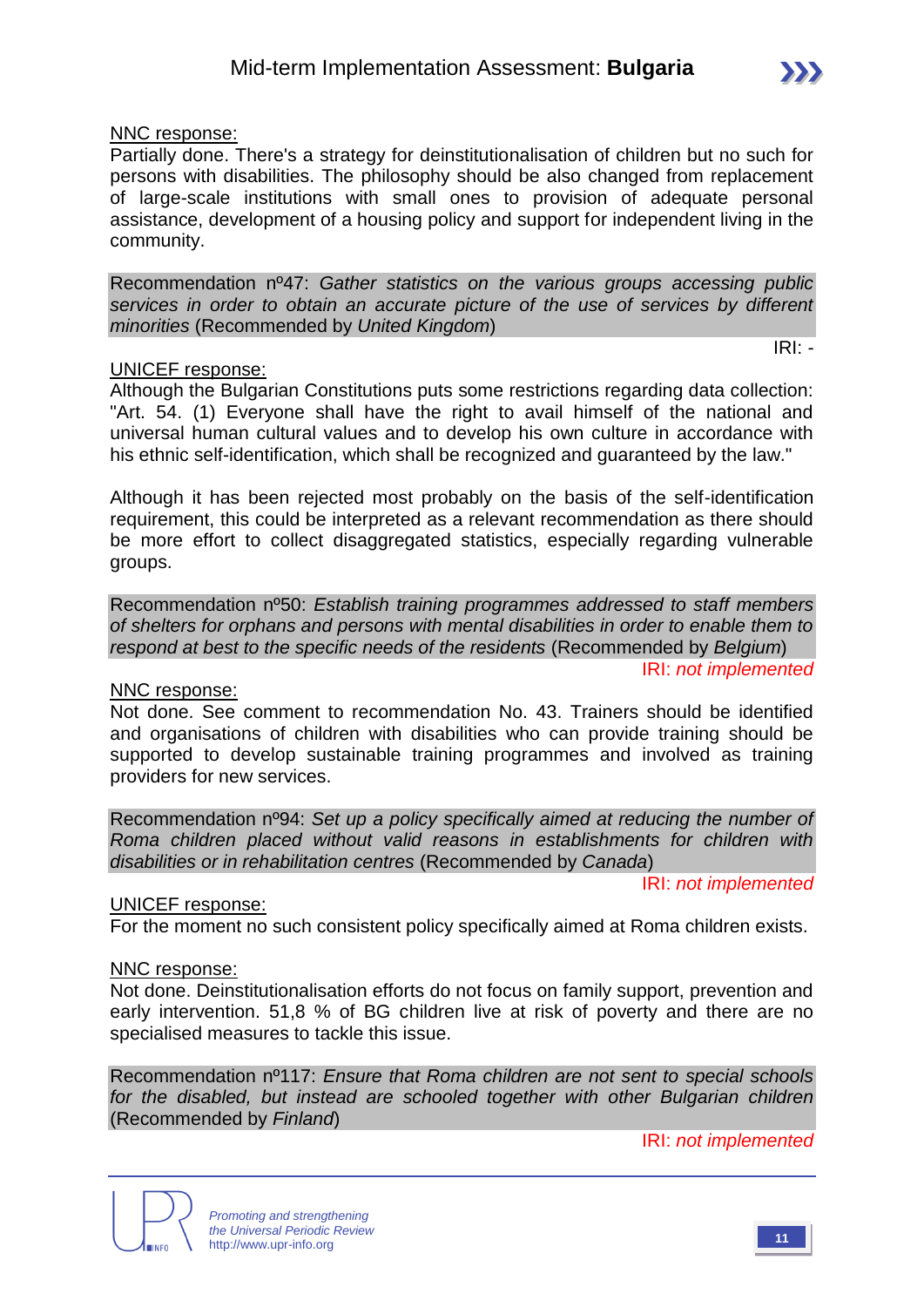#### NNC response:

Not done. There's lack of systemic approach and there aren't adequate programmes and financing to ensure quality inclusive education.

Recommendation nº118: *Evaluate the need for tuition in a special school on the basis of the child's personal characteristics, not on his or her ethnicity* (Recommended by *Finland*)

IRI: *fully implemented*

#### NHRI response:

In 2009 a Regulation was issued by the Ministry of Education, Youth and Science which strictly regulates the enrolment of Roma children to special schools. An expert commission comprising Ministry of Education officials and external experts assess children with special educational needs and only upon their recommendation children are enrolled in special schools.

Recommendation nº119: *Avoid the practice of the school segregation of Roma children, for example with primary school teachers, who are speaking their mother tongue, with the objective of achieving an effective learning of the Bulgarian language and other subjects taught* (Recommended by *Spain*)

IRI: *partially implemented*

#### UNICEF response:

Addressing the language competence gaps at the earliest stages of preschool and school is indispensable for reducing drop-out rates and warranting the higher overall quality of training among minority children. That is why the public education system should endorse the improvement of language skills for children from linguistic minorities as a priority, if it were to ensure equitable access to education and a level playing field in it for every child, regardless of his/her ethnic origin, in real terms.

It should be emphasized that the language barrier is not isolated from other key factors contributing to existing dropout rates and compromising the overall quality of education, e.g. the constraints in the financial means of households, the poor education of parents, etc. A complex set of socio-economic inequalities poses substantial challenges for the effectiveness of public policies aiming to improve school attendance and the overall quality education. It may only be addressed by an integrated approach based on a common understanding of the urgency and priority of investing in and getting better value added from education policies, through interactions between various sectors and institutions.

#### NHRI response:

The Bulgarian State, together with the Roma Education Fund, Budapest, have funded the desegregation of four Roma schools since 2006.

Recommendation nº121: *Guarantee that the implementation of the law on compulsory preschool education for all children, adopted by Parliament on 23 September, covers the Roma as well as other minorities* (Recommended by *Finland*) IRI: *partially implemented*

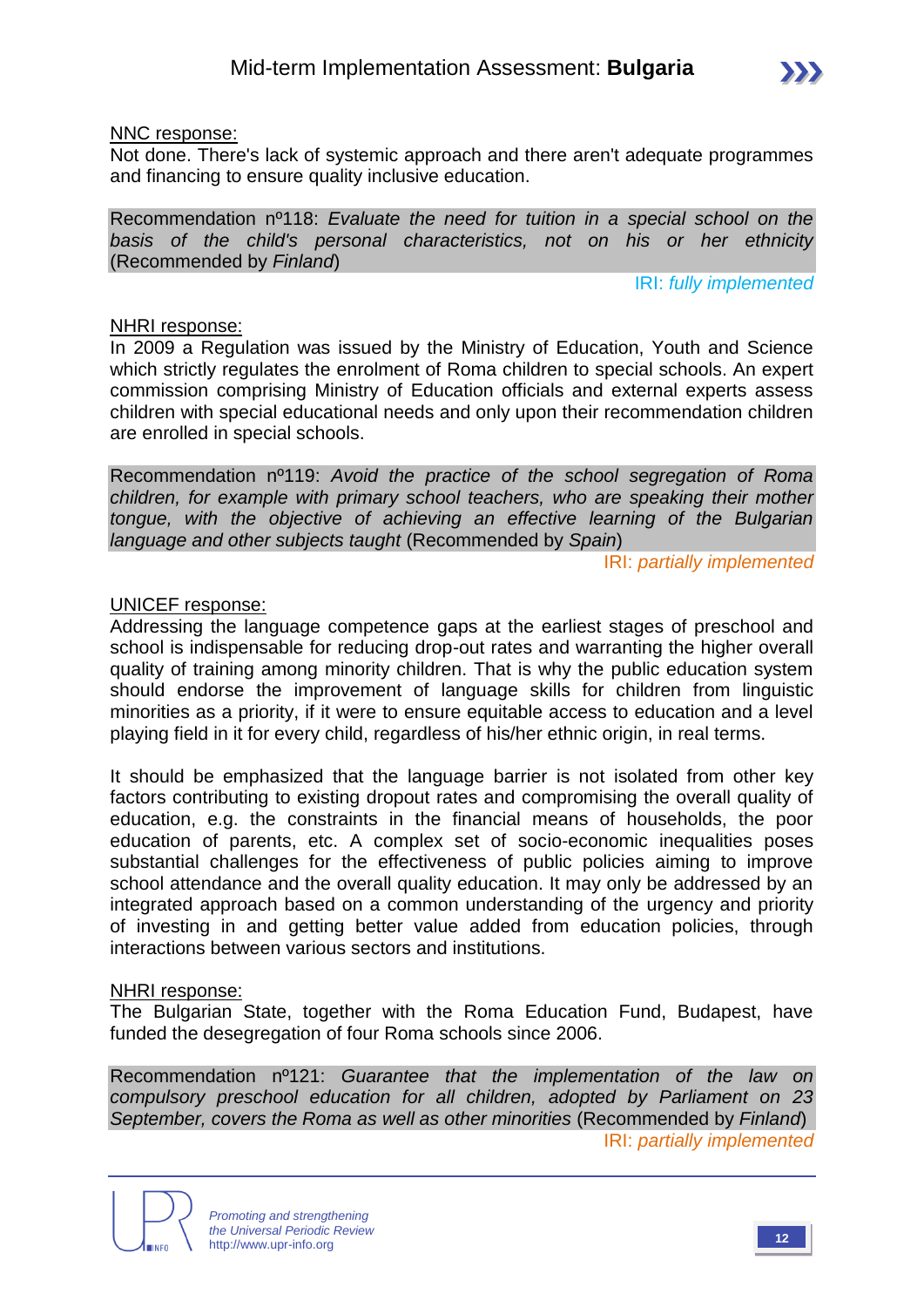#### UNICEF response:

According to a study done by Open Society institute in Bulgaria and the World Bank, approximately 15% of parents, whose 4-6 year olds do not attend kindergarten or pre-school, said they could not afford kindergarten fees. Their share was even higher among the Roma: over 30% of Roma parents who did not send their children to kindergarten or preschool, quoted their inability to meet the accompanying costs. 56% of the interviewed Roma (of which 82% lived below the poverty line) said that receiving financial support was the single most important condition for their child to attend any form of preschooling.

These data were corroborated by the NSI's 2010 Combining Work and Family Life study: it reported that 42 700 unemployed citizens in the age group 15-64 had cited the forbidding cost of childcare as the leading reason for not resorting to these services.

#### NHRI response:

School and preschool education is compulsory for all children, regardless of their origin.

Recommendation nº122: *Continue its efforts on the issue of inclusion of children with disabilities in the general school system and reducing the number of schools for children with special educational needs* (Recommended by *Slovenia*)

IRI: *partially implemented*

#### UNICEF response:

As a result of the reforms undertaken to promote deinstitutionalization and inclusion of children with special needs in the common education system over the past 10 years, there has been a significant decline in the number of schools, classes and students in special schools. For the past 10 years the number of special schools decreased 1.75 times, and the number of students in them – 3.57 times.

During the 2011/12 school year, the average number of pupils in special schools was 57.9, with the largest average number of students in schools for children with impaired hearing, vision and speech – 112.5, The number of classes in special schools over the past 10 years has declined 3.33-fold, and the average number of pupils in special schools has fallen more than twofold.

During the academic year 2011/12, there were 79 special schools in Bulgaria, with almost two thirds of them for children suffering mental retardation. Across special schools, children with mental challenges represented 58% of all students. In comparison with their number of 10 years ago, they have decreased by 3.59 times: from 9581 in 2000 down to 2668 children in 2010. Over the past decade, the shares of different types of learners in special schools have fluctuated within 3-4%, i.e. proportional reduction policies have been applied. The shares of children, attending schools for minors with hearing, sight or speech impairments (whose share of all students in special schools has consistently been more than twice as large over the last two years, compared to earlier in the century) constituted the exceptions at either end of the scale.

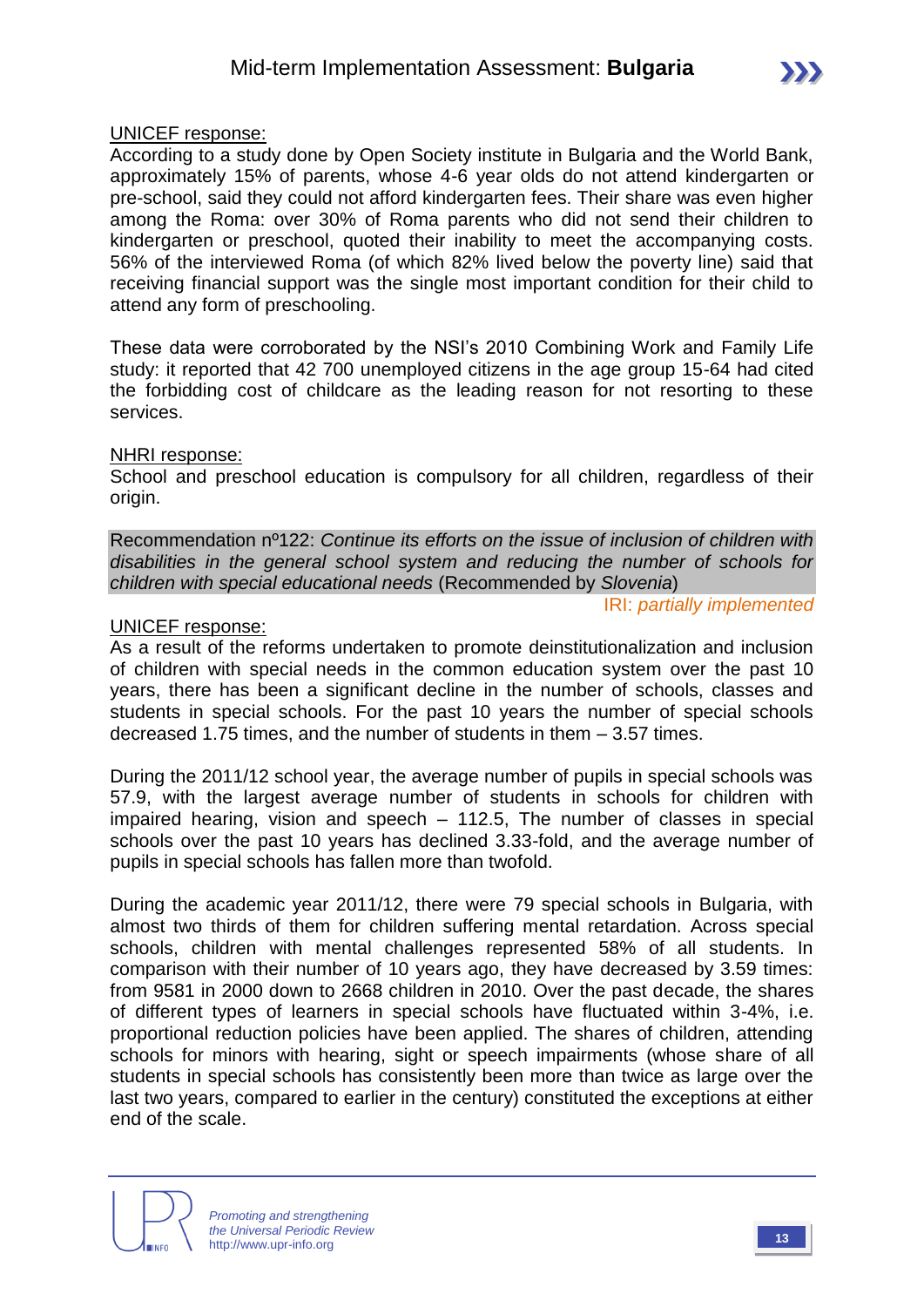- in legislation – there are inconsistencies in the legislation that prove to be

- to develop methodology and standards for work with children with special educational needs;

- more resources and financial incentives for resource teachers;

- accessible architecture, better material base and facilities, so that children with disabilities are able to go to regular schools;

- develop a communication strategy for raising the awareness of the general public and specific measures to combat and prevent discriminative attitudes and practices.

#### NHRI response:

There has been some progress regarding inclusion of children with disabilities in the general school system, e.g. provision of experts, creating supportive environment in schools etc. The Bulgarian Ombudsman is of the opinion that these efforts should be enhanced and schools' accessibility should be strengthened.

#### NNC response:

Partially done. A new education law which was encouraging this process was proposed but not passed. A stronger policy on involving children with disabilities and ensuring quality inclusive education in the general school system is needed.

Recommendation nº124: *Take all necessary measures to fully ensure the enjoyment of human rights by persons belonging to the Romani minority, including with regard to combating discrimination and violence against such persons* (Recommended by *Sweden*)

IRI: *partially implemented*

#### NHRI response:

The integration of the Roma minority is an ongoing process. Due to a combination of factors such as low education qualifications, long-term unemployment and poor living conditions the Roma people are more vulnerable to the financial and economic crises. In the opinion of the Ombudsman the Government should be more proactive in its policy design regarding this minority. Following the Ombudsman's intervention, local governments, for example, have complied with the recommendations to apply human rights standards in cases of eviction. There is certain progress regarding access of Roma kids to school. However efforts should persist so that the vicious circle of Roma social isolation could be broken.

Recommendation nº129: *Pursue its integration policy for the Roma population, guaranteeing access to basic health and social services, education, housing and employment* (Recommended by *Spain*)

#### UNICEF response:

IRI: *partially implemented*

While there is a National Roma Integration Strategy and an Action plan for its implementation adopted in 2012 there is no strong correlation between planned short-term measures, specific goals and long-term goals that would guarantee access to health and social services, education, housing and employment. The strategy's implementation is planned mainly through what budgeting resources would

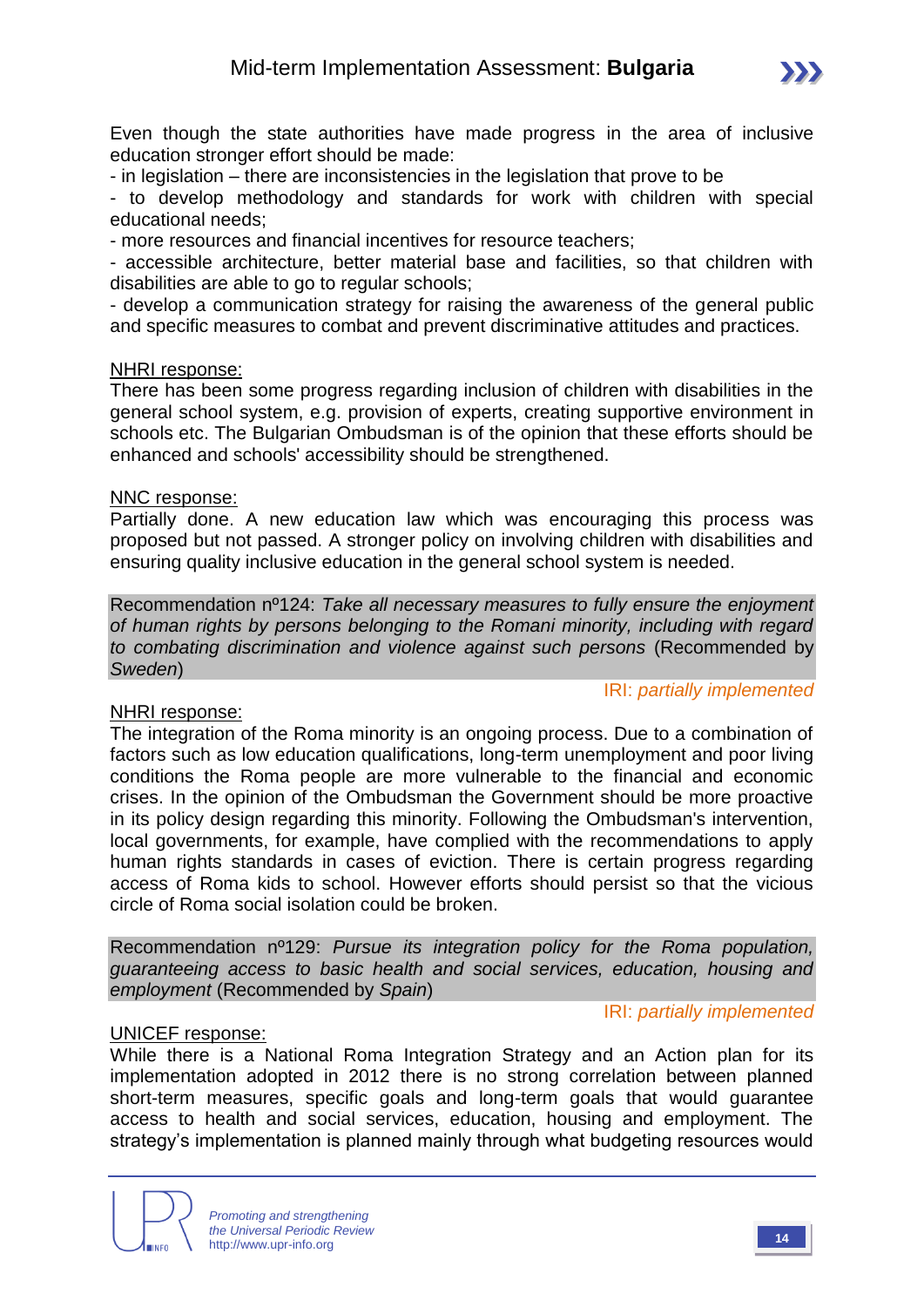

#### WECF response:

In relation to the right to water and sanitation no progress has been made.

### **International Instruments**

Recommendation nº1: *Consider the possibility of expressing its consent to accede to the Optional Protocol to the Convention against Torture and Other Cruel, Inhuman or Degrading Treatment or Punishment, to permit the enable an independent monitoring of prisons and detention centres by the Subcommittee* (Recommended by *Czech Republic*)

IRI: *fully implemented*

 $\sum$ 

Recommendation nº2: *Consider the possibility of expressing its consent to be bound by the Optional Protocol to the Convention against Torture and Other Cruel, Inhuman or Degrading Treatment or Punishment* (Recommended by *Argentina*)

+

IRI: *fully implemented*

#### NHRI response:

The OPCAT has been ratified in 2011. The Ombudsman has been designated as National Preventive Mechanism. He presented its first report as an NPM in April 2013.

Recommendation nº3: *Consider the possibility of expressing its consent to ratify the Convention against Torture and Other Cruel, Inhuman or Degrading Treatment or Punishment* (Recommended by *Armenia*)

IRI: *fully implemented*

IRI: *fully implemented*

NHRI response:

Done.

Recommendation nº11: *Adhere to the principles of the Convention on the Rights of Persons with Disabilities, with a view to its early ratification* (Recommended by *Mexico*)

#### NHRI response:

The Convention on the Rights of Persons with Disabilities has been ratified.

NHRI response:

The Convention on the Rights of Persons with Disabilities has been ratified.

#### BGRF response:

The Convention was ratified but not its Optional protocol.

*Promoting and strengthening the Universal Periodic Review* http://www.upr-info.org **<sup>15</sup>**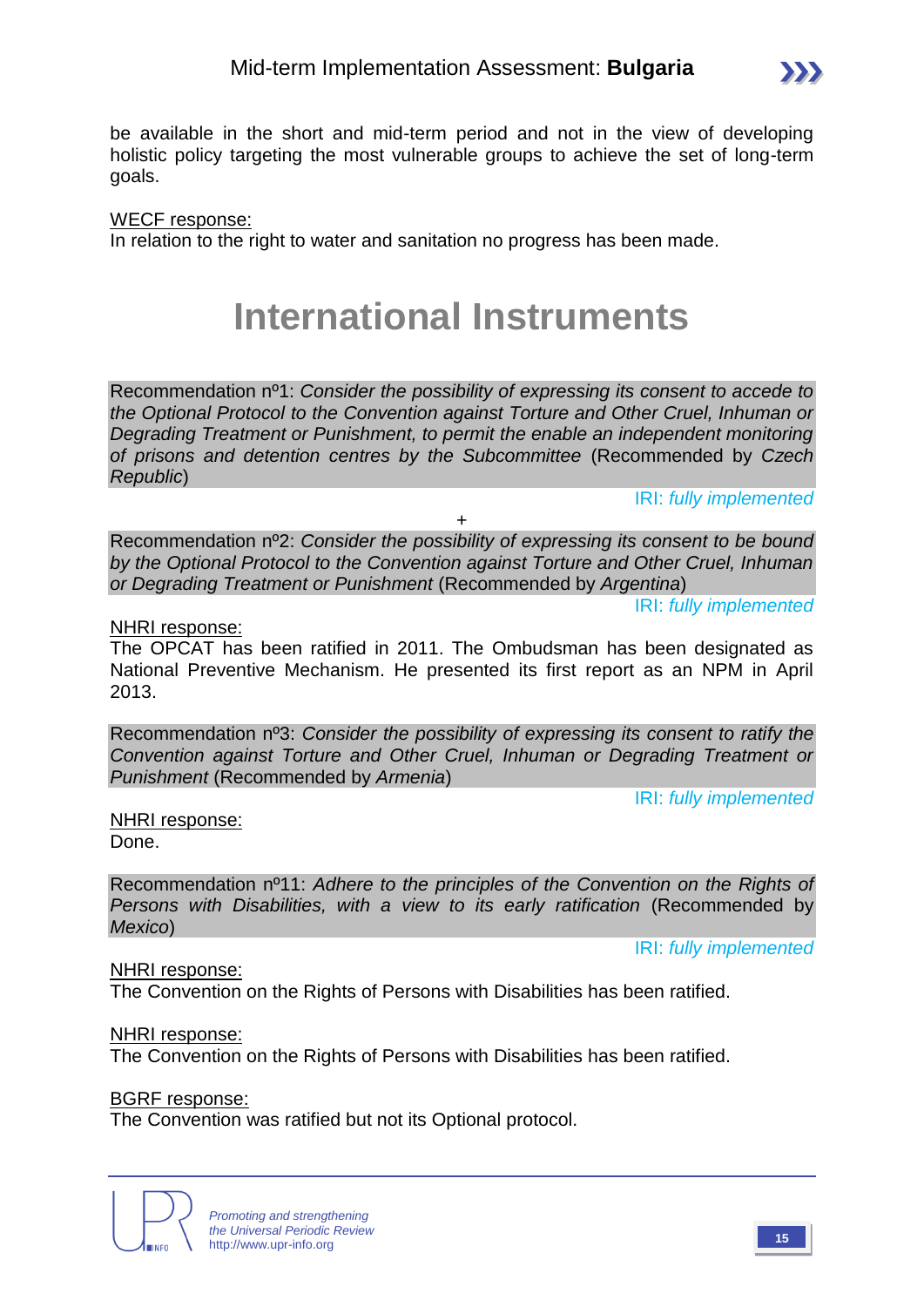Recommendation nº12: *Ratify CRPD* (Recommended by *Spain*)

IRI: *fully implemented*

+ Recommendation nº13: *Consider the possibility of expressing its consent to be bound by the CRPD* (Recommended by *Argentina*)

IRI: *fully implemented*

UNICEF response:

It is in force since April 2012.

NHRI response:

The Convention on the Rights of Persons with Disabilities has been ratified.

BGRF response: It was ratified

Recommendation nº14: *Consider ratifying CRPD and the Optional Protocol thereto* (Recommended by *Chile*)

+

IRI: *fully implemented*

Recommendation nº15: *Consider ratifying CRPD and the Optional Protocol thereto which would result in a higher level of cooperation with international human rights mechanisms, ensuring better safeguards for the rights of people with disabilities* (Recommended by *Hungary*)

IRI: *fully implemented*

NHRI response:

The Convention on the Rights of Persons with Disabilities has been ratified. The Government is considering ratifying the Optional Protocol thereto by the end of 2014.

BGRF response:

Convention ratified but not the OP.

Recommendation nº16: *Consider the possibility of expressing its consent to be bound by the International Convention for the Protection of All Persons from Enforced Disappearance* (Recommended by *Argentina*)

+

IRI: *fully implemented*

Recommendation nº17: *Ratify CED* (Recommended by *Spain*)

IRI: *not implemented*

+ Recommendation nº18: *Ratify CED and accept the competence of the treaty body as provided for in articles 31 and 32* (Recommended by *France*)

IRI: *not implemented*

#### NHRI response:

The Convention has been signed by the Bulgarian State. Currently the Government is considering the necessary legislative amendments to comply with the Convention.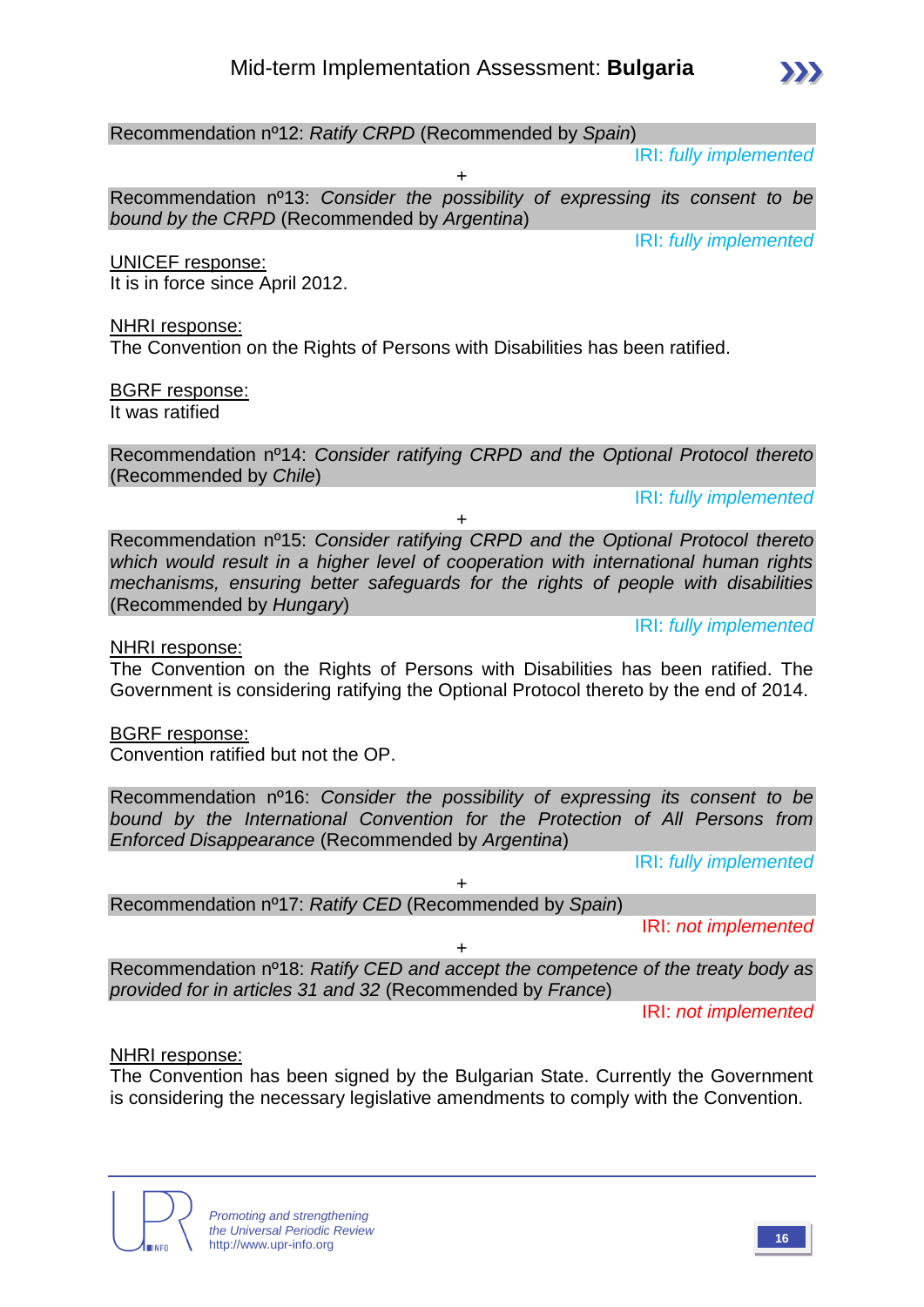Recommendation nº19: *Ratify the Optional Protocol to the International Covenant on Economic, Social and Cultural Rights* (Recommended by *Spain*)

IRI: *not implemented*

+

Recommendation nº20: *Ratify the Optional Protocol to the International Covenant on Economic, Social and Cultural Rights* (Recommended by *Palestine*)

IRI: *not implemented*

BGRF response:

Not ratified, no explanations.

Recommendation nº22: *Consider acceding to the 1954 Convention relating to the Status of Stateless Persons, and the 1961 Convention on the Reduction of Statelessness* (Recommended by *Brazil*)

IRI: *fully implemented*

Recommendation nº23: *Accede to the 1954 Convention relating to the Status of Stateless Persons, and the 1961 Convention on the Reduction of Statelessness*  (Recommended by *Germany*)

+

IRI: *fully implemented*

+ Recommendation nº24: *Accede to the 1954 Convention relating to the Status of Stateless Persons, and the 1961 Convention on the Reduction of Statelessness*  (Recommended by *Bosnia & Herzegovina*)

IRI: *fully implemented*

Recommendation nº25: *Accede to the 1954 Convention relating to the Status of Stateless Persons, and the 1961 Convention on the Reduction of Statelessness*  (Recommended by *Azerbaijan*)

+

IRI: *fully implemented*

+ Recommendation nº26: *Accede to the 1954 Convention relating to the Status of Stateless Persons, and the 1961 Convention on the Reduction of Statelessness*  (Recommended by *Slovenia*)

IRI: *fully implemented*

NHRI response: Bulgaria has ratified both conventions.

Recommendation nº134: *Undertake a transparent and inclusive process with civil society in the implementation of universal periodic review recommendations* (Recommended by *Norway*)

IRI: *not implemented*

BGRF response:

No such steps were undertaken. Only for the CEDAW Committee recommendations a special Working group was formed for the adoption of a plan.

#### NNC response:

Very often NGOs are invited to contribute or comment to proposed amendments in the last minute - recent example is the draft partnership agreement between BG and

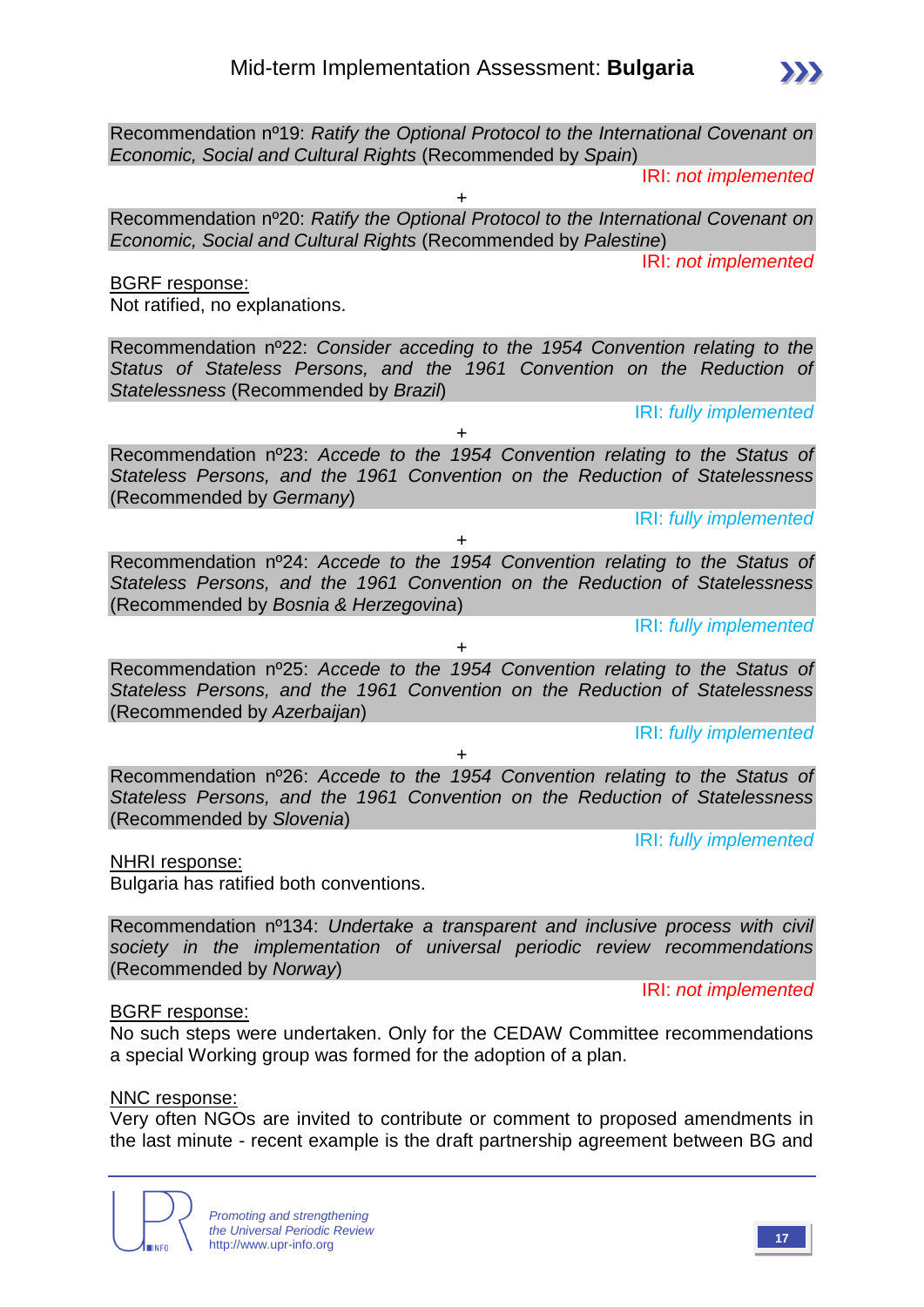EU concerning structural funds which is 119 pages and we had to consult 113 NGOs for less than 3 days!!! There is acute and urgent need for effective public consultation standards implementation and inclusion of civil society in decision-making process rather than only imitation of consultation.

Recommendation nº136: *Translate, publish and make available to the citizens of the country the assessments and recommendations made by relevant international human rights bodies, including the Human Rights Council's universal periodic review* (Recommended by *Norway*)

#### BGRF response:

IRI: *partially implemented*

 $\sum$ 

Not all the documents were published but in respect to the UPR process and the CEDAW Committee recommendations the process was more positive and more publicity was given.

# **Justice**

Recommendation nº68: *Continue strengthening the legal safeguards against ill treatment, and pursue efforts to reduce incidents of ill treatment by law enforcement personnel* (Recommended by *Slovakia*)

IRI: *partially implemented*

+

Recommendation nº83: *Take concrete measures to remedy the excessive use of force by security forces* (Recommended by *Switzerland*)

IRI: *partially implemented*

#### NHRI response:

The Ministry of Interior Act has been amended and the absolute necessity for the use of force has been expressly endorsed. The NPM has established insignificant number of excessive use of force in detention facilities and prisons.

Recommendation nº70: *Take all necessary measures to ensure that detention conditions fully meet international human rights standards, in accordance with Bulgaria's international obligations* (Recommended by *Sweden*)

IRI: *not implemented*

#### UNICEF response:

In this regards there should be special attention to the detention conditions for children. Although in Bulgaria the number of underaged detainees is not big, in most of the detention centers the standards are not met.

#### NHRI response:

Overpopulation in Bulgarian prisons is a persisting problem. The relevant strategic documents envisage large-scale investments to comply with the human rights standards for detention centres. The NPM has established in its first report that those strategies are not feasible and no sufficient budget has been allocated to that end. The 4 sq.m. requirement has been introduced in the Execution of Punishment and

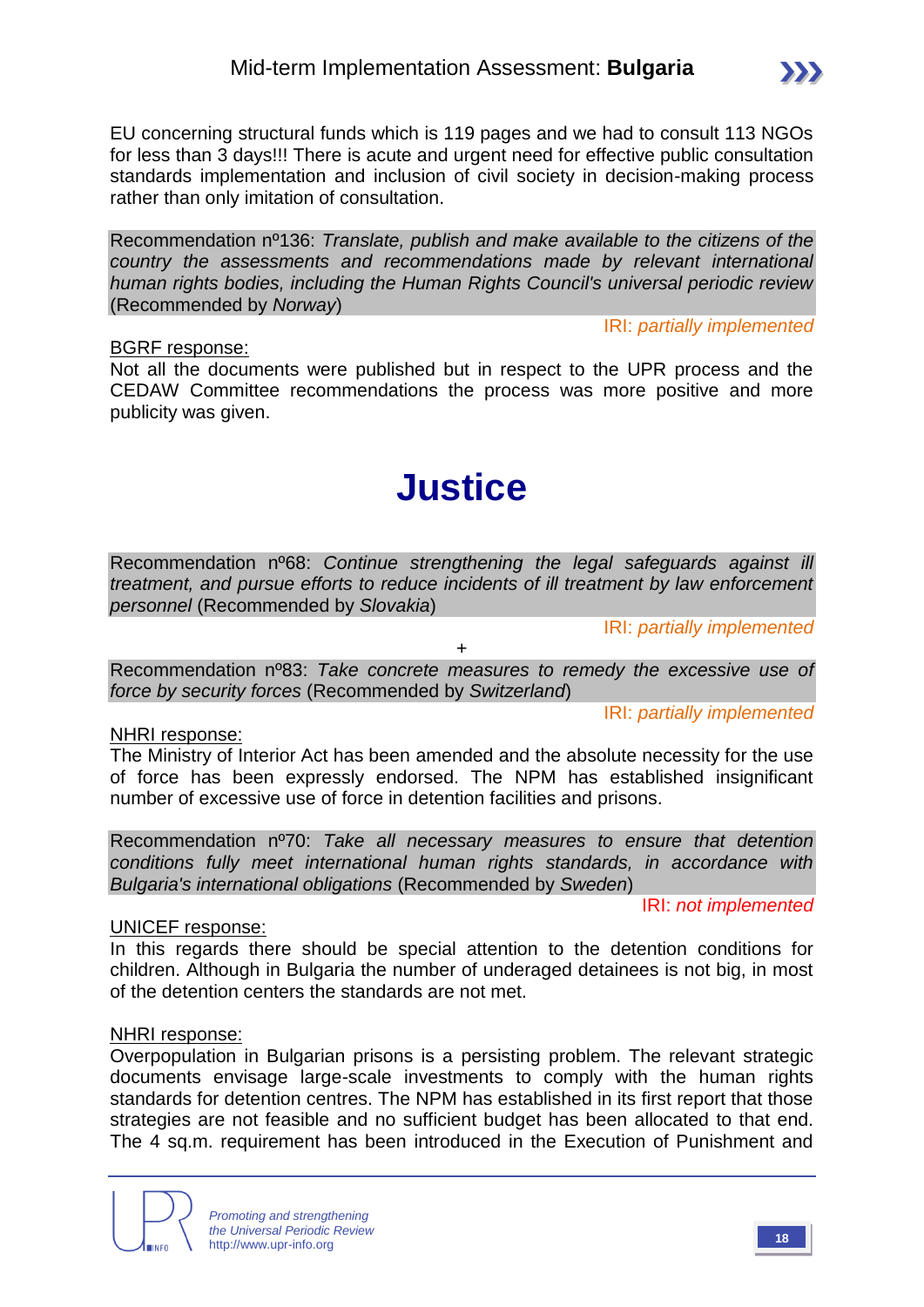

Recommendation nº87: *Create an effective juvenile system, and continue to reform its justice system* (Recommended by *Nigeria*)

IRI: *partially implemented*

#### UNICEF response:

In 2011 the Government of Republic of Bulgaria approved a Concept for Public Policy on Justice for Children, which aims to establish a new legal framework in line with European and international standards and best practices for treating children in conflict with the law. A Road map (Action plan) in execution of the CPPJC was adopted in March 2013, planning concrete steps for a two-year period.

Even though the abovementioned documents are signs of political will and commitment, reforms in the area of juvenile justice are moving forward slowly due to the fact that it is still not broadly recognized by the public as a high priority area.

To create an effective juvenile system provisions need to be made to guarantee maximum cooperation and effective multi-agency engagement in formulating strategies and policies for the children in conflict with the law to ensure reintegration of the child and the child assuming constructive role in society. These policies should ensure that children are treated in a manner appropriate to their well-being, and proportionate to both their circumstances, the offence committed and public interest.

There are also no developed professional standards for all professionals working with children in conflict with the law (police officers, probation officers, workers in the penitentiary system, health, education and social workers, prosecutors, magistrates, NGO's) which compromises the efficiency and effectiveness of the system in place now. The lack of developed and implemented professional standard should be addressed in order to ensure effective juvenile system during and after the reform.

#### NHRI response:

On 1 March 2013 the Council of Ministers adopted a Road Map for the implementation of the State Policy Concept for Juvenile Justice.

Recommendation nº89: *Promote awareness of the National Legal Office and its services to improve confidence in the justice system and to ensure that Bulgarians have adequate legal standing before the courts* (Recommended by *United Kingdom*) IRI: *partially implemented*

#### NHRI response:

In the beginning of 2013 the Legal Aid Act was amended and the scope of persons eligible for free legal assistance has been expanded to include other vulnerable groups such as victims of domestic or sexual violence, victims of trafficking, refugees, asylum seekers etc.

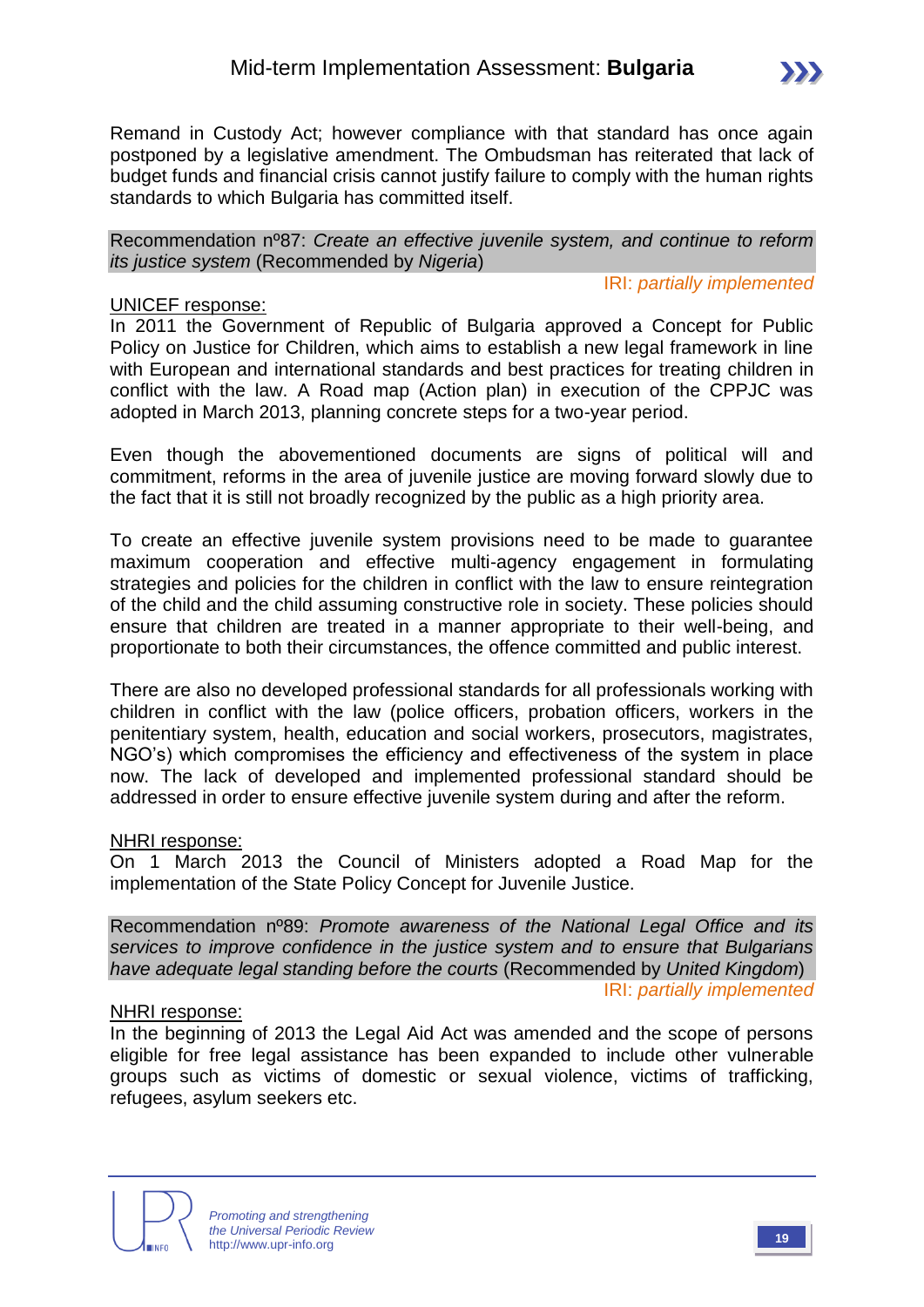Recommendation nº93: *Increase the budget for prisons to add new bed space and staff, provide training for prison personnel and explore other types of detention for nonviolent offenders to reduce the burden on prison facilities and staff* (Recommended by *United States*)

#### NHRI response:

IRI: *not implemented*

Overpopulation in Bulgarian prisons is a persisting problem. The relevant strategic documents envisage large-scale investments to comply with the human rights standards for detention centres. The NPM has established in its first report that those strategies are not feasible and no sufficient budget has been allocated to that end. The 4 sq.m. requirement has been introduced in the Execution of Punishment and Remand in Custody Act; however compliance with that standard has once again been postponed by a legislative amendment. The Ombudsman has reiterated that lack of budget funds and financial crisis cannot justify failure to comply with the human rights standards to which Bulgaria has committed itself.

Recommendation nº133: *Further address the human rights challenges and continue its efforts in strengthening national mechanisms, particularly in the field of gender equality and non-discrimination and in the area of preventing and combating human trafficking and protecting the victims thereof* (Recommended by *Serbia*)

IRI: *not implemented*

#### ILGAE response:

No specific mentioning of LGBT people in policies which prevent violence against women and human trafficking.

# **SOGI**

Recommendation nº28: *Adopt legislation to prevent discrimination on the grounds of sexual orientation in the same manner as existing legislation to protect against*  discrimination on the grounds of ethnicity, gender and religion (Recommended by *United Kingdom*)

#### IRI: *not implemented*

#### NHRI response:

The Anti-Discrimination Act prohibits discrimination on all of the above-mentioned grounds and envisage respective sanctions. Amendments to the Criminal Code made in 2011 criminalise incitement to discrimination, violence or hatred on grounds of ethnicity, race, and religion. The Ombudsman extended a recommendation to include as a ground sexual orientation as well. Unfortunately the Ombudsman's recommendation has not yet been taken into account.

#### ILGAE response:

Anti-discrimination Law, which explicitly mentions sexual orientation among other grounds, entered into force on 01.01.2004. Unfortunately it is generally almost not used by LGBT people. According to the statistics of the national equality body (State Commission for Protection against Discrimination) very few cases per year (usually

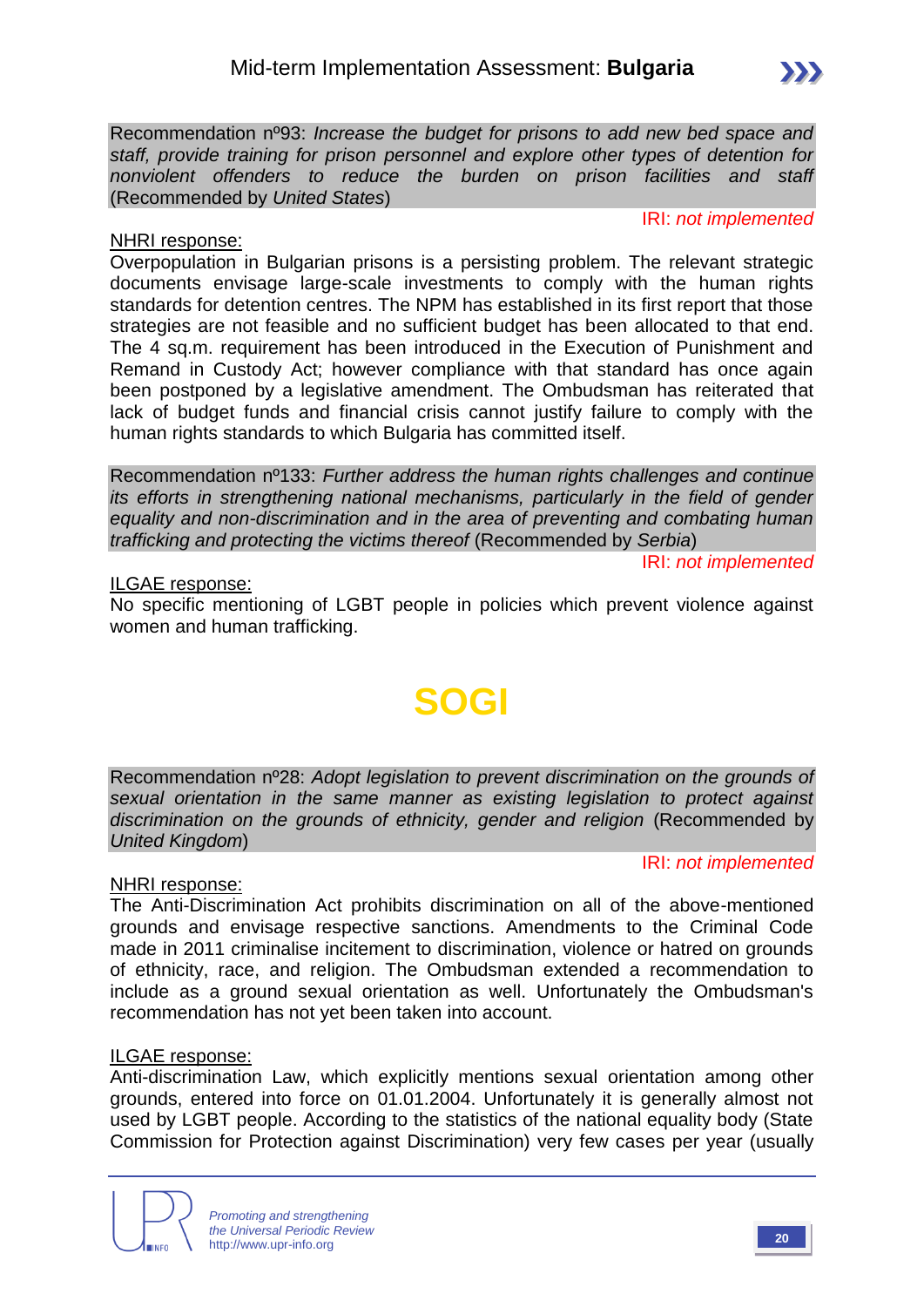up to 5) are proceedings for discrimination on the grounds of sexual orientation. Gender identity or expression is not a recognised ground for discrimination in the law.

Recommendation nº29: *Study the possibility of introducing a criminal aggravating factor for racial and religious hatred or hatred against persons with a minority sexual orientation* (Recommended by *Spain*)

#### NHRI response:

#### IRI: *not implemented*

The Anti-Discrimination Act prohibits discrimination on all of the above-mentioned grounds and envisages respective sanctions. Amendments to the Criminal Code made in 2011 criminalise incitement to discrimination, violence or hatred on grounds of ethnicity, race, and religion. The Ombudsman extended a recommendation to include as a ground sexual orientation as well. Unfortunately the Ombudsman's recommendation has not yet been taken into account.

#### ILGAE response:

Sexual orientation is included as ground for hate crime in the draft of the new Penal Code which is still in procedure for preparation by Ministry of Justice. Gender identity or expression is not recognised ground for hate crimes in this draft law.

Recommendation nº66: *Support more actively the implementation of the rights of sexual minorities as a means to fight social isolation and discrimination* (Recommended by *Norway*)

#### ILGAE response:

IRI: *not implemented*

No actual support shown. LGBT issues are not discussed as part of the formulation of any policies related to education, employment, health care or any other sphere of public life. No public institutions are openly supportive for LGBT pride march (Sofia Pride) in June. LGBT issues are not discussed by political parties and are not recognised as political issues. There is complete silence on that matter.

Recommendation nº67: *Develop effective measures to overcome continuing discriminatory patterns against ethnic minorities and lesbian, gay, bisexual and transgender persons through education and training* (Recommended by *Spain*) IRI: *not implemented*

#### ILGAE response:

LGBT issues are not included in school curriculum and often – they are not included in university's curriculums too. Professionals that usually are associated with competency on LGBT issues – doctors and nurses, psychologists, psychiatrists, social workers, sociologists and so on – do not get any training on this topic. In fact there are current textbooks for medical students and psychiatrists that recognise homosexuality as psychiatric disorder.

According to the anti-discrimination law, every employer and every educational institution is obliged to introduce anti-discriminatory policies. Such policies exist on paper, but are rarely reinforced in practice. Most school authorities do not recognize the existence of LGBT-related bullying and the need to provide support to LGBT students as well as teachers. Sexual identities are not discussed at school which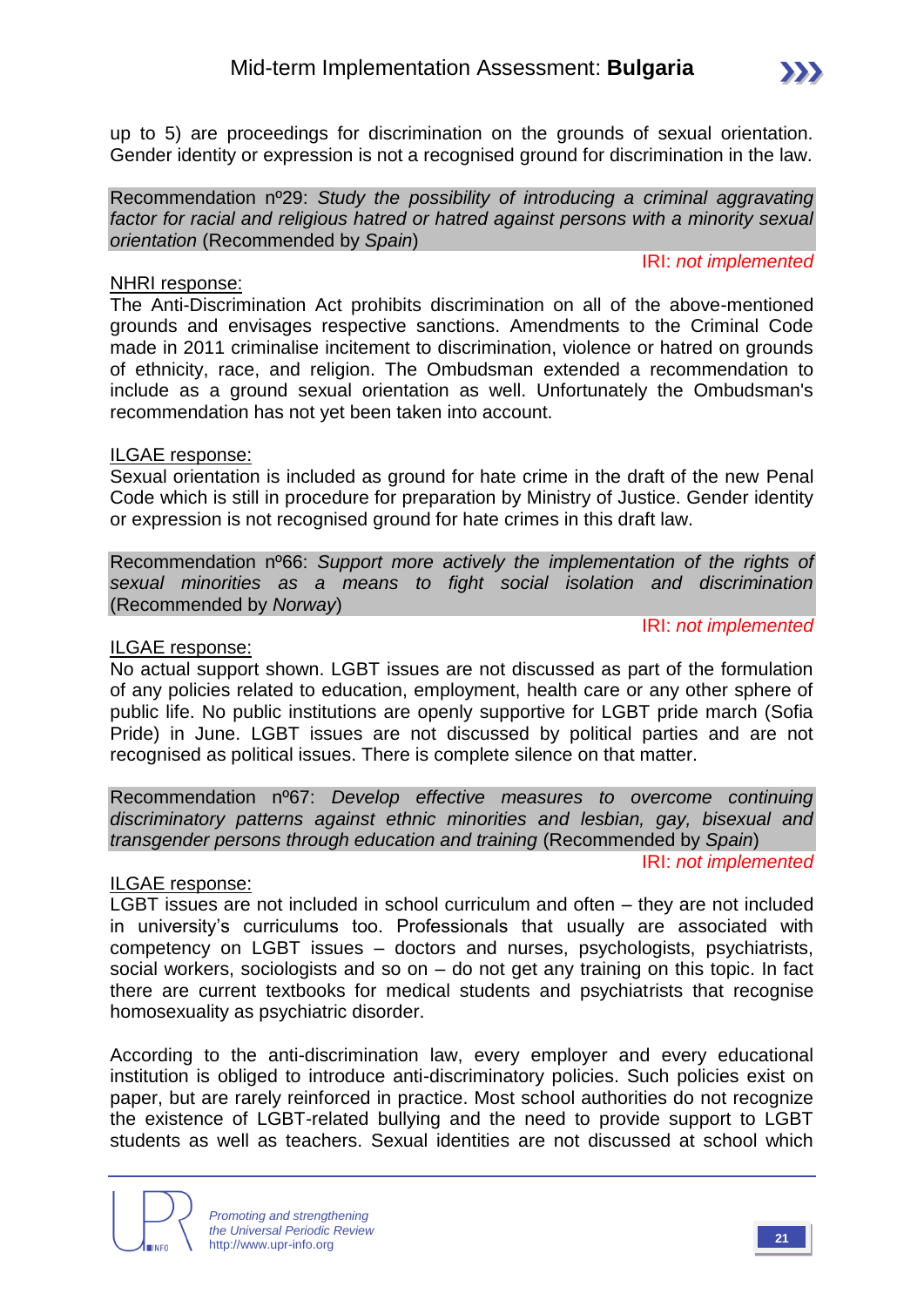contributes to the lack of awareness of the issues, which LGBT people face on daily basis, and to the formation of negative stereotypes.

Employers are not monitored by state bodies for effective implementation of antidiscriminatory policies enhancing diversity at the work place. The law has so far been applied only post-factum by victims, or other citizens/NGOs on behalf of victims, and not as a prevention mechanism.

# **Women & Children**

Recommendation nº27: *Adopt a law guaranteeing equal opportunities for women and men* (Recommended by *Canada*)

#### UNICEF response:

The Law for protection against discrimination was passed in 2004. However, Bulgaria has not vet adopted specific legislation on gender equality. Although in the 2000-2001 was drafted a bill on equal opportunities for women and men the bill was rejected twice by the Parliament in 2002 and 2003. An action Plan for Implementation of the CEDAW recommendations was adopted and is envisages the drafting and adoption of a Law for Gender Equality by the first half of 2014.

#### BGRF response:

This recommendation as made also by the HRC in 2011 and by the CEDAW Committee in 2012. The government under the pressure of NGOs formed a WG for the elaboration of a plan for implementation of the CEDAW recommendations. The draft plan is ready but not approved by the Council of Ministers yet. The adoption of the law on gender equality is provided for spring 2014, the beginning of the process is set for September 2013. The plan is just a draft. A new government is expected in the next weeks and then it will become clear if the plan is accepted.

#### NNC response:

There isn't such a law as of 30 April 2013. However, the Anti-Discrimination Law and the Social Securities Codex were amended in 2012 in order to implement the EU directive 2010/41/EC concerning the equal opportunities for women and men working as self-employed individuals.

Recommendation nº38: *Establish urgently procedures-mechanisms at the central and local levels to ensure the health and safety of all children in institutions, including a child ombudsman at the national or regional level* (Recommended by *Norway*)

IRI: *not implemented*

IRI: *partially implemented*

#### UNICEF response:

This is still a relevant recommendation. Apart from focusing the efforts of national and local authorities on such mechanisms, there is a need to enhance independent monitoring of child rights both at local and national level. Although the national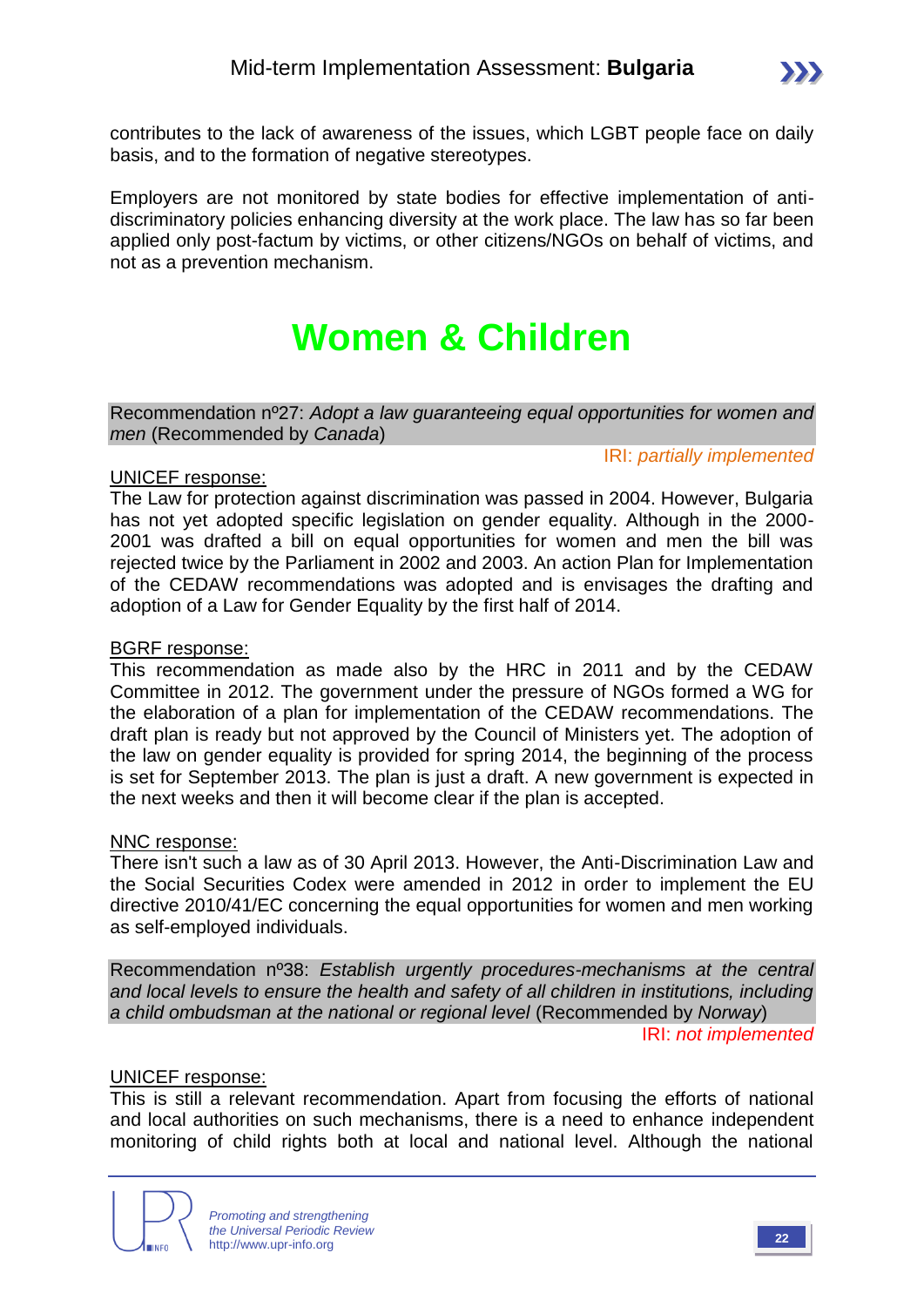ombudsman is willing to cover the child rights as well, the institution faces difficulties addressing issues of health and safety in institutions. Moreover, there are still no steps for signing and ratifying the CRC 3 Optional Protocol. In principle, the State Agency for Child Protection is the government body responsible for monitoring the rights of children, including those in institutions. They do perform periodic monitoring and also monitoring based on signals/warnings.

According to the last amendments, the Ombudsman Act explicitly state the competence of the ombudsman in the area of child rights violations and in the mechanism for accountability and prevention of child rights violations. However, as stated above, the Ombudsman office needs additional resources to be able to cover in a systematic way child rights issues, thus is not a member of the European network of ombudspeople for children (ENOC). There is a need either to appoint a deputy ombudsman on children within the Ombudsman office and secure the necessary human and financial resources or to establish a separate Child Ombudsman.

Local Ombudsmen exist in some municipalities, but they are not active in child protection issues.

Despite the efforts at a national and local level of all the controlling bodies and the established mechanisms for monitoring, cases of severe child neglect and abuse in institutions still persist (for example the case of the institution 0-3 in the town of Pleven, a recent case of unauthorized abortions in a institution in the town of Sevlievo, etc) and access to adequate health services for children in institutions, including the correctional educational institutions to the Ministry of Youth and Education, are rarely ensured.

According to the Child Safety Report Card prepared under the TACTICS project (Tools to Address Childhood Trauma, Injury and Children's Safety) child safety in Bulgaria is assessed to be very poor.

#### NHRI response:

Amendments to the Ombudsman Act has expanded his powers to include expressly protection of the rights of the child. As National Preventive Mechanism the Ombudsman also monitors all institutions for children (deprived of parental care, with disabilities etc.). In his first NPM report the Ombudsman established great discrepancies between the different homes for children in terms of material conditions, professional care, human resources and budget capacity. The Ombudsman in particular recommended that uniform standards be adopted for the children homes (e.g. number of paediatrics, available medical care, etc.). In addition the Ombudsman recommended that the co-ordination between the different institutions in charge of children be enhanced and improved to ensure protection of the children's rights. Last but not least the Ombudsman recommended speeding up the deinstitutionalisation process and setting up community day care centres in the municipalities.

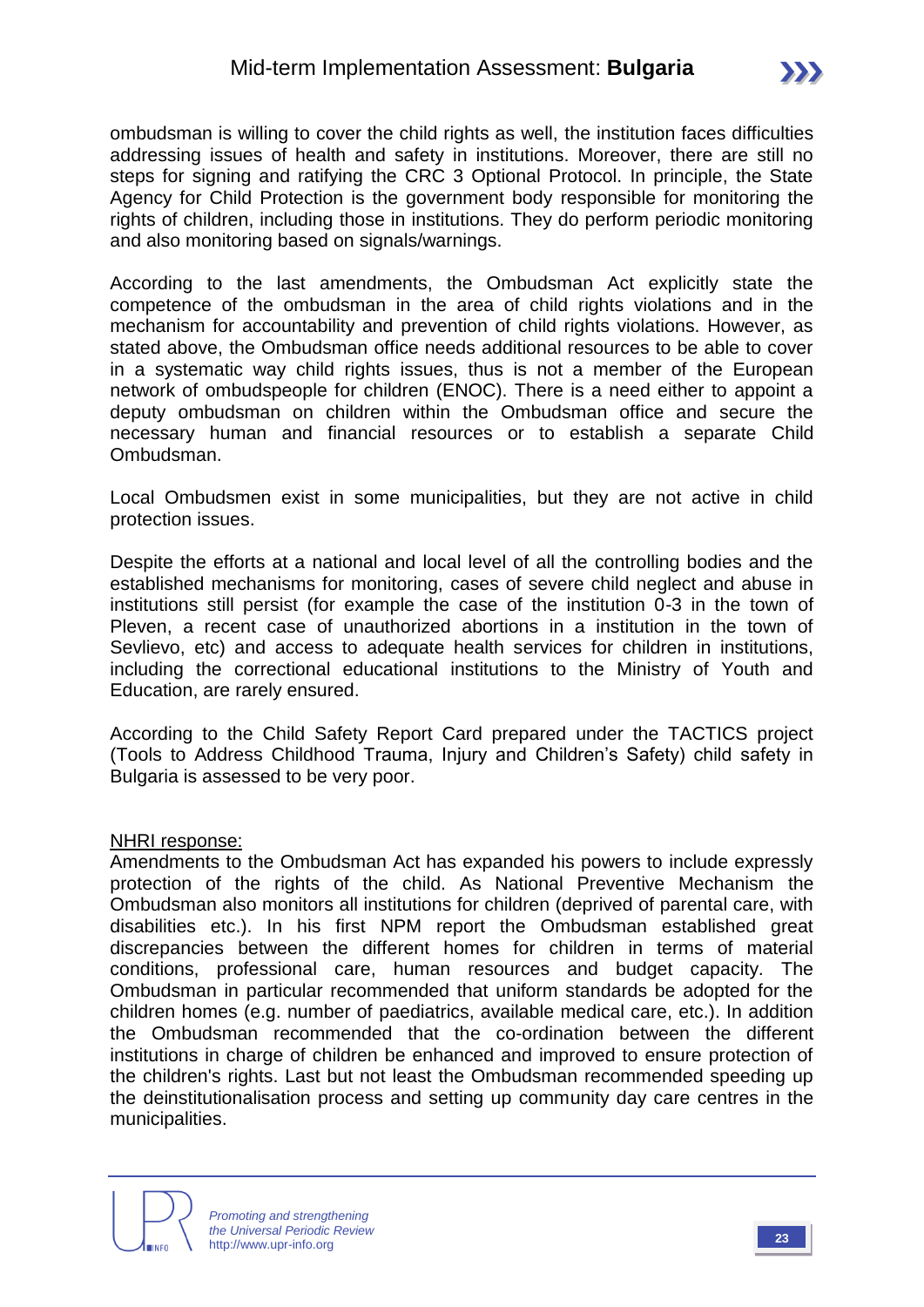

not done. There are efforts to reform institutional care however this is done on a pilot project basis and doesn't include procedures and mechanisms to ensure the health and safety of all children in institutions.

Recommendation nº44: *Draw up concrete and effective strategies to fight against domestic violence* (Recommended by *Switzerland*)

IRI: *partially implemented*

#### UNICEF response:

The National Programme for Prevention and Protection from Domestic Violence – a strategic document approved by the Council of Ministers annually, has provisions for legislative and social measures that are focused on assistance and protection for the victims, different social and legal services in the short term, but there should be stronger effort focused on prevention and community–based programmes offering long-term support and assistance. There is a need also to ensure the sustainable implementation of programs and measures targeting the perpetrators.

The Coordination Mechanism for Cooperation in cases of children-victims of crime and children at risk signed between state authorities (protection authorities according to Child Protection Act) in 2011 is already operational but should be effectively implemented in all the municipalities. The social workers to the Child Protection authorities and other responsible bodies often are overloaded and responsible for a big number of cases and cannot follow up the cases.

#### BGRF response:

The government adopts every year a Programme for prevention and combating domestic violence, usually adopted t the end of March each year. Despite the Law on Protection against DV and these plans outlining the priority activities for each year, the strategizing by the government is far not enough. The changes needed in the penal law are not yet a fact, the NGOs bear the burden for caring for the victims with fragmented or inexistent support. The financial support through the municipalities is irregular, if existing at all, and withheld by the municipalities for their purposes. The severe situation was taken into account and the recommendations of the CEDAW Committee in the field were given priority and the government has to report in 2014 about the implementation. The legislative and policy measures needed in the field of DV are included in the draft plan for the implementation of the CEDAW recommendations with term of implementation 2014.

#### NNC response:

not done. There isn't a strategy nor an action plan aimed at effective fight against domestic violence. A plan for prevention of child abuse for the period 2012-2014 was approved in 2012. However, there aren't systemic efforts to ensure appropriate programmes, practices and adequate finances to ensure effective implementation.

Recommendation nº48: *Ensure continued emphasis on children's rights and welfare in Bulgaria's budget policy and consider increasing budget allocations for the*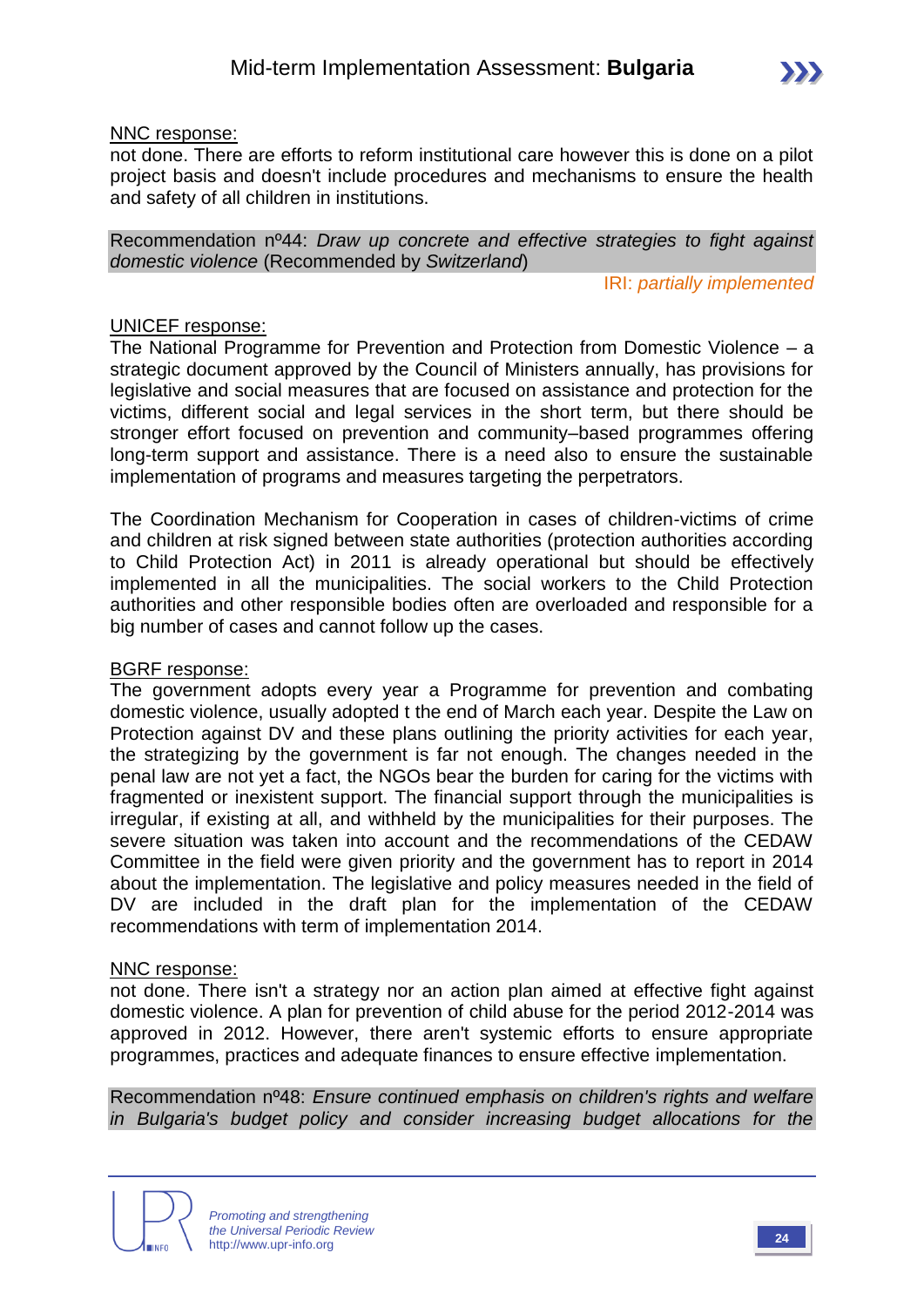

#### IRI: *not implemented*

#### UNICEF response:

There is general awareness of the importance of children's rights, but the budget allocations for the implementation of CRC are insufficient. What is more, budget constraints due to the financial crisis effect most severely children. According to EUROSTAT data in 2011, 52 % of the children in Bulgaria were at risk of poverty and social exclusion – the highest share in the EU.

Austerity measures have slowed down the progressive realization of child rights. The social protection system is under strain, with budgetary allocations for social welfare shrinking. At the same time, the budget for child allowances decreased by 24 per cent. In 2011, social transfers amounted to 33.3 % of the annual income per person in a household. Poverty levels in Bulgaria are the highest in the EU. This has numerous implications on the quality of life of children.

It should be noted that while funds for means-tested social assistance were cut by more than half, funding for child protection services and for integration of children with disabilities were largely preserved. Through concerted efforts and careful prioritization, the country was successful in the reduction of the number of children in residential care institutions, which dropped significantly.

During the last five years, the number of foster families increased tenfold. Besides the increase in numbers, there is a positive trend regarding children below 3. In 2011 they were 159 out of 814 children and for 2012 they became 599 out of 1112. After 2010 for the first time more children at risk were placed in alternative family care than in residential care, thanks to strengthened preventive child protection services and the development of innovative alternative types of care. Strong government commitment to system change, backed up by EU Structural Funds, played an important role in reorienting policies and resource allocations. However, policies and practices are still not sufficient with regard to prevention of risks and family separation. The risk of institutionalization remains high for most disadvantaged and minority groups and children from poor families. Children with disabilities still represent almost half of the total number of children in residential care. A serious bottleneck is related to the fact that social services are funded based on service capacity and not always on need assessment and often not taking into account actual number of beneficiaries, quality, and results for them. Investment in education also fell in Bulgaria. This trend was assessed in a European Commission study, entitled 'Funding of Education in Europe: The Impact of the Economic Crisis', focused on the economic context, public expenditure and national budget developments in education, trends in staff funding (salaries and allowances), national budgets for educational infrastructure and support systems and it could be found on EURYDICE website.

#### NNC response:

not done. On the contrary, NNC members are concerned that the money saved from closed institutions, special schools and reduced capacities is not invested in new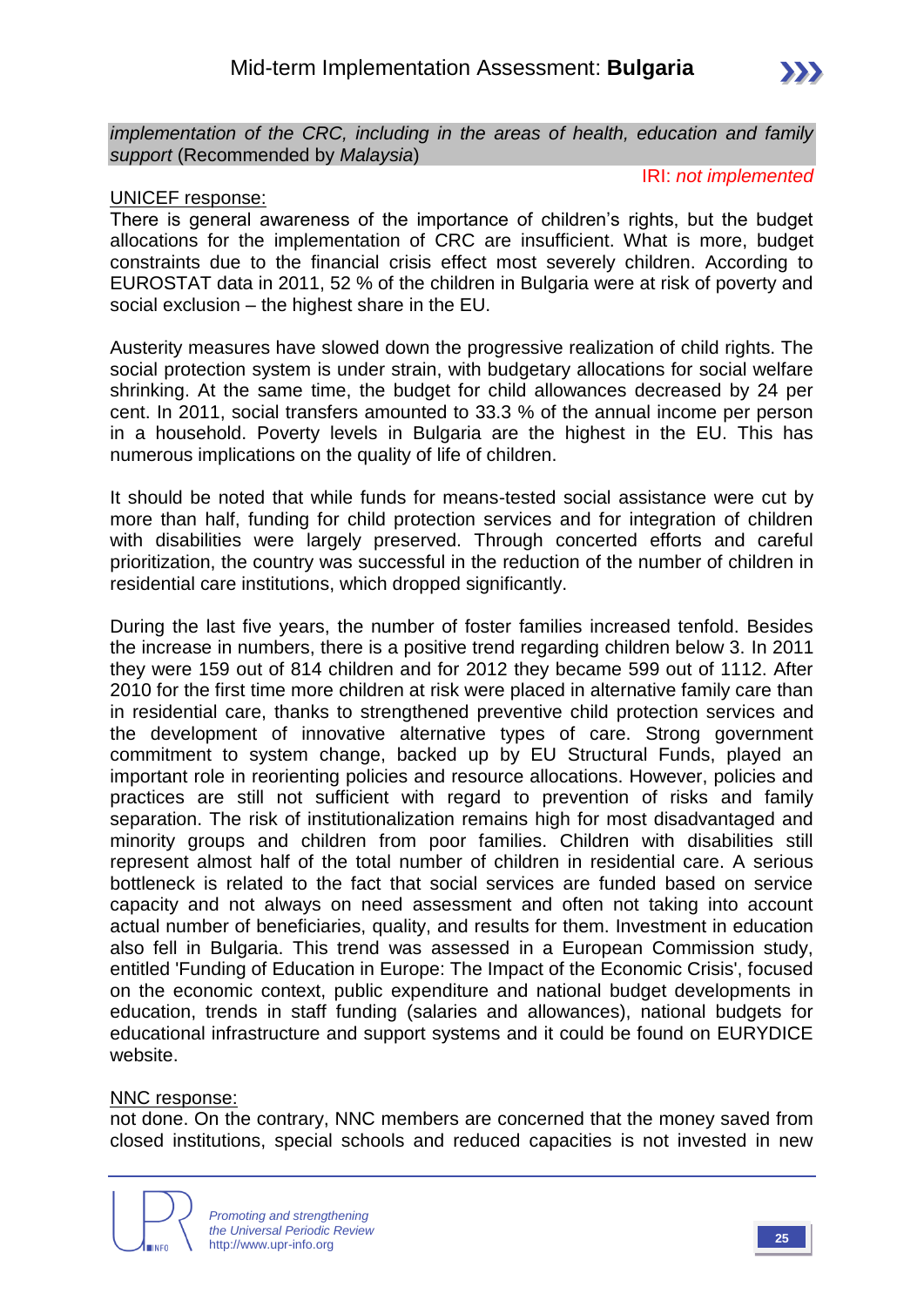services and is lost in general budget. Recent example is 3.2 mln leva (approx.1,6 mln euro) which was 'saved' from infant homes and not invested in new services for children and families. See [NNC statement](http://nmd.bg/news/32-miliona-leva-za-detsata-v-risk-shte-se-badat-otkloneni-za-finansiraneto-na-kravnite-tsentrove/) from 13 Dec 2012.

Recommendation nº55: *Continue to take the necessary measures in order to better promote women's rights in all spheres of society* (Recommended by *Greece*) IRI: *fully implemented*

#### UNICEF response:

Bulgaria presented the IV-VII consolidated report as a state party to the CEDAW in 2012. There is a definite will by the Ministry of Labour and Social Policy to implement the plan of action for the implementation of the recommendations with involvement of various stakeholders, including from civil society.

Recommendation nº56: *Continue to take concrete measures in accordance with obligations under the relevant international treaties to protect women's rights and raise their social status* (Recommended by *China*)

IRI: *partially implemented*

#### UNICEF response:

As stated [in recommendation n° 55], Bulgaria made the IV-VII consolidated report to the CEDAW in 2012. The plan of action for the implementation of the recommendations made by the Committee on the Elimination of Discrimination against Women (CEDAW/C/BGR/CO/4-7 12 July 2012) is drafted and awaits final approval by the Ministry of Labour and Social Policy.

It should be emphasized that some groups of women needs special efforts in order their rights to be protected, especially Roma women.

#### BGRF response:

No additional measures were taken., except the draft plan for the implementation of the CEDAW Committee recommendations.

Recommendation nº57: *Consider further affirmative action to accelerate equality for women in practice: in working life and in political decision-making* (Recommended by *Norway*)

#### IRI: *not implemented*

#### BGRF response:

Affirmative action was not adopted in the field. Such measures are recommended by the CEDAW Committee and are provided to be regulated in the future gender equality law, according to the draft plan mentioned above.

Recommendation nº58: *Continue developing policies for effective gender equality*  and to combat gender violence, conducting special monitoring of cases involving *gender-based violence and studying the reasons why such cases are rarely reported to the authorities* (Recommended by *Spain*)

#### IRI: *not implemented*

BGRF response: The government adopts every year a Programme for prevention and combating domestic violence, usually adopted t the end of March each year. Despite the Law on

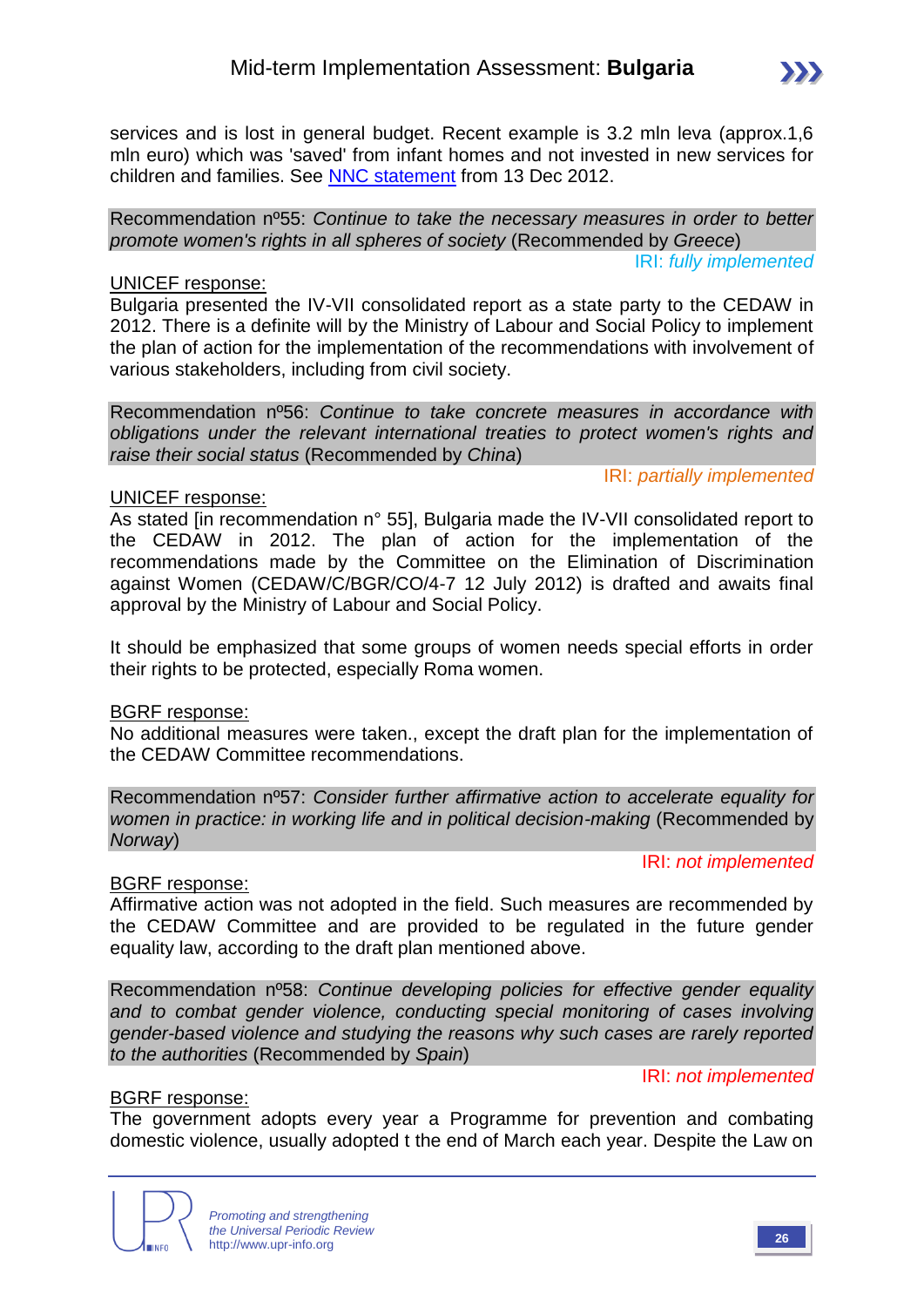Protection against DV and these plans outlining the priority activities for each year, the strategizing by the government is far not enough. The changes needed in the penal law are not yet a fact, the NGOs bear the burden for caring for the victims with fragmented or inexistent support. The financial support through the municipalities is irregular, if existing at all, and withheld by the municipalities for their purposes. The severe situation was taken into account and the recommendations of the CEDAW Committee in the field were given priority and the government has to report in 2014 about the implementation. The legislative and policy measures needed in the field of DV are included in the draft plan for the implementation of the CEDAW recommendations with term of implementation 2014.

Recommendation nº59: *Take steps to address the gender segregation in the economy and the gender wage gap in the public sector* (Recommended by *Ghana*) IRI: *not implemented*

#### BGRF response:

No specific measures were taken. Concrete measures are not provided even in the draft plan for the implementation of the CEDAW Committee recommendations. Just awareness raising and training are envisioned. The gap is not understood, the legal guarantees for equality in payment are considered as sufficient.

Recommendation nº60: *Strengthen the concept of equality between the sexes and nondiscrimination, and open up possibilities for women to participate in public life and have access to high-level positions in leadership and administrative posts* (Recommended by *Iraq*)

#### BGRF response:

This issue was not developed in practice. The measures are provided in the draft plan for the implementation of the CEDAW Committee recommendations and are envisioned for regulation in the future gender equality law.

Recommendation nº61: *Continue its efforts to overcome stereotypical attitudes regarding the roles of men and women and existing gender inequality* (Recommended by *Ukraine*)

#### IRI: *partially implemented*

IRI: *not implemented*

#### BGRF response:

The problem with stereotyping of women was posed also by the CEDAW Committee in its observations from 2012. The issue is developed and measures will be taken according to the draft plan for the implementation of the CEDAW Committee recommendations, starting from the fall of 2013.

Recommendation nº71: *Make further efforts for combating domestic violence, as the problem of domestic violence is still present* (Recommended by *Bosnia & Herzegovina*)

+

IRI: *not implemented*



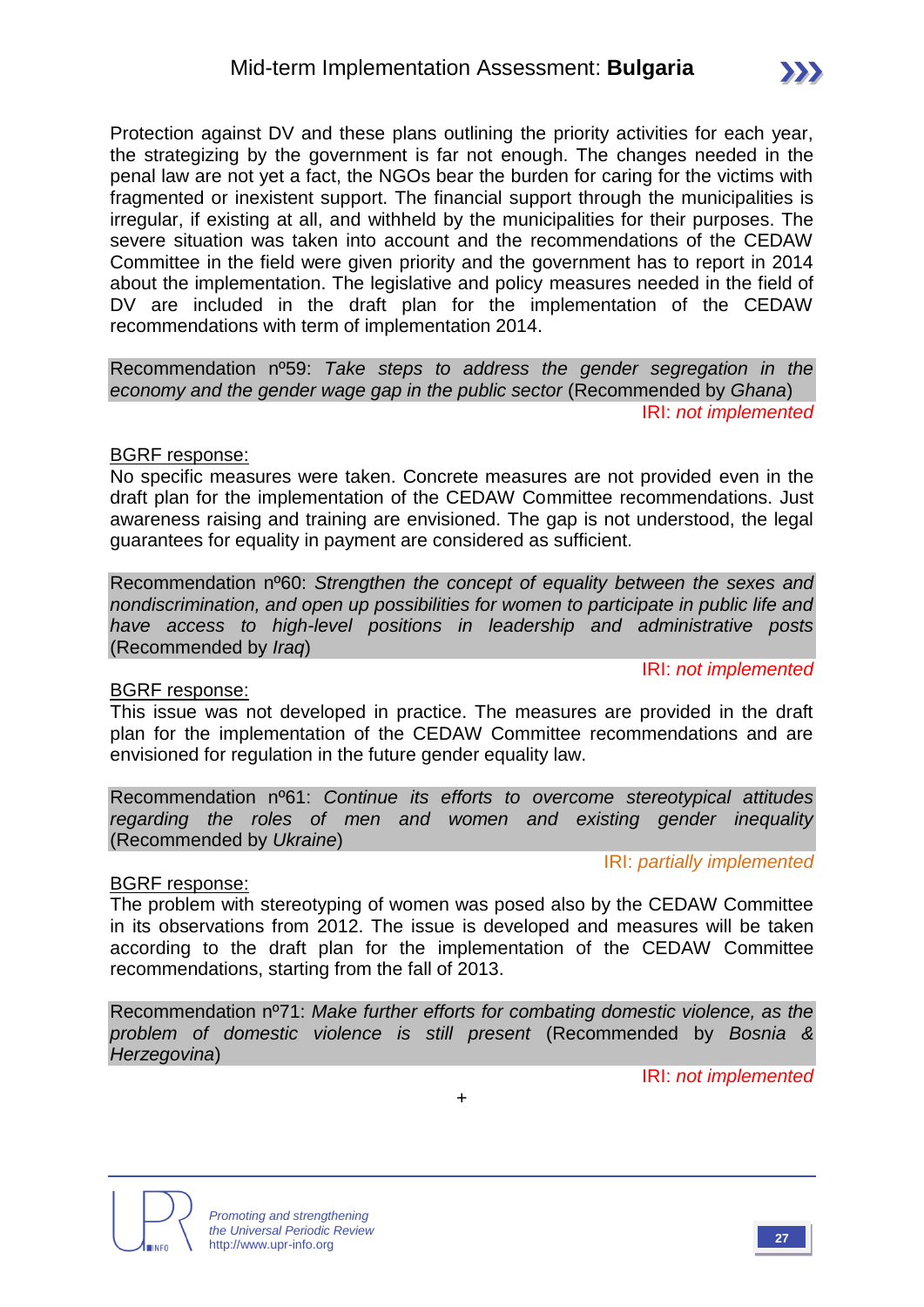Recommendation nº72: *Take concrete measures aimed at effectively fighting against genderbased violence, including social awareness-raising campaigns and training programmes targeting law enforcement officials* (Recommended by *Canada*)

IRI: *not implemented*

#### BGRF response:

[See response to recommendation n° 58]

#### NNC response:

see comment to Recommendation No. 44 related to domestic violence.

Recommendation nº73: *Put in place sound policies to ensure a safer environment for children, and implement a more effective system for addressing cases of violence against children* (Recommended by *Indonesia*)

#### IRI: *partially implemented*

#### UNICEF response:

Progress in direction to coordinate the policies and actions of state authorities in cases of violence against children was made with the development and implementation of the Agreement for cooperation and coordination of the work of the national and local child protection authorities in cases of children who are victims or at risk of violence and crisis intervention. The Agreement and the Coordination mechanism in cases of children victims of violence or children at risk and crisis intervention were created in 2010 and signed by all the child protection authorities under the Child Protection Act (State Agency for Child Protection, Minister of Labour and Social Policy, Minister of the Interior, Minister of Education, Youth and Science, Minister of Justice, Minister of Foreign Affairs, Minister of Culture, Minister of Health, and the municipality mayors). Nevertheless coordination and cooperation between the authorities are not sufficient to guarantee safer environment for children and measures in the best interest of the child in cases of violence. There are no enough adequate and quality services to address the needs of children at risk and to support the children within their family environment

#### NNC response:

see response to recommendation No. 44 as well as No. 98 related to effectiveness of the child protection system.

Recommendation nº74: *Implement policies to prevent and detect cases of child abuse, as well as to ensure accountability and the rehabilitation of child victims* (Recommended by *Brazil*)

#### UNICEF response:

IRI: *not implemented*

There is an operational hot line for children where everybody can warn in case of a child abuse. However, the Child Protection System is often overloaded and cannot always react effectively. There is a necessity to focus more on Roma children, children in institutions, children in foster care (the number of children in foster care is increasing – more than 1000 children are placed in foster care - and although till now there are no serious cases of abuse, a special system for prevention and detection of cases of child abuse must be envisaged).

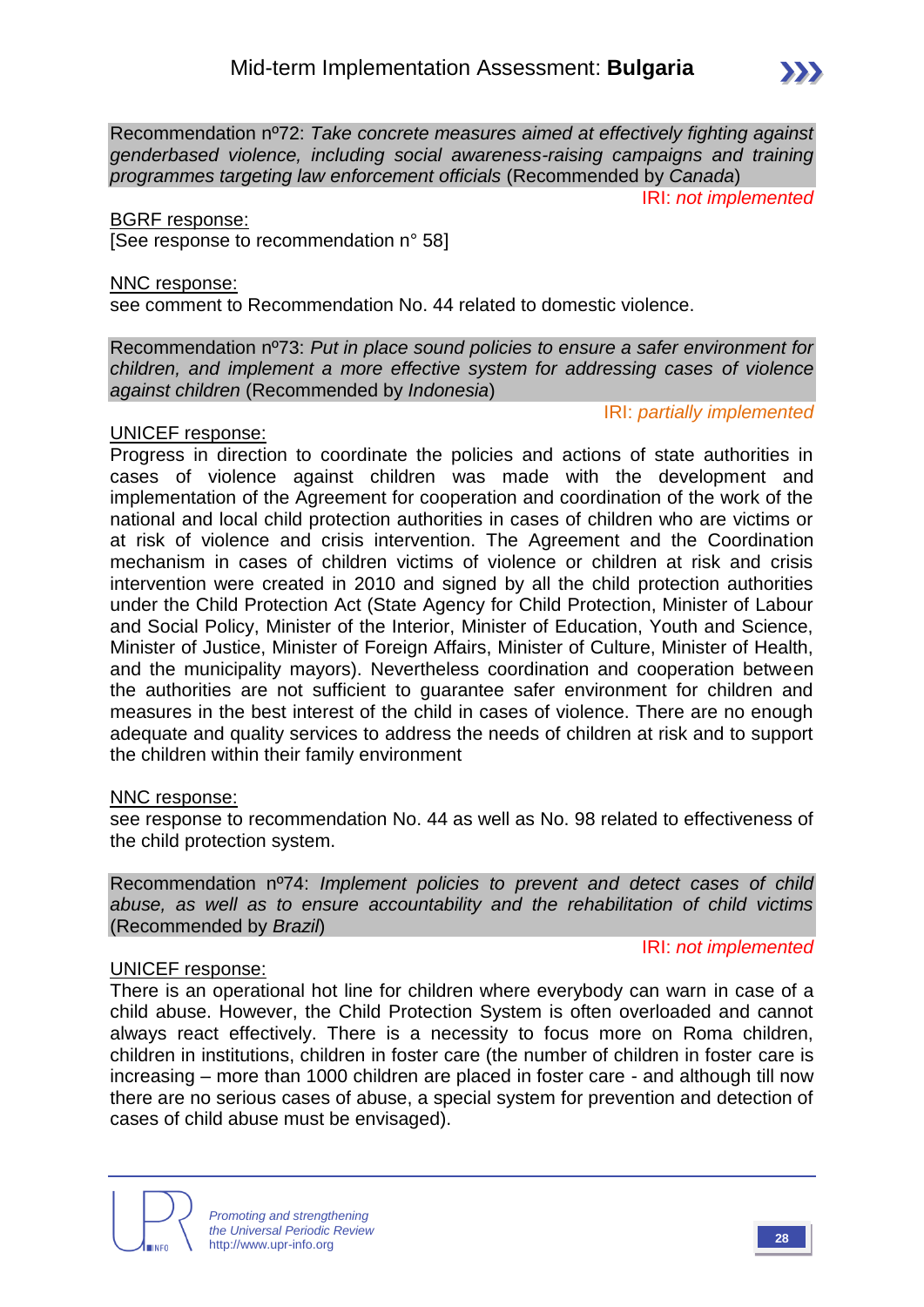not done. Efforts to adopt a new Children's Act aimed at improving the welfare of all children vs. children at risk were put on hold and the capacity of social workers from the Child protection departments (in terms of numbers, training and adequate resources) is limited to ensure effective implementation.

Recommendation nº75: *Further enhance measures to prevent the exploitation of children for the purposes of prostitution and pornography, as well as to prosecute persons who are guilty of the exploitation or ill treatment of children* (Recommended by *Belarus*)

#### NHRI response:

The Bulgarian Government is preparing legislative amendments with a view of transposing two EU directives in the area of prevention of sexual exploitation of children and trafficking in human beings respectively before the end of 2013.

#### NNC response:

not done. The progress on developing specialised premises for hearing and interrogation of children is due only because of NGOs efforts. There are 6 such premises and 5 are in process of being set up (vs. 264 Municipalities in BG!). Standards for interrogation of children are developed as part of a NGO pilot project but are far from being adopted nationally due to pending reforms in the social and juvenile justice systems. Limited progress to legal framework amendments and specialisation of judges, prosecutors and magistrates in direct work with children. Specialisation started only for the prosecutors.

Recommendation nº79: *Strengthen awareness-raising campaigns aimed at preventing human trafficking, and increase the protection provided to victims, notably children and newborns, including those of Roma origin, in line with the recommendations of the Committee on the Rights of the Child* (Recommended by *Mexico*)

#### UNICEF response:

Every year since 2005 the Council of Ministers approves a National Programme for Prevention and Counteraction of Trafficking in Human Beings and Protection of the Victims. The National Programme is developed by the National Commission for Combating Trafficking in Human Beings (NCCTHB) with the Council of Ministers and the awareness-raising campaigns aimed at prevention led by NCCTHB progressively strengthen. However there is still need to pay particular attention and develop specific measures for the most vulnerable groups of women and children and what is more strong effort focused on poverty alleviation in the risk groups and regions.

Referral mechanisms for children, victims of international trafficking is functioning well, but apart from the shelters where a child could be placed for up to 6 months long term solutions and support are very limited.

Long term measures and work with the parents are lacking.



IRI: *not implemented*

IRI: *partially implemented*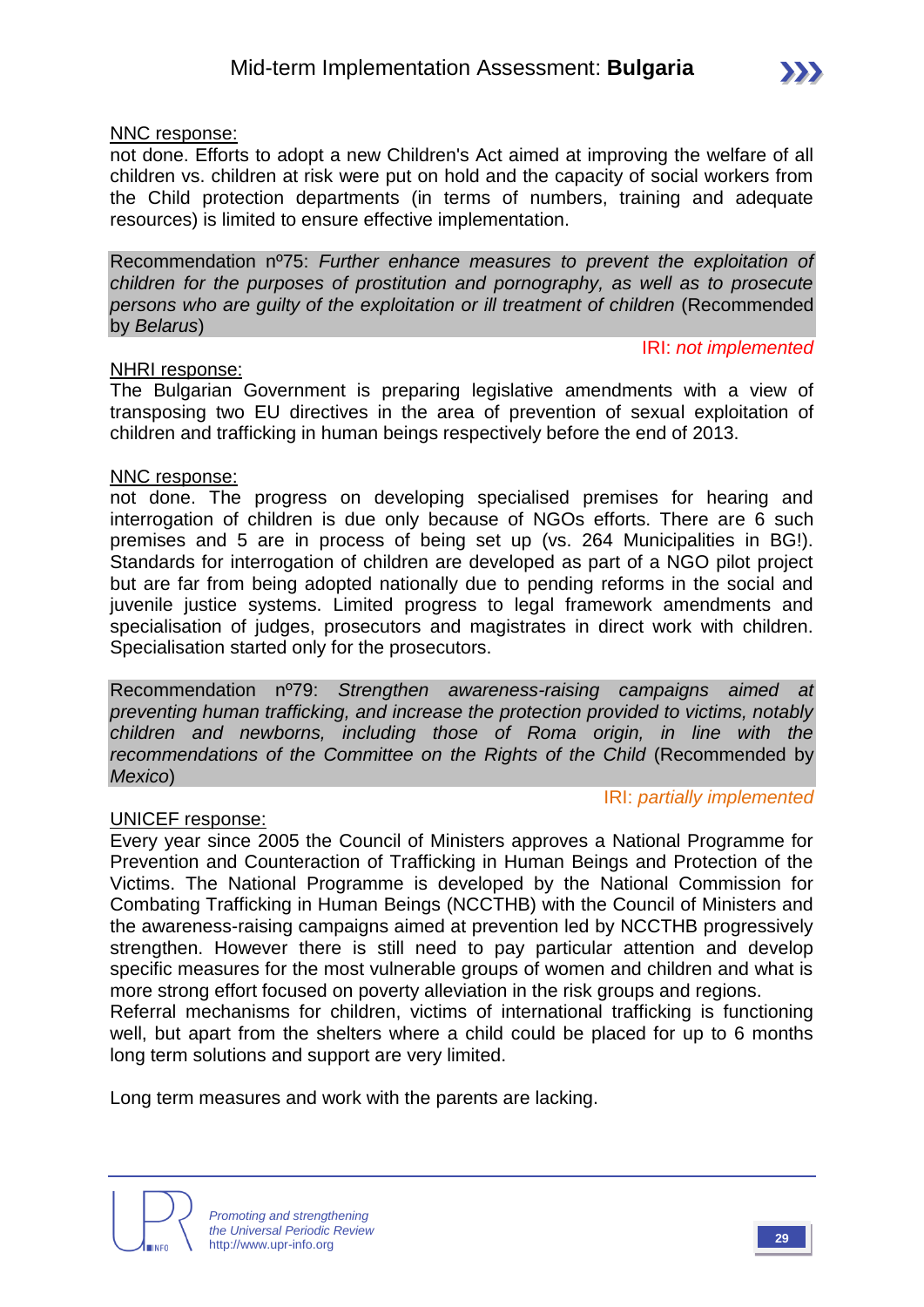It should be noted that many children are victims of internal traffic - sometimes children involved in internal trafficking and exploitation are facing different treatment that the repatriated victims which benefit from a better coordinated system.

Regarding the protection provided to victims more effort is needed in the process of gathering disaggregated data on the victims and risk groups in order to provide services and protective measures tailored to their needs. Different institutions gather different data and there are no unified criteria and indicators(age, gender, ethnic group, social status, education, family environment, period of exploitation, first exploitation, or re-victimisation, etc.) to enable the impact analysis of the protective measures and long-term planning.

#### NNC response:

Some awareness -raising activities were undertaken. However, BG is far from the transposition of the EU Directive against trafficking in human beings. There is no specific treatment of particularly vulnerable victims aimed at preventing secondary victimisation such as no visual contact with the defendant, no unnecessary repetition of the testimony or holding interviews with children in a friendly environment.

Recommendation nº80: *Further develop preventive measures to combat trafficking in human beings, with a special emphasis on children, newborn and pregnant women, as well as strengthen the national referral system and increase the number of centres for victims of trafficking* (Recommended by *Moldova*)

#### IRI: *not implemented*

#### BGRF response:

The protection of these vulnerable groups against trafficking is included in the yearly Programmes for prevention and protection against trafficking. For strengthening protection a draft for legislative changes was prepared but due to the political crisis and absence of a parliament since February 2013 such changes are pending. Concerning the centres for victims, the National Anti- Trafficking Commission maintains two shelters for trafficking in Varna and Burgas.

#### NNC response:

not done. No special measures discouraging the demand that fosters trafficking and addressing the root causes such as poverty, lack of social integration, access to education, discrimination, etc. were undertaken.

Recommendation nº81: *Bring to justice the persons and social institutions for children responsible for 238 reported unaccounted deaths in the period 2000-2010* (Recommended by *Norway*)

IRI: *not implemented*

#### NNC response:

As of 31 Dec. 2012, there is no single indictment against persons and social institutions responsible for the 238 unaccounted deaths of children.

Recommendation nº91: *Create an effective juvenile justice system in order to defend children's rights* (Recommended by *Hungary*)

IRI: *partially implemented*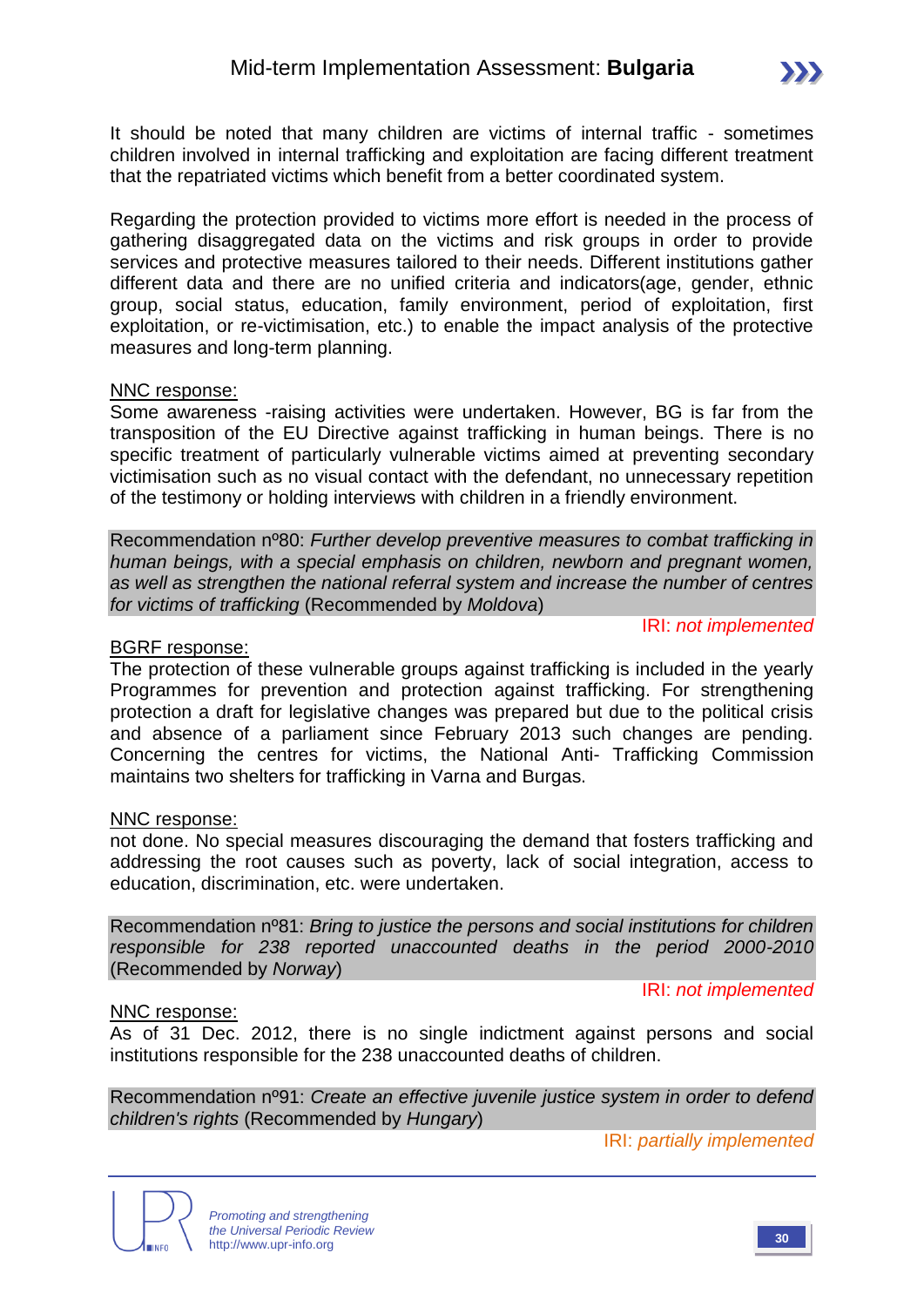#### UNICEF response:

In 2011 the Government of Republic of Bulgaria approved a Concept for Public Policy on Justice for Children, which aims to establish a new legal framework in line with European and international standards and best practices for treating children in conflict with the law. A Road map (Action plan) in execution of the CPPJC was adopted in March 2013, planning concrete steps for a two-year period.

Even though the abovementioned documents are signs of political will and commitment, reforms in the area of juvenile justice are moving forward slowly due to the fact that it is still not broadly recognized by the public as a high priority area.

To create an effective juvenile system provisions need to be made to guarantee maximum cooperation and effective multi-agency engagement in formulating strategies and policies for the children in conflict with the law to ensure reintegration of the child and the child assuming constructive role in society. These policies should ensure that children are treated in a manner appropriate to their well-being, and proportionate to both their circumstances, the offence committed and public interest.

There are also no developed professional standards for all professionals working with children in conflict with the law (police officers, probation officers, workers in the penitentiary system, health, education and social workers, prosecutors, magistrates, NGO's) which compromises the efficiency and effectiveness of the system in place now. The lack of developed and implemented professional standard should be addressed in order to ensure effective juvenile system during and after the reform.

#### NHRI response:

On 1 March 2013 the Council of Ministers adopted a Road Map for the implementation of the State Policy Concept for Juvenile Justice.

#### NNC response:

Partially done. A reform concept was developed followed by the adoption of a road map on 1 March 2013. These are welcomed first steps but more efforts are required to ensure effective juvenile justice in practice.

Recommendation nº92: *Take measures to guarantee effective access to justice, reparation and protection for women victims of gender-based violence* (Recommended by *Brazil*)

IRI: *fully implemented*

#### NHRI response:

In the beginning of 2013 the Legal Aid Act was amended and the scope of persons eligible for free legal assistance has been expanded to include other vulnerable groups such as victims of domestic or sexual violence, victims of trafficking, refugees, asylum seekers etc.

#### BGRF response:

In addition to the legislative and policy measures provided for in the draft plan for the implementation of the CEDAW Committee recommendations, the Law on Legal Aid was changed with the inclusion of the victims of violence among those persons who can benefit of free legal assistance.

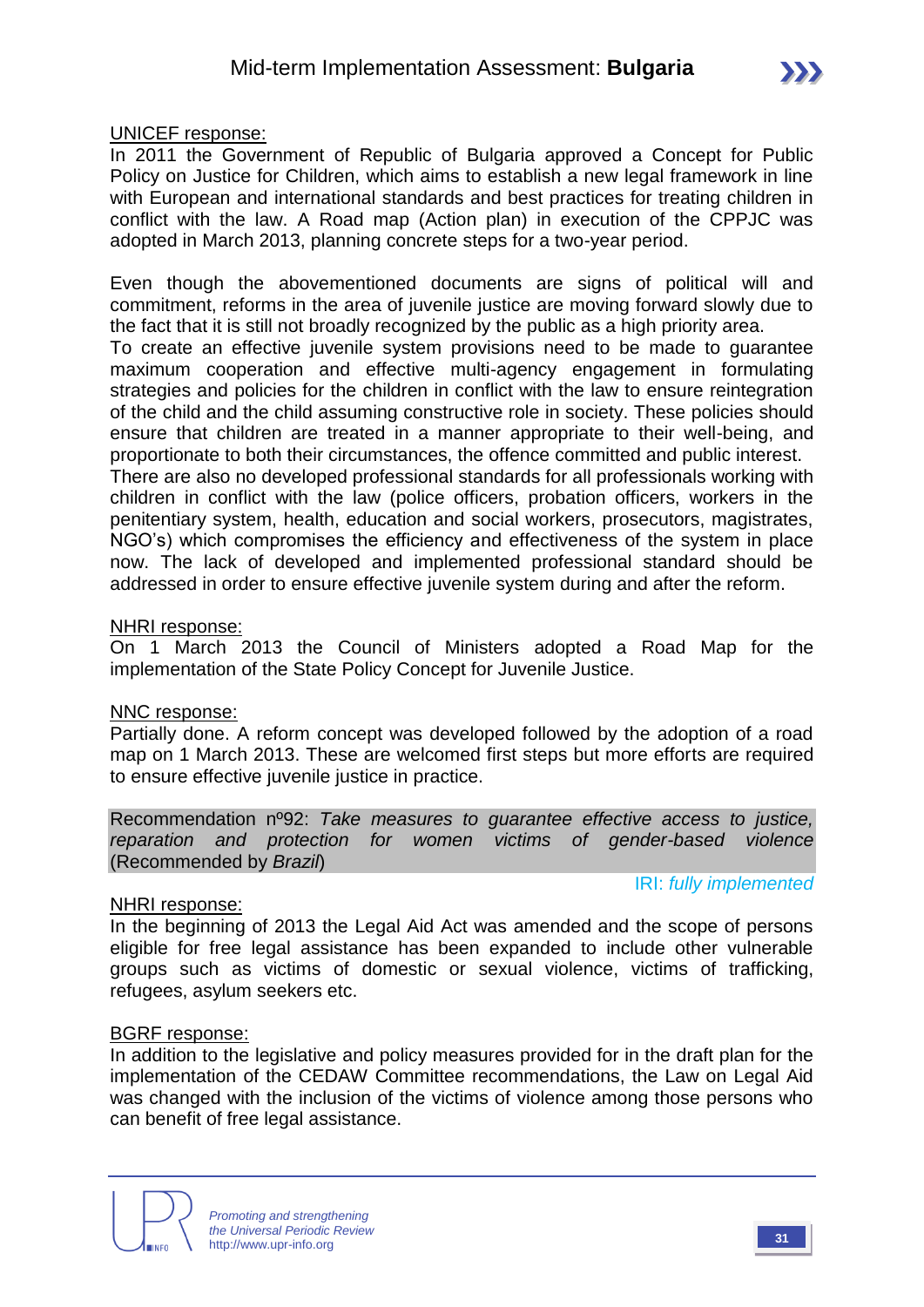#### IRI: *partially implemented*

#### UNICEF response:

There is a serious advancement in the closing of institutions for children. However, apart from limited cases of successful reintegration of some children within their families, cases of placement in foster care and children object to national and intercountry adoptions, children are placed in small group homes. The deinstitutionalisation plan envisages building of 150 small family group homes which are actually small institutions. The risk of hidden institutionalization will be present unless more options for family support and community based services are created.

#### NHRI response:

The deinstitutionalisation strategy spreads over to 2020; homes for children aged 0 to 3 years old are envisaged to be closed down in 2014. The Ombudsman is monitoring, also in his capacity of NPM, this process particularly carefully.

#### NNC response:

Efforts are undertaken however they target mostly homes for children with disabilities and there are concerns among NGOs that new services are de facto replacing largescale institutional care with small institutions. Data for 2012 shows that the entry to infant homes is still widely open and more focus and priority shall be put on prevention, early intervention and family support.

Recommendation nº96: *Allocate sufficient and, if necessary, additional resources for the recruitment and training of personnel in children's institutions, and intensify efforts to raise the number of foster families and provide them with adequate training for foster care* (Recommended by *Netherlands*)

#### NHRI response:

IRI: *not implemented*

The Ombudsman has expressly recommended in his first NPM report that professional training of personnel in children's homes should be stepped up; more professionals need to be recruited and adequately paid.

#### NNC response:

Partially done. There's progress with foster care development where there's an increase of approved foster parents and children placed. At the same time, in 2012 NGOs were excluded from foster care service development though in fact the increase of FCs is mostly as a result of their efforts. There are also questions around quality of service development - e.g.work and contact with birth families and support to FCs on behalf of social workers. No progress was made with regard to increasing the training and No. of staff in children's homes.

Recommendation nº97: *Increase the training and staffing levels of institutions for children, improve oversight, and implement incentives to attract higher-quality candidates to fill positions at these institutions* (Recommended by *United States*) IRI: *not implemented*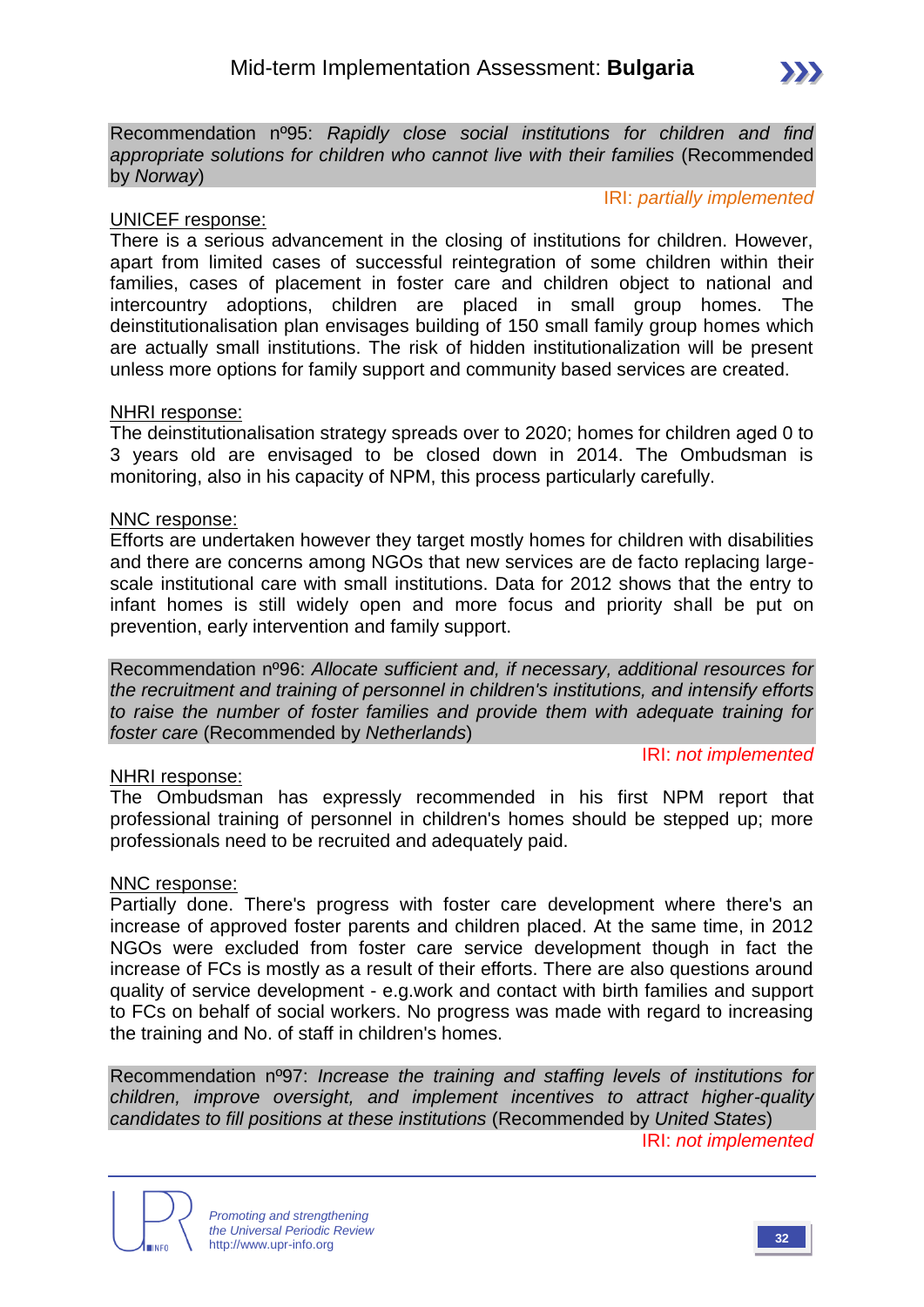#### UNICEF response:

Training is envisaged in the framework of the national projects for closure of all homes for children with disabilities and 8 Infant Homes (0-3). The training is supposed to support the staff in the transition process. The training in the institutions remains to be mainly project based. There is no competency based approach to training and supervision. Remuneration in some institutions has improved, however, it remains traditionally low.

#### NHRI response:

The Ombudsman has expressly recommended in his first NPM report that professional training of personnel in children's homes should be stepped up; more professionals need to be recruited and adequately paid.

#### NNC response:

Not done. No special measures were undertaken to address this recommendation.

Recommendation nº98: *Undertake a comprehensive review of the child protection system, social assistance and family policies to ensure coordinated and efficient services* (Recommended by *Austria*)

#### UNICEF response:

In 2012 an evaluation of the level of implementation of the National strategy for the child 2008-2018 was done, providing with recommendations for respective amendments and adjustments of policy and practice. There is a need for thorough follow up of the suggested measures.

#### NNC response:

Not done. Efforts were undertaken to review respective systems and improve coordination through a new Children's Act however these were put on hold due to lack of political will to implement proposed changes.

Recommendation nº99: *Provide sufficient resources for the effective functioning of the child protection system, including through training of social workers, standards to limit the case load per social worker and their adequate remuneration* (Recommended by *Austria*)

#### NHRI response:

IRI: *partially implemented*

IRI: *not implemented*

The Ombudsman has expressly recommended in his first NPM report that professional training of personnel in children's homes should be stepped up; more professionals need to be recruited and adequately paid.

#### NNC response:

Efforts were undertaken through the employment of additional 400 social workers (220 of them were appointed in the child protection departments) but there still aren't case load standards, adequate training, resources and support. 1 social worker works with more than 100 cases leading to focus on paper work rather than quality direct work with children and families. This is a huge bottle-neck to all measures and

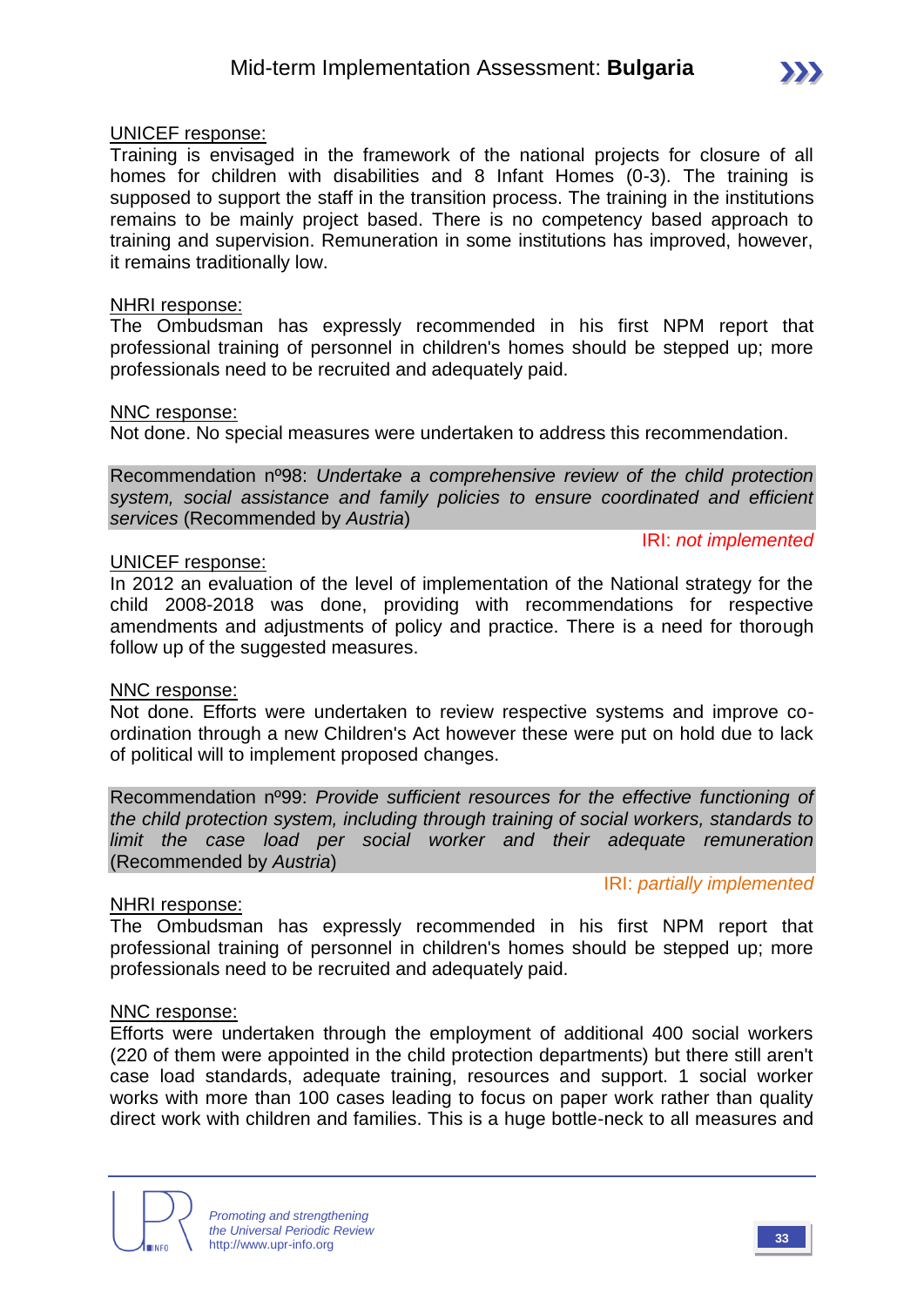

reforms related to children like deinstitutionalisation, juvenile justice, inclusive education, effective prevention and protection of child abuse, etc.

Recommendation nº100: *Take steps to ensure the provision of appropriate support for parents and families at risk to prevent the abandonment of children* (Recommended by *Austria*)

#### UNICEF response:

IRI: *not implemented*

Still valid recommendation. Although efforts have been made, there is a strong need to develop more community based and mobile supportive services for families at risk.

#### NNC response:

Not done. There's on-going deinstitutionalisation reform but the focus is on closure of homes for children with disabilities and setting up family-type placement centres as alternative to them with a capacity up to 15 children which is very far from familytype! NNC is concerned that this is a replacement of large-scale institutions with small ones and there's no focus and investment in appropriate support to parents and families at risk, prevention and early intervention.

Recommendation nº101: *Take urgent steps to end the continuing practice of placing babies and young children under the age of 3 in institutionalized care, and ensure the availability of family-based alternatives* (Recommended by *Austria*)

IRI: *partially implemented*

#### UNICEF response:

There is some improvement in this area - there is a positive trend regarding placement in foster care of children below 3-year old. In 2011 they were 159 out of 814 children and for 2012 they became 599 out of 1112.

#### NHRI response:

The deinstitutionalisation strategy spreads over to 2020; homes for children aged 0 to 3 years old are envisaged to be closed down in 2014. The Ombudsman is monitoring, also in his capacity of NPM, this process particularly carefully.

#### NNC response:

Not done. See comment to previous recommendation. Early childhood intervention (ECI) should be developed as a service which can effectively support parents of children with disabilities from age 0-3, thus preventing their abandonment. Policy and legislation is also needed to change the practice of doctors ate maternity wards to advise parents to place babies born with disabilities in institutional care. Training of doctors is also needed.

Recommendation nº102: *Strengthen efforts to implement the - Vision for Deinstitutionalization -, specifically in the light of the United Nations Guidelines for the Alternative Care of Children* (Recommended by *Austria*)

IRI: *not implemented*

#### UNICEF response:

Government efforts are mainly focused on the design and implementation of several national EU funded projects. A major challenge is the coordination between the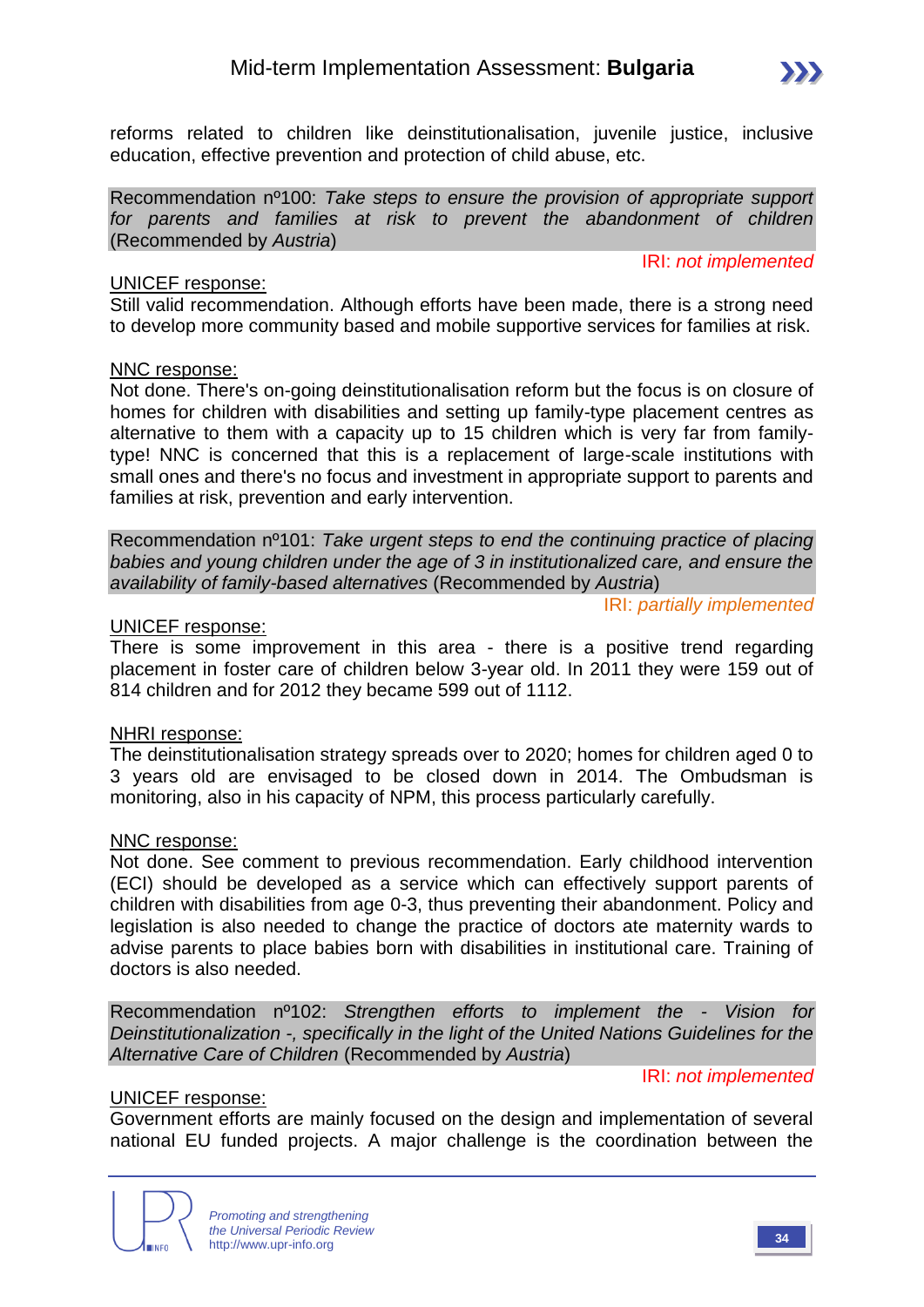projects and the mainstream systems and services. Monitoring of the progress is focused on the implementation of the projects, not so much on results for children. Major issue in the process is the insufficiency of family support and prevention services as majority of projects support alternative care facilities (residential and family based). NGOs are not sufficiently included as partners.

#### NNC response:

Not done. See comment to recommendation No. 100. There's also urgent need to improve multi-sectoral coordination and introduce changes in other sectoral policies such as health, housing, etc. and amend legislation related to standards and quality of services.

Recommendation nº103: *Introduce legislation prohibiting secrecy in adoption and guaranteeing the right of the child to know his or her origins* (Recommended by *Austria*)

IRI: *not implemented*

#### UNICEF response:

No legislation has been introduced prohibiting secrecy in adoption. There is also no legislation that fully guarantees the right of the child to know his or her origins. There are provisions in the Family Code in force since 2009 that state that the right to information about the child's origin is a right of the adoptive parents and the child if he/she is over 16. However this right could be realized only through judicial procedure initiated by the adoptive parents or the adopted child over 16 and only after the court decides that two conditions are met simultaneously:

- there are important circumstances that require the adoptive parents and the adopted child to know his/her origins;

- the court decision is made after a closed hearing with the participation of the birth parents and conclusive report from a prosecutor. Such provisions were included in the Draft of the new Child Act from 2012, but the act's adoption has been frozen.

#### NNC response:

Not done. There is increase in the number of children adopted but the quality of the process is questionable and there were not legislative changes related to the secrecy in adoption.

Recommendation nº104: *Take steps to end the practice of international adoptions where the adoptive applicants are matched with children without having been introduced or had any opportunity to build any relationship with a child prior to the adoption decision* (Recommended by *Austria*)

IRI: *not implemented*

#### NNC response:

Not done. Practices still vary and very depend on the international adoption agency policy rather than on a unified procedure based on children's best interest.

Recommendation nº137: *Assess the recommendation made by the Committee on the Rights of the Child with regard to seeking technical assistance from the United*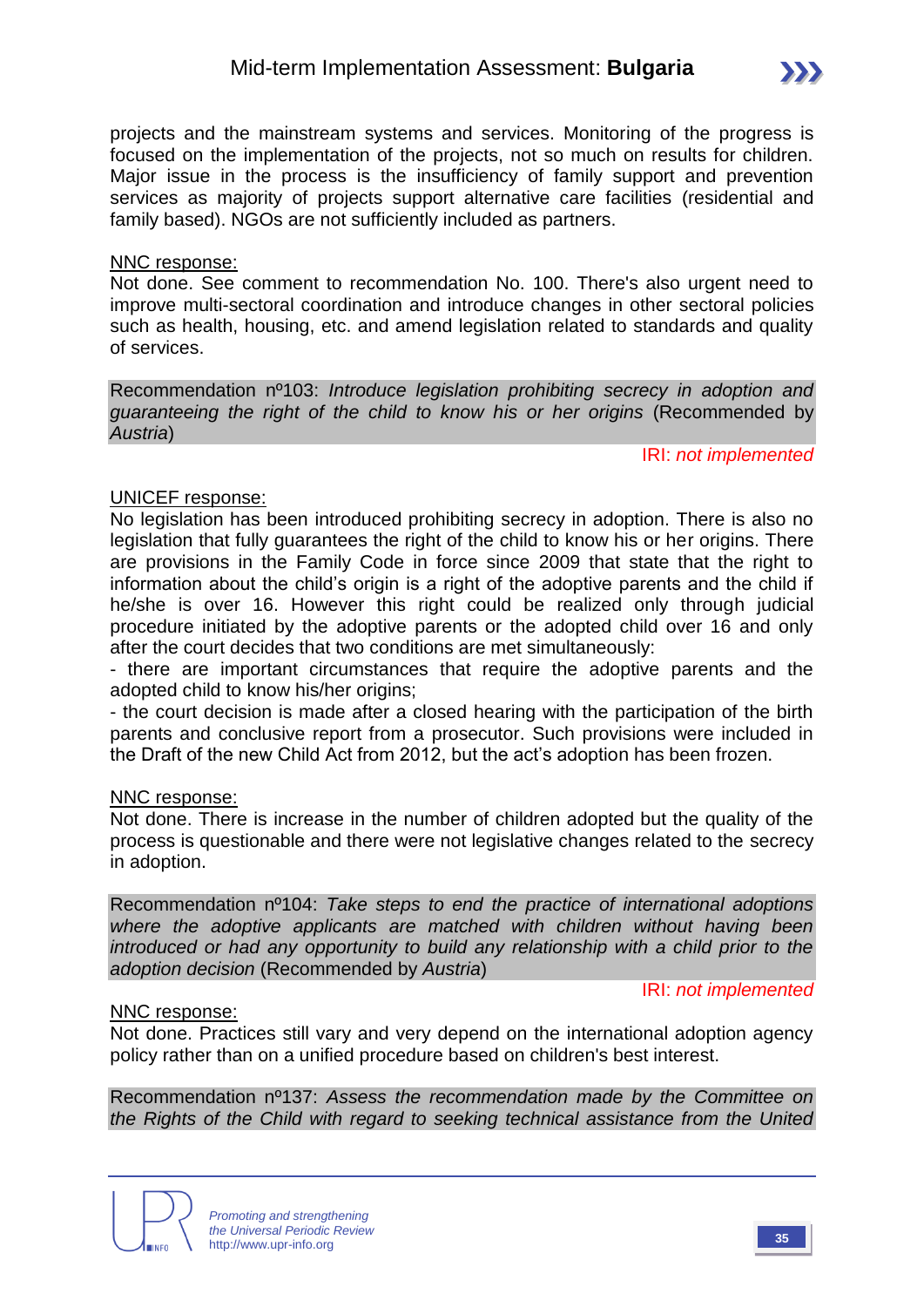

*Nations, in order to implement the recommendations of the study on violence against children and the establishment of a juvenile justice system* (Recommended by *Chile*) IRI: *fully implemented*

#### UNICEF response:

In accordance with the recommendation made by the Committee on the Right of the Child with regard to seeking technical assistance from the UN Interagency Panel on Juvenile Justice UNICEF is supporting the state in the on-going reform of the JJ System. Up to now progress is being made at a policy level - first with the adoption of the Concept for Public Policy on Justice for Children in 2011 and in the last months with the Road Map (adopted 2013) for its implementation. Individual assessment of children in conflict with the law, often also being victims of violence, is being performed by UNICEF, and based on the results adequate support will be provided and services will be developed.

NNC response:

Done. Technical assistance is provided by UNICEF.

# **Other**

Recommendation nº31: *Consider establishing a national human rights institution accredited by the International Coordinating Committee of National Institutions for the promotion and protection of human rights in order to raise public awareness and guide the authorities* (Recommended by *Finland*)

IRI: *fully implemented*

Recommendation nº32: *Establish a national human rights institution accredited by the International Coordinating Committee of National Institutions for the promotion and protection of human rights* (Recommended by *Algeria*)

+

IRI: *partially implemented*

+

Recommendation nº33: *Establish a national human rights institution accredited by the International Coordinating Committee of National Institutions for the promotion and protection of human rights* (Recommended by *Turkey*)

IRI: *partially implemented*

+ Recommendation nº34: *Establish an independent national human rights institution in accordance with the Paris Principles* (Recommended by *Indonesia*)

IRI: *fully implemented*

Recommendation nº35: *Establish an independent national human rights institution in full compliance with the Paris Principles* (Recommended by *Azerbaijan*)

+

IRI: *partially implemented*

#### NHRI response:

In 2012 the Bulgarian Ombudsman and the Anti-discrimination Commission were accredited B status under the Paris Principles.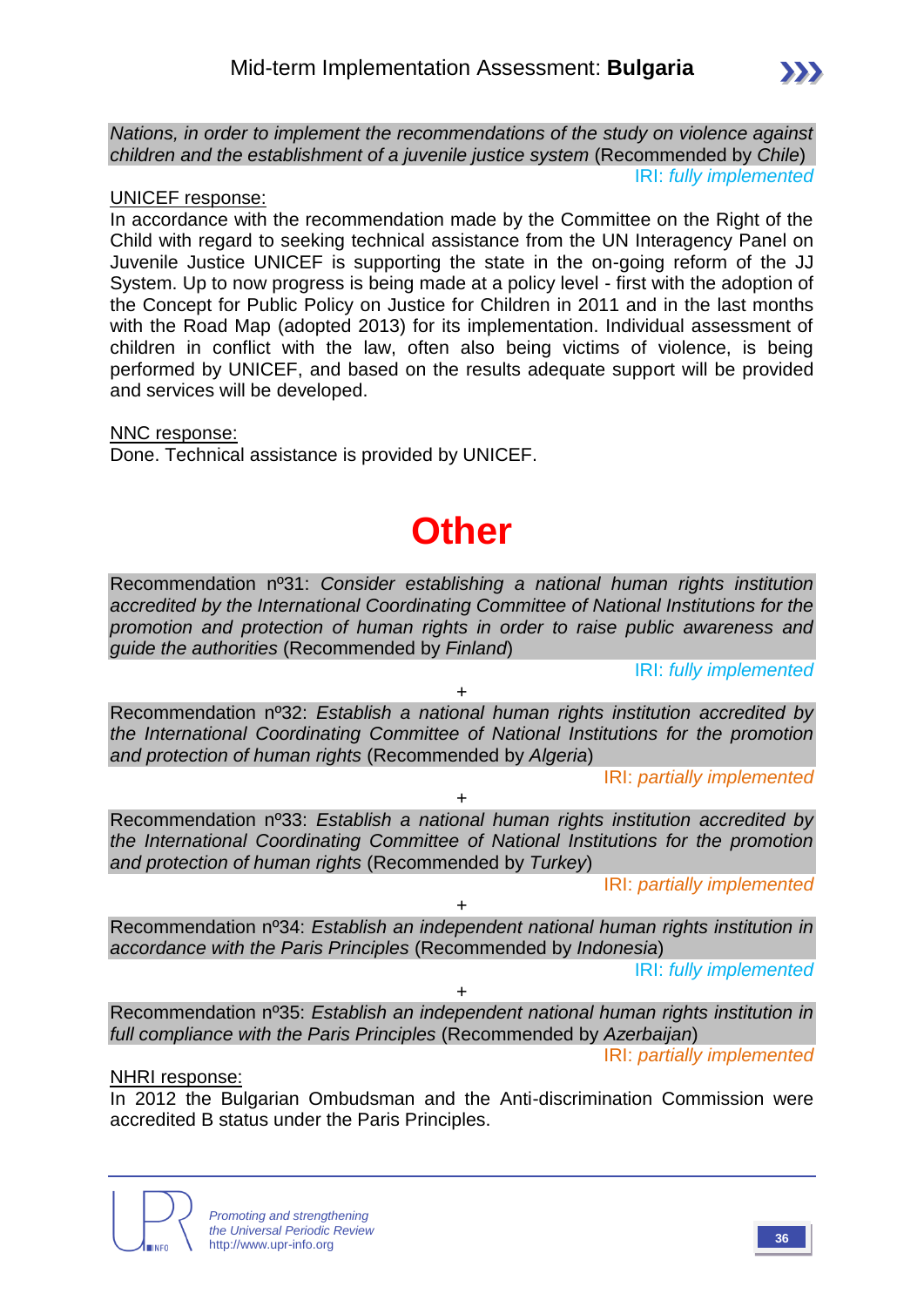Recommendation nº36: *Explore the possibility of consolidating existing Ombudsman institutions and mechanisms into a single national human rights institution in line with the Paris Principles, through accreditation by the International Coordinating Committee of National Human Rights Institutions* (Recommended by *Malaysia*)

#### IRI: *fully implemented*

#### NHRI response:

In 2012 the Bulgarian Ombudsman was accredited B status under the Paris Principles. There is only one national Ombudsman with general human rights protection competence.

Recommendation nº37: *Strengthen the role of bodies and institutions such as the Ombudsman and the National Council for Cooperation on Ethnic and Demographic Issues, in particular the Commission for Protection against Discrimination, by enhancing their human and logistical capacity* (Recommended by *Ghana*)

IRI: *partially implemented*

#### UNICEF response:

This is a very important recommendation. However, up to now there is no tangible advancement. For example the Ombudsman office has only 3 persons responsible for children's rights, people with disabilities and discrimination and this is not enough to address all the issues relevant to children.

#### NHRI response:

In 2012 the Bulgarian Ombudsman was designated National Preventive Mechanism under the OPCAT. In this relation the annual budget was increased to accommodate the activity of the NPM unit.

Recommendation nº40: *Further strengthen the role of bodies and institutions with competence to combat discrimination, in particular the Commission for Protection against Discrimination* (Recommended by *Azerbaijan*)

#### UNICEF response:

A valid recommendation; The Commission for Protection against Discrimination could be more active in issues related to discrimination against children (especially Roma). Although a child is not entitled to make formally a complaint, the Commission can take the initiative to take action in cases of discrimination.





IRI: *-*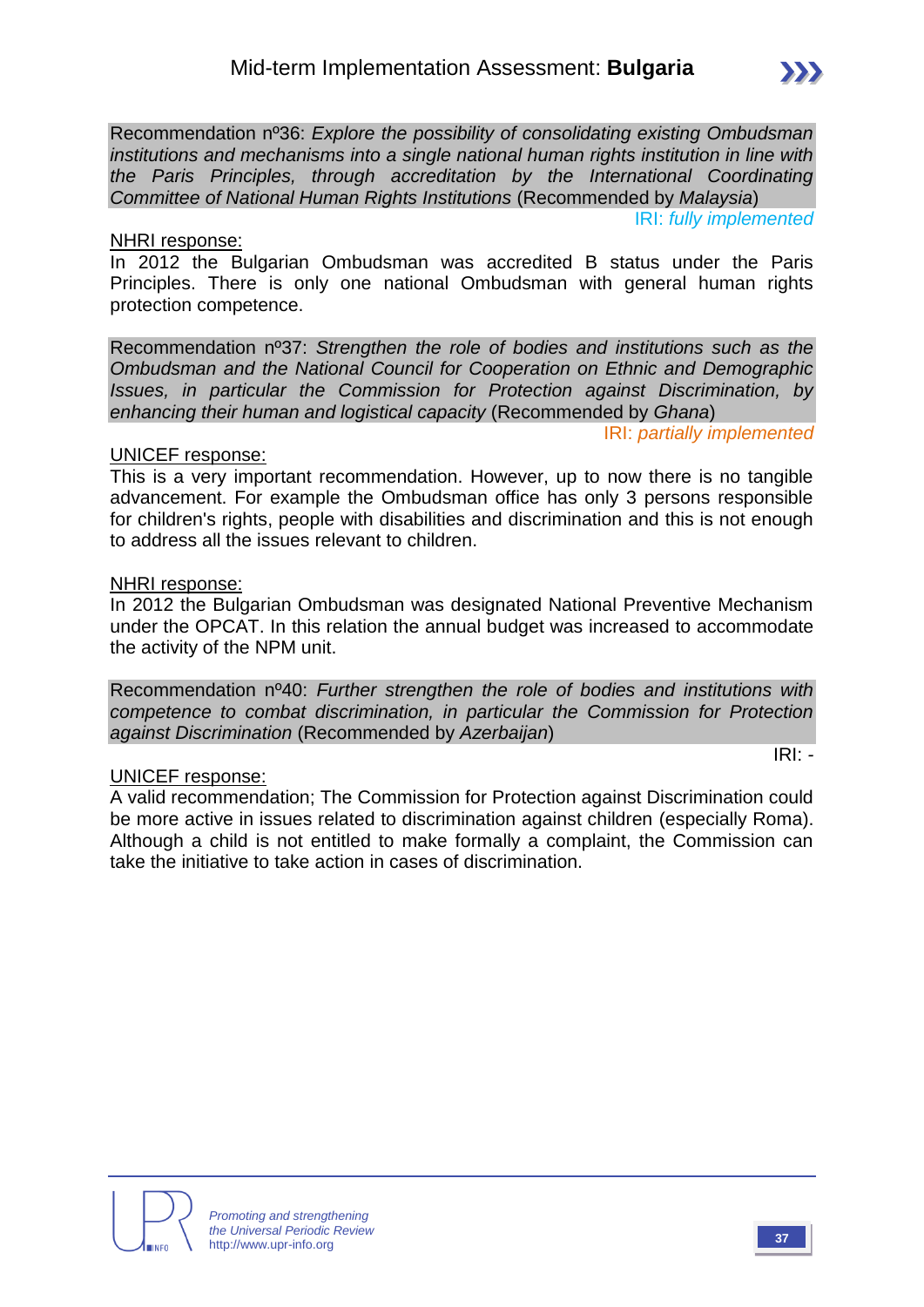### **Methodology**

#### A. First contact

Although the methodology has to consider the specificities of each country, we applied the same procedure for data collection about all States:

- 1. We contacted the Permanent Mission to the UN either in Geneva (when it does exist) or New York;
- 2. We contacted all NGOs which took part in the process. Whenever NGOs were part of coalitions, each NGO was individually contacted;
- 3. The National Institution for Human Rights was contacted whenever one existed.
- 4. UN Agencies which sent information for the UPR were contacted.

We posted our requests to the States and NHRI, and sent emails to NGOs and UN Agencies.

The purpose of the UPR is to discuss issues and share concrete suggestions to improve human rights on the ground. Therefore, stakeholders whose objective is not to improve the human rights situation were not contacted, and those stakeholders' submissions were not taken into account.

However, since the UPR is meant to be a process which aims at sharing best practices among States and stakeholders, we take into account positive feedbacks from the latter.

B. Processing recommendations and voluntary pledges

Stakeholders we contact are encouraged to use an Excel sheet we provide which includes all recommendations received and voluntary pledges taken by the State reviewed.

Each submission is processed, whether the stakeholder has or has not used the Excel sheet. In the latter case, the submission is split up among recommendations we think it belongs to. Since such a task is more prone to misinterpretation, we strongly encourage stakeholders to use the Excel sheet.

If the stakeholder does not clearly mention neither that the recommendation was "fully implemented" nor that it was "not implemented", UPR Info usually considers the recommendation as "partially implemented", unless the implementation level is obvious.



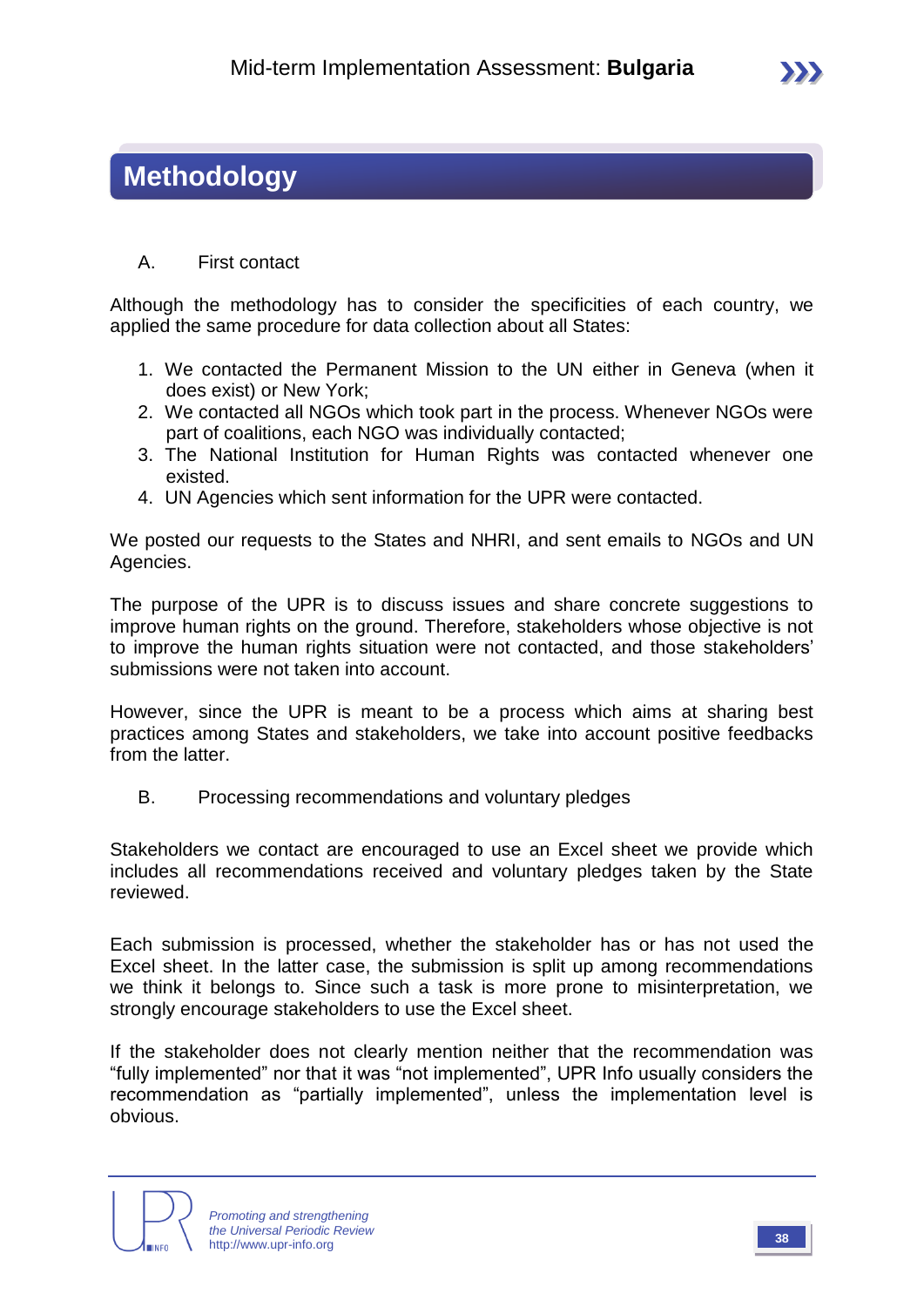UPR Info retains the right to edit comments that are considered not to directly address the recommendation in question, when comments are too lengthy or when comments are defamatory or inappropriate. While we do not mention the recommendations which were not addressed, they can be accessed unedited on the follow-up webpage.

C. Implementation Recommendation Index (IRI)

*UPR Info* developed an index showing the implementation level achieved by the State for both recommendations received and voluntary pledges taken at the UPR.

The **Implementation Recommendation Index** (IRI) is an individual recommendation index. Its purpose is to show an average of stakeholders' responses.

The *IRI* is meant to take into account stakeholders disputing the implementation of a recommendation. Whenever a stakeholder claims nothing has been implemented at all, the index score is 0. At the opposite, whenever a stakeholder claims a recommendation has been fully implemented, the *IRI* score is 1.

An average is calculated to fully reflect the many sources of information. If the State under Review claims that the recommendation has been fully implemented, and a stakeholder says it has been partially implemented, the score is 0.75.

Then the score is transformed into an implementation level, according to the table below:

| <b>Percentage:</b> | <b>Implementation level:</b> |  |  |  |  |
|--------------------|------------------------------|--|--|--|--|
| $0 - 0.32$         | Not implemented              |  |  |  |  |
| $0.33 - 0.65$      | <b>Partially implemented</b> |  |  |  |  |
| $0.66 - 1$         | <b>Fully implemented</b>     |  |  |  |  |

Example: On one side, a stakeholder comments on a recommendation requesting the establishment of a National Human Rights Institute (NHRI). On the other side, the State under review claims having partially set up the NHRI. As a result of this, the recommendation will be given an *IRI* score of 0.25, and thus the recommendation is considered as "not implemented".

#### *Disclaimer*

*The comments made by the authors (stakeholders) are theirs alone, and do not necessarily reflect the views, and opinions at UPR Info. Every attempt has been made to ensure that information provided on this page is accurate and not abusive. UPR Info cannot be held responsible for information provided in this document.*

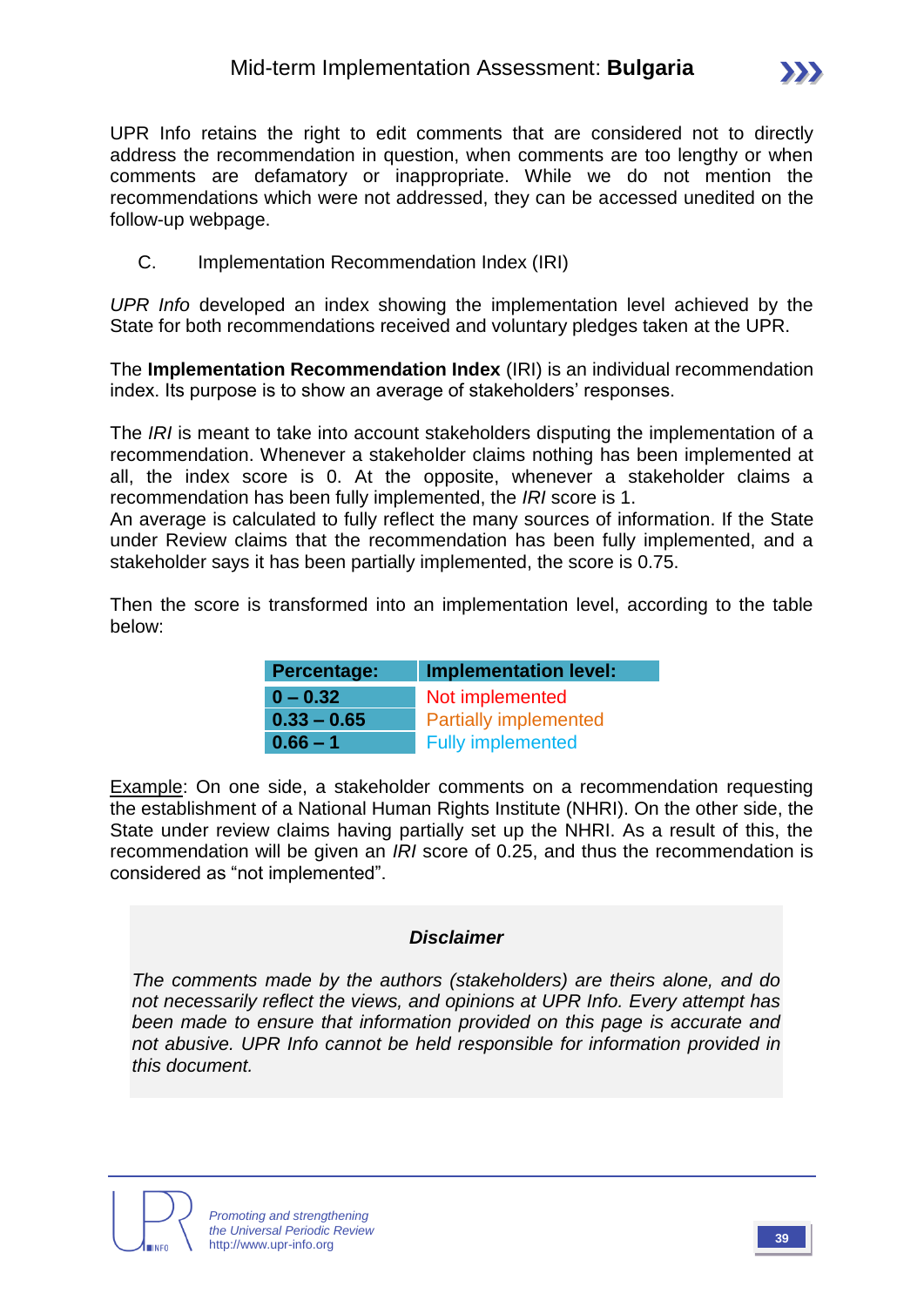### **Uncommented recommendations**

Hereby the recommendations which the MIA does not address:

| rec.<br>$n^{\circ}$ | <b>Recommendation</b>                                                                                                                                                                                                                                                             | <b>SMR</b>              | <b>Response A</b> |   | <b>Issue</b>                                                        |
|---------------------|-----------------------------------------------------------------------------------------------------------------------------------------------------------------------------------------------------------------------------------------------------------------------------------|-------------------------|-------------------|---|---------------------------------------------------------------------|
| 4                   | Consider the possibility of expressing its<br>consent to ratify he Convention against<br>Torture and Other Cruel, Inhuman or<br>Degrading Treatment or Punishment                                                                                                                 | Spain                   | Accepted          | 3 | International<br>instruments, Torture<br>and other CID<br>treatment |
| 5                   | Consider the possibility of expressing its<br>consent to ratify he Convention against<br>Torture and Other Cruel, Inhuman or<br>Degrading Treatment or Punishment                                                                                                                 | Palestine               | Accepted          | 3 | International<br>instruments, Torture<br>and other CID<br>treatment |
| 6                   | Consider the possibility of expressing its<br>consent to ratify he Convention against<br>Torture and Other Cruel, Inhuman or<br>Degrading Treatment or Punishment                                                                                                                 | Switzerland             | Accepted          | 3 | International<br>instruments, Torture<br>and other CID<br>treatment |
| $\overline{7}$      | Comply with recommendation No. 1737 of 17<br>March 2006 of the Parliamentary Assembly<br>of the Council of Europe, which calls for the<br>ratification of the International Convention on<br>the Protection of the Rights of All Migrant<br>Workers and Members of Their Families | Algeria                 | Rejected          | 4 | International<br>instruments, Migrants                              |
| 8                   | Consider the possibility of expressing its<br>consent to be bound by the ICRMW                                                                                                                                                                                                    | Argentina               | Rejected          | 3 | International<br>instruments, Migrants                              |
| 9                   | Consider the possibility of expressing its<br>consent to ratify the ICRMW                                                                                                                                                                                                         | Palestine               | Rejected          | 3 | International<br>instruments, Migrants                              |
| 10                  | Consider the possibility of expressing its<br>consent to accede the ICRMW                                                                                                                                                                                                         | Bosnia &<br>Herzegovina | Rejected          | 3 | International<br>instruments, Migrants                              |
| 21                  | Ratify the Optional Protocol to the<br>International Covenant on Economic, Social<br>and Cultural Rights                                                                                                                                                                          | Switzerland             | No<br>Response    |   | ESC rights -<br>general, International<br>instruments               |
|                     | Continue to further improve the already<br>existing solid institutional framework<br>39 regarding the protection of human rights and<br>fundamental freedoms, and share best<br>practices in this field                                                                           | Greece                  | Accepted          |   | 2 General                                                           |
|                     | Adopt and implement firmly all necessary<br>45 measures to improve and ensure respect of<br>the rights of people belonging to minorities                                                                                                                                          | Switzerland             | Accepted          |   | 4 Minorities                                                        |
| 46                  | Develop and assess its strategies to combat<br>human trafficking                                                                                                                                                                                                                  | Switzerland             | Accepted          |   | 4 Trafficking                                                       |
|                     | Ensure necessary resources to facilitate the<br>49 implementation of programs aimed at<br>improving the situation of Roma people                                                                                                                                                  | Canada                  | Accepted          | 4 | <b>Minorities</b>                                                   |

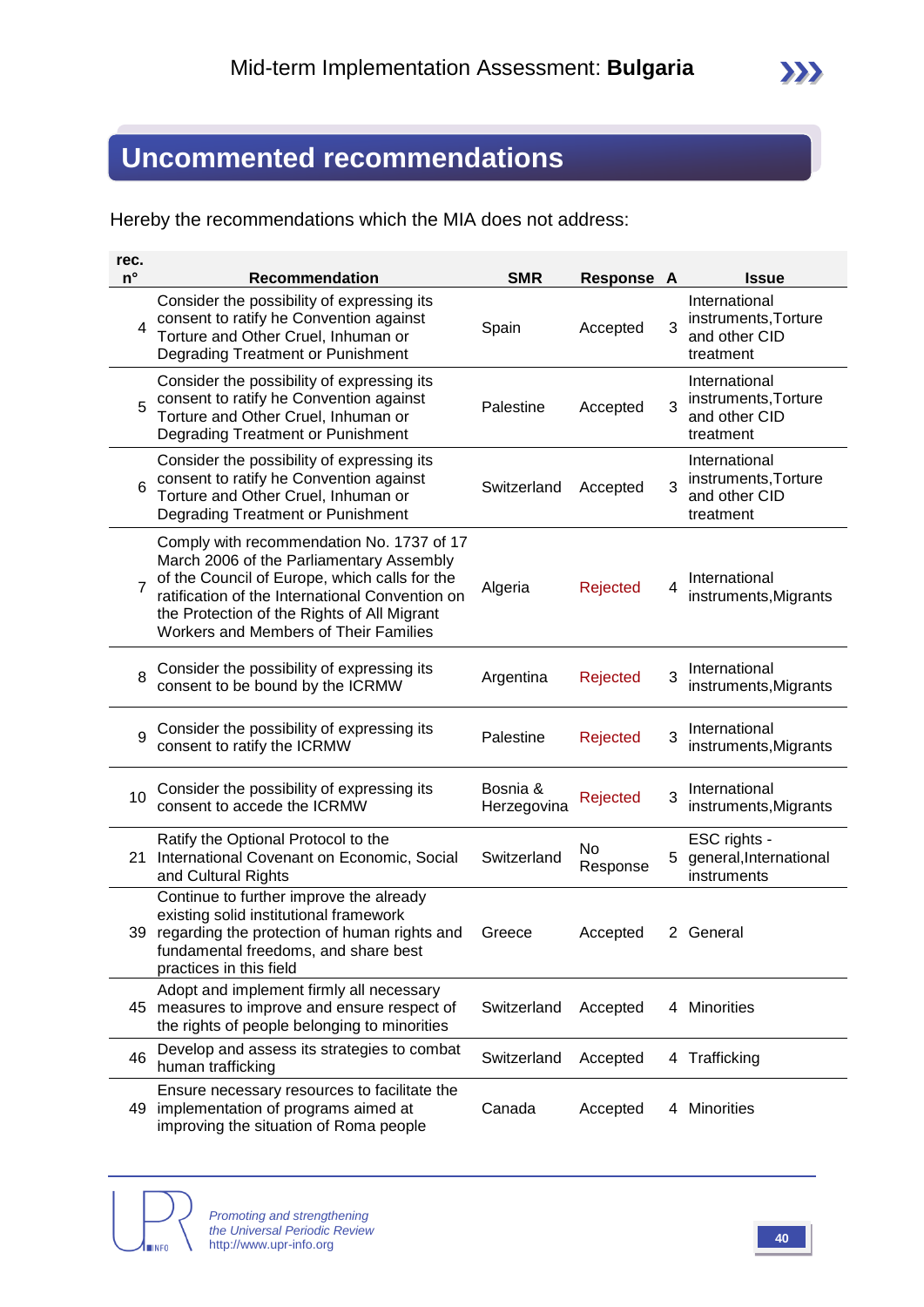| 52 | Pay special emphasis on informing members<br>of especially the Roma community, the<br>elderly, women and the disadvantaged of<br>their constitutional rights as citizens                                                                                      | Finland        | Accepted       | 4 | Minorities, Women's<br>rights                                       |
|----|---------------------------------------------------------------------------------------------------------------------------------------------------------------------------------------------------------------------------------------------------------------|----------------|----------------|---|---------------------------------------------------------------------|
| 53 | Initiate public programmes to increase<br>knowledge and awareness about sexually<br>transferred diseases - STDs - and<br>contraception                                                                                                                        | Germany        | Accepted       |   | 5 HIV - Aids                                                        |
| 54 | Give positive consideration to the request to<br>carry out a visit to the country by the Special<br>Rapporteur on the question of the trafficking<br>of persons                                                                                               | <b>Belarus</b> | No<br>Response | 5 | Special<br>procedures, Traffickin<br>g                              |
| 63 | Redouble efforts for the effective<br>implementation of criminal provisions relating<br>to acts of ethnic discrimination so as to<br>prevent discrimination and human rights<br>violations committed against persons<br>belonging to minority groups          | Mexico         | Accepted       | 4 | Minorities, Racial<br>discrimination                                |
| 69 | Step up its efforts aimed at strengthening its<br>effective implementation of the Convention<br>against Torture and other Cruel, Inhuman or<br>Degrading Treatment or Punishment                                                                              | Argentina      | Accepted       | 4 | International<br>instruments, Torture<br>and other CID<br>treatment |
|    | Continue to ensure effective implementation<br>of the national and transnational referral<br>76 mechanism for victims of trafficking, and<br>improve public awareness about the human<br>trafficking issue                                                    | Indonesia      | Accepted       |   | Human rights<br>2 education and<br>training, Trafficking            |
|    | Step up its effort to combat trafficking in<br>persons, inter alia, through the development<br>77 of international cooperation with interested<br>Governments, international organizations and<br>non-governmental organizations                              | <b>Belarus</b> | Accepted       | 4 | Civil<br>society, Trafficking                                       |
| 78 | Strengthen its efforts relating to the fight<br>against human trafficking, ensuring that all<br>aspects of the issue, from prevention to the<br>suppression of crimes and the protection of<br>victims, are taken into consideration                          | <b>Belgium</b> | Accepted       |   | 4 Trafficking                                                       |
| 82 | Take concrete action to bring to justice those<br>who committed human rights violations<br>against the members of the Turkish minority<br>in the period 1984-1989 before the natural<br>extinction of both the victims and perpetrators<br>of the said events | Turkey         | Rejected       |   | 4 Justice                                                           |
| 84 | Continue its efforts to investigate, prosecute<br>and convict trafficking offenders                                                                                                                                                                           | <b>Ukraine</b> | Accepted       |   | 2 Trafficking                                                       |

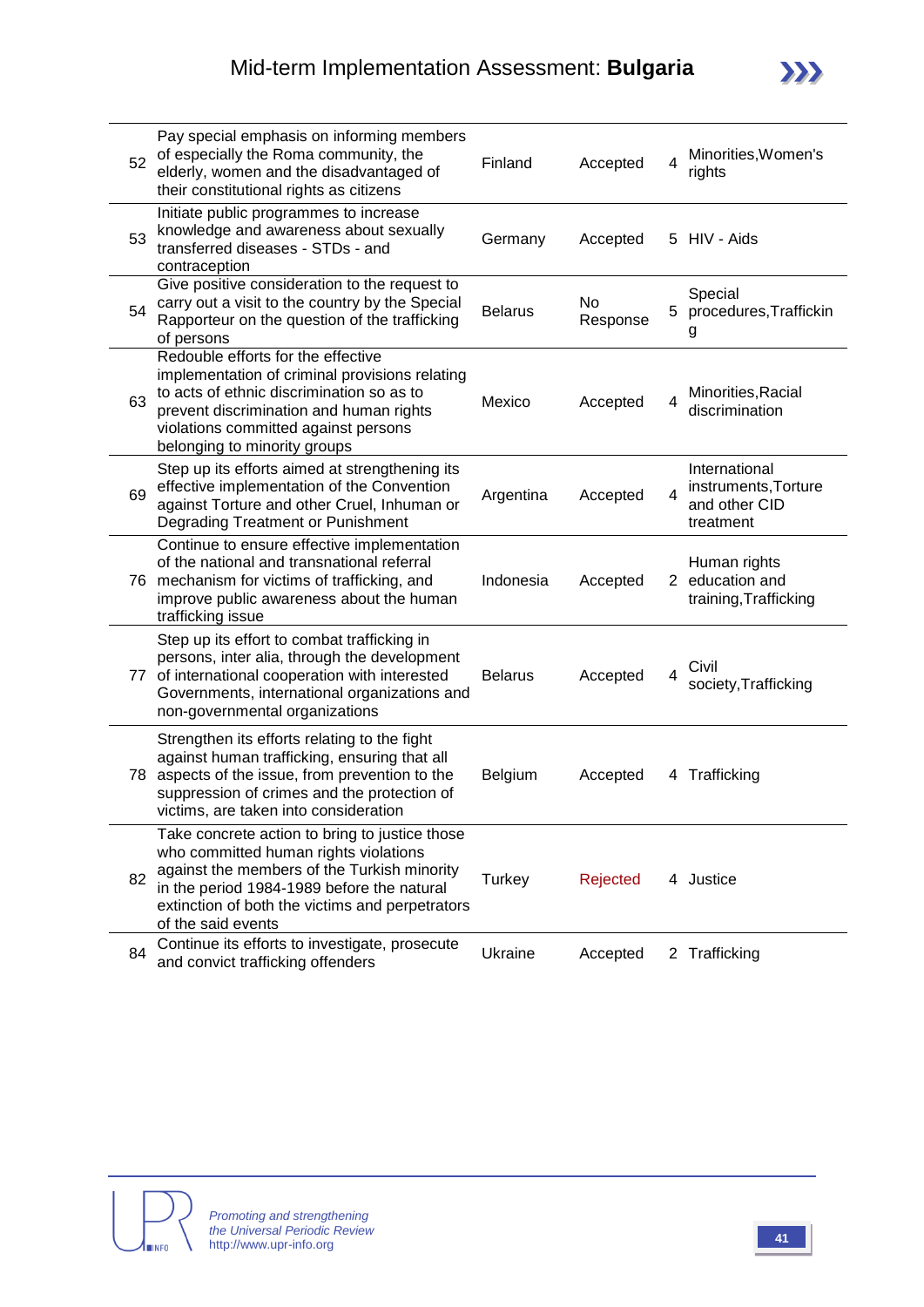| 85  | Continue its judicial reforms in the form of<br>amendments to the Judicial Systems Act, the<br>Penal Code and the Penal Procedure Code,<br>the Ministry of Interior Act and the Criminal<br>Assets Forfeiture Act and the like, give<br>attention to more training and<br>professionalism within the judiciary as well as<br>the enhancement of the appraisal and<br>appointment systems, and strengthen the<br>accountability and efficiency of the Supreme<br><b>Judicial Council</b> | Netherlands Accepted    |                |   | 2 Justice                                                  |
|-----|-----------------------------------------------------------------------------------------------------------------------------------------------------------------------------------------------------------------------------------------------------------------------------------------------------------------------------------------------------------------------------------------------------------------------------------------------------------------------------------------|-------------------------|----------------|---|------------------------------------------------------------|
|     | Continue to focus political attention and<br>commitment, as well as the necessary<br>administrative resources in Bulgaria, on the<br>86 crucial issue of promoting efficiency and<br>consistency throughout the justice system,<br>and not least the accountability of the<br>judiciary                                                                                                                                                                                                 | Denmark                 | Accepted       |   | 2 Justice                                                  |
| 88  | Enshrine in its Constitution the protection of<br>rights of national and ethnic minorities                                                                                                                                                                                                                                                                                                                                                                                              | Nigeria                 | Rejected       |   | 5 Minorities                                               |
| 90  | Strictly apply all legal and disciplinary means<br>to sanction corruption, conflict of interest and<br>organized crime, and accelerate the<br>implementation of the action plan to<br>implement the National Anti-Corruption<br>Strategy                                                                                                                                                                                                                                                | Netherlands Accepted    |                | 4 | Corruption, National<br>plan of action, Public<br>security |
| 105 | Take necessary action to address the<br>impediments faced by the Turkish minority in<br>exercising its religious freedoms, including<br>the prevention of choosing religious leaders<br>and their discouragement from restoring the<br>property of the foundations and refusal for<br>construction of mosques in the cities                                                                                                                                                             | <b>Turkey</b>           | Rejected       | 4 | Freedom of religion<br>and belief, Minorities              |
| 106 | Take necessary measures to ensure that<br>local authorities respect the religious freedom<br>of minority religious groups and treat all<br>religious groups equally                                                                                                                                                                                                                                                                                                                     | United<br><b>States</b> | Accepted       | 4 | Freedom of religion<br>and belief, Minorities              |
| 107 | Work for more diversified ownership of the<br>media, and thoroughly investigate cases of<br>intimidation-harassment against journalists,<br>in order to fully ensure freedom of the press                                                                                                                                                                                                                                                                                               | Norway                  | Accepted       |   | 4 Freedom of the press                                     |
| 110 | Use more actively existing or new platforms<br>for involving the Roma community in policy<br>formulation and implementation at both the<br>local and central levels, and actively pursue<br>an increase in the number of Roma in all<br>public institutions                                                                                                                                                                                                                             | Netherlands Accepted    |                |   | 4 Minorities                                               |
| 111 | Consider adopting cash grant policies to<br>alleviate poverty of vulnerable groups and to<br>link it with health care, such as vaccination<br>and prenatal care                                                                                                                                                                                                                                                                                                                         | <b>Brazil</b>           | Accepted       | 3 | Poverty, Right to<br>health                                |
| 115 | Take effective measures to enhance the<br>health-care sector                                                                                                                                                                                                                                                                                                                                                                                                                            | Algeria                 | No<br>Response | 4 | Right to health                                            |

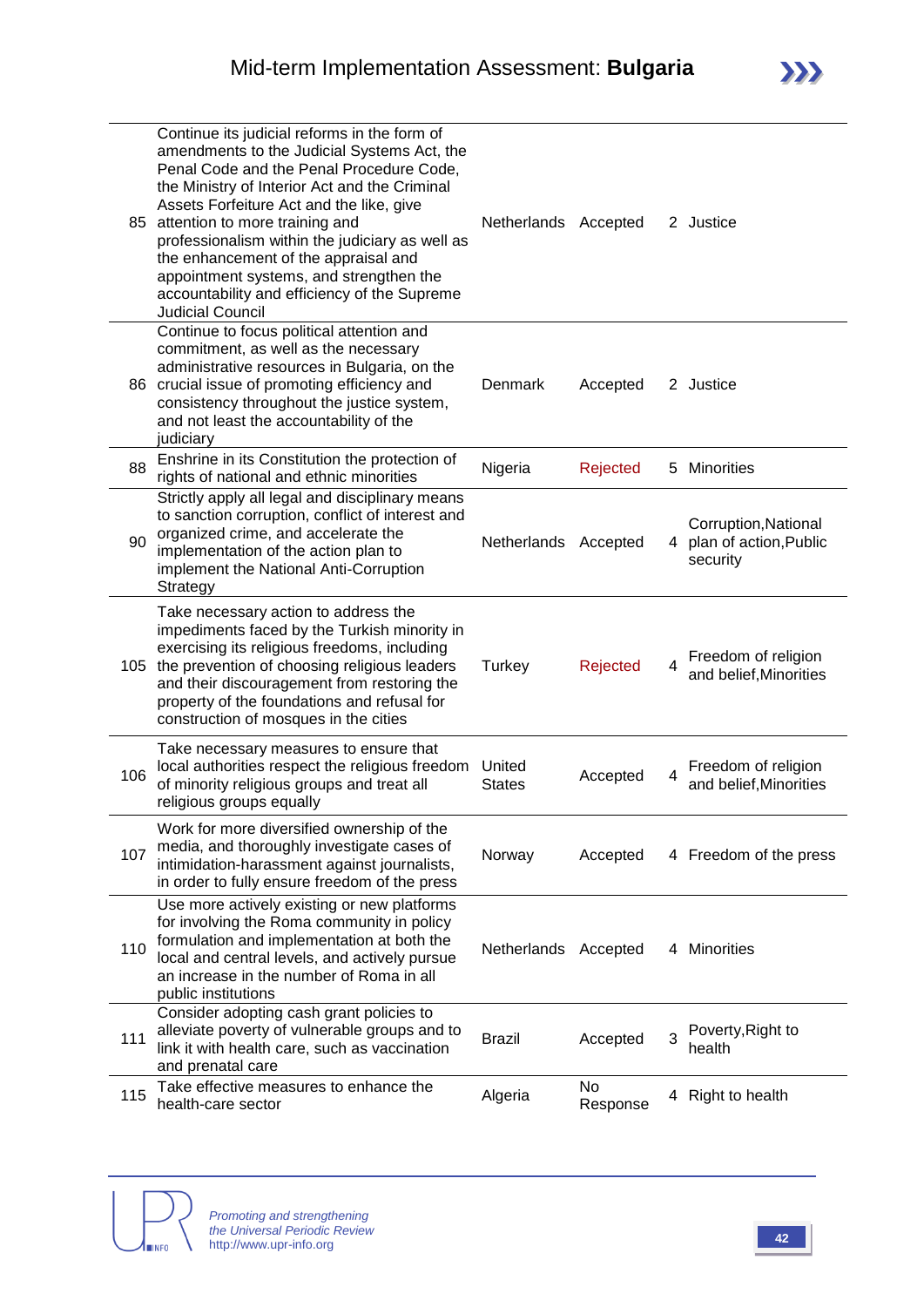| 120 | Communicate more efficiently to Roma<br>parents the importance of literacy and the<br>positive effect of education on the children's<br>future, and, in this task, use the help of<br>school assistants with a Romani background                                                                                                                                                                                                                                                                       | Finland                 | Accepted | 4              | Minorities, Right to<br>education                                  |
|-----|--------------------------------------------------------------------------------------------------------------------------------------------------------------------------------------------------------------------------------------------------------------------------------------------------------------------------------------------------------------------------------------------------------------------------------------------------------------------------------------------------------|-------------------------|----------|----------------|--------------------------------------------------------------------|
| 123 | Step up all efforts to protect the rights of<br>migrants and also foster their economic and<br>cultural life and improve their standard of<br>living, particularly for large families, and<br>provide them with Government financial<br>support                                                                                                                                                                                                                                                        | Iraq                    | Accepted |                | 4 Migrants                                                         |
| 125 | Continue to improve the living conditions of<br>Roma people                                                                                                                                                                                                                                                                                                                                                                                                                                            | Italy                   | Accepted |                | 2 Minorities                                                       |
| 126 | Strengthen agreed efforts and the<br>consolidation of existing acquis on the<br>integration of Roma People, particularly<br>relating to budget and coordination of the<br>various programmes established by the<br>authorities                                                                                                                                                                                                                                                                         | Morocco                 | Accepted |                | 4 Minorities                                                       |
| 127 | Continue to give political attention,<br>commitment and concrete action on the issue<br>of combating any discriminatory practices<br>against the Roma minority                                                                                                                                                                                                                                                                                                                                         | Denmark                 | Accepted |                | 2 Minorities                                                       |
|     | Promote the economic and social integration<br>of Roma individuals and respect for their<br>128 rights by ensuring that due consideration is<br>given in all policymaking processes to the<br>impact on Roma of proposed legislation                                                                                                                                                                                                                                                                   | United<br>Kingdom       | Accepted |                | 4 Minorities                                                       |
| 130 | Promote the identity of the Armenian minority<br>by further addressing its educational,<br>religious and cultural needs                                                                                                                                                                                                                                                                                                                                                                                | Armenia                 | Accepted |                | 4 Minorities                                                       |
| 131 | Fully implement the obligations from the<br><b>Framework Convention for National</b><br>Minorities of the Council of Europe and allow<br>the registration of OMO Ilinden PIRIN and<br>allow fully enjoyment of all rights to the<br>Macedonian minority and other minorities, by<br>fulfilling cultural and other related rights                                                                                                                                                                       | Macedonia<br><b>FYR</b> | Rejected |                | 5 Minorities                                                       |
|     | Fully respect all international obligations by<br>accepting the legally binding United Nations<br>documents and by its membership in the<br>United Nations, especially articles 1, 3, 6 and<br>15 of the International Covenant on Civil and<br>132 Political Rights, and by respecting the<br>decisions of the other United Nations bodies<br>and other organizations at the national level,<br>especially, the decisions of the Human Rights<br>Court in Strasbourg, in regard to minority<br>rights | Macedonia<br><b>FYR</b> | Accepted |                | CP rights -<br>5 general, International<br>instruments, Minorities |
| 135 | Continue consultations with civil society in<br>the follow-up to this review                                                                                                                                                                                                                                                                                                                                                                                                                           | Austria                 | Accepted | $\overline{2}$ | Civil society, UPR<br>process                                      |

A= Action Category (see on **our website)** SMR = State making recommendation

**INFO**